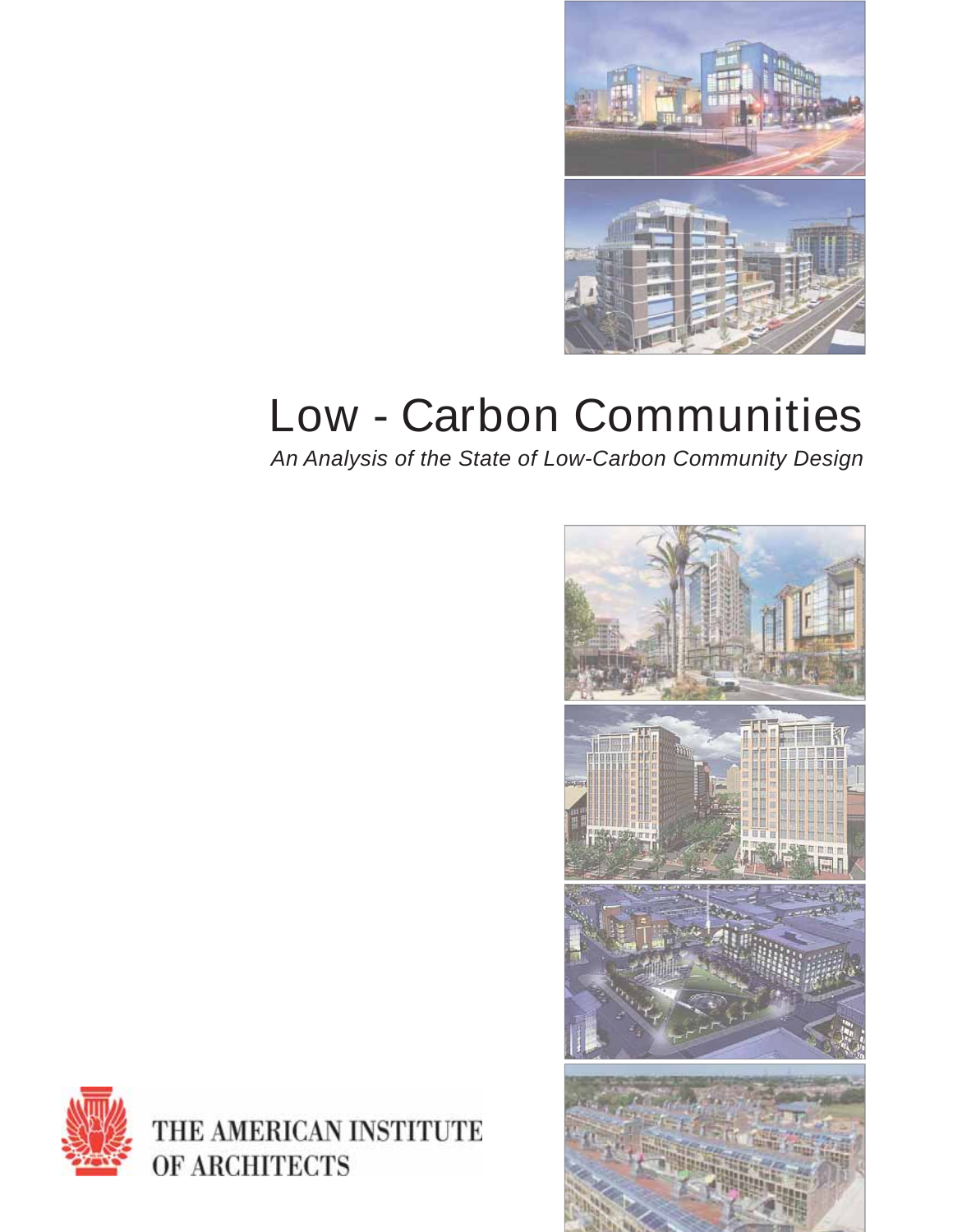## **Report Prepared By**

Tyler Blazer, AIAS/AIA COTE 2010 Research Fellow

Published 2011 By the American Institute of Architects 1735 New York Avenue NW Washington, DC 20006

© The American Institute of Architects All Rights Reserved Printed in the United States

## **Acknowledgements**

*I want to thank the AIA, AIAS, and the Committee on the Environment for giving me the opportunity to work on this particular study furthering my personal education and shaping my professional future. I would like to personally thank the COTE chairs Alexis Karolides and Emily Rauch for taking the time to contribute their knowledge and insight through all those extensive phone calls. I would like to thank Ted Shelton from The University of Tennessee for his guidance throughout the whole process as a mentor and advisor.* 

*I would also like to thank the committee members David Miller, Dennis Andrejko, Filo Castore, Bill Worthen, and Kelly Pickard as well as other professionals for contributing contacts and other information to help facilitate the research. Without any of their help such research would not have been feasible.*

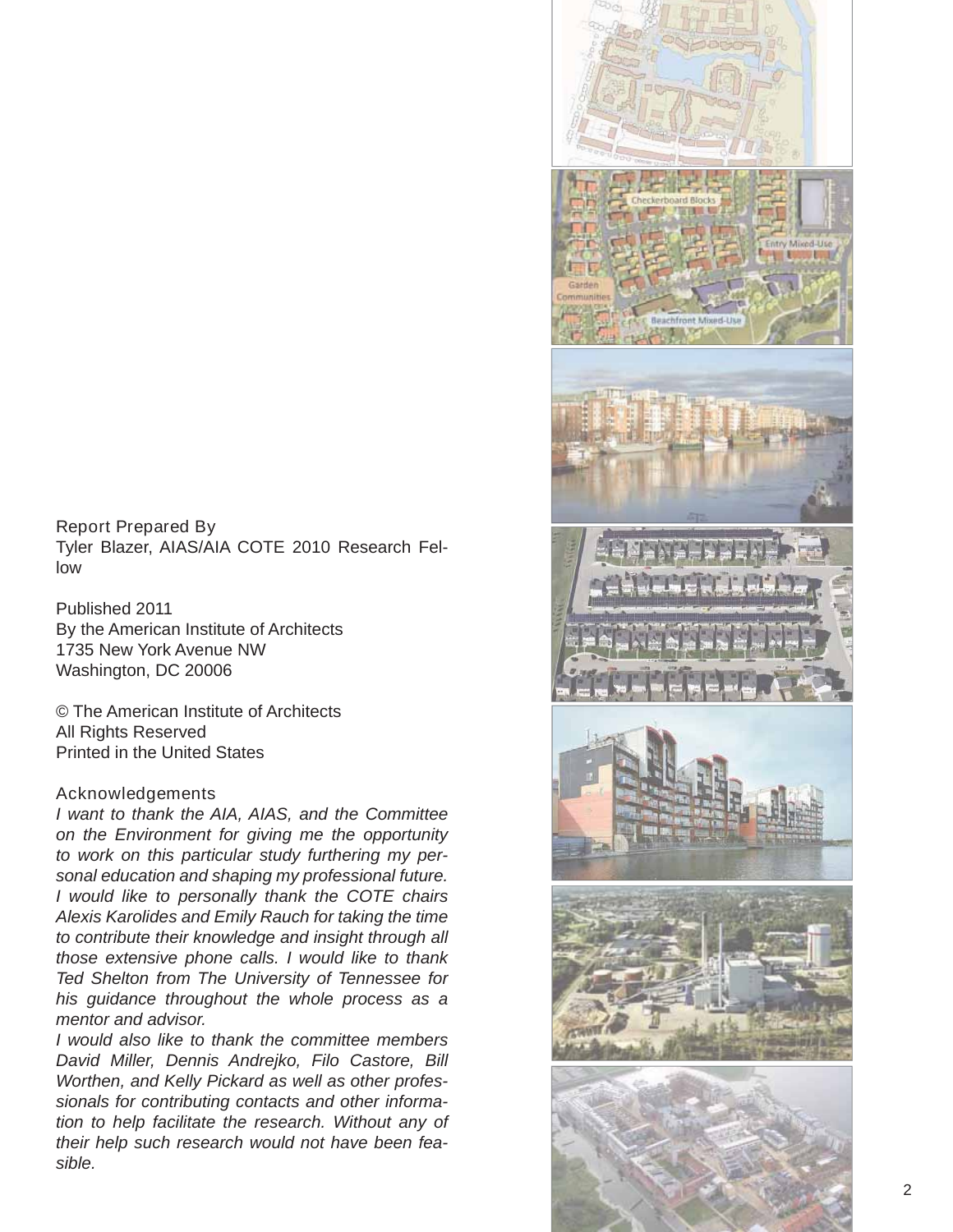## **Table of Contents**

| Table 2. Transportation Options per Community ……………………………………………………………………14                        |     |
|---------------------------------------------------------------------------------------------------|-----|
|                                                                                                   |     |
| Table 3. Community and Building Efficiency Measures <b>Multiples and Contain the Community</b> 15 |     |
|                                                                                                   |     |
|                                                                                                   |     |
|                                                                                                   |     |
|                                                                                                   |     |
|                                                                                                   |     |
|                                                                                                   |     |
| Figure 2. Low-Carbon Communities Net Adjusted Utility-Based Resi-                                 |     |
|                                                                                                   |     |
|                                                                                                   |     |
|                                                                                                   |     |
|                                                                                                   | .24 |
|                                                                                                   |     |
|                                                                                                   |     |
|                                                                                                   |     |
|                                                                                                   |     |
|                                                                                                   |     |
|                                                                                                   |     |
|                                                                                                   |     |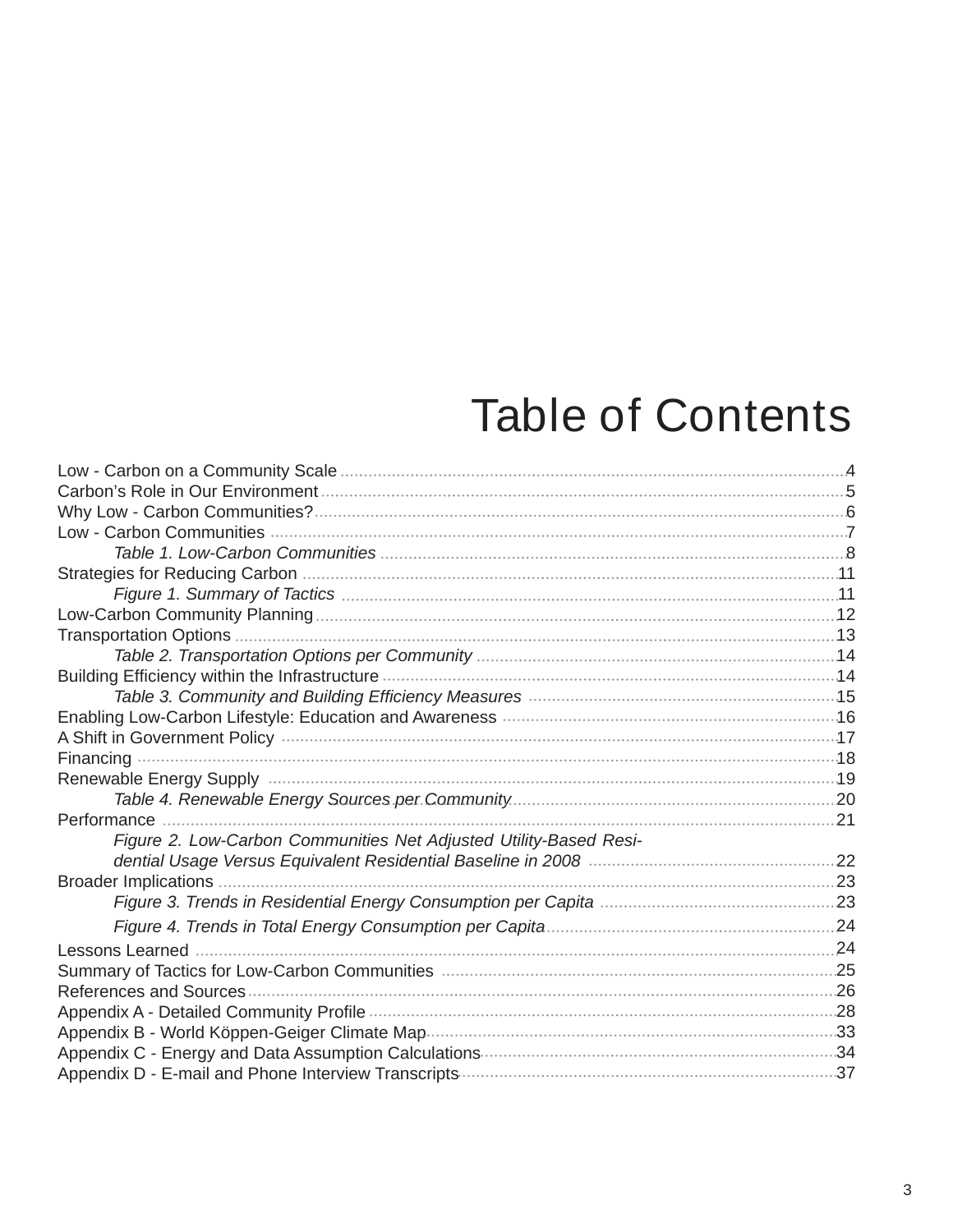## *Low-Carbon on a Community Scale*

While "green" or "sustainable" design has been gaining momentum in the architectural and environmental communities, the global focus has broadened, as have the players. Today, the focus of sustainable design encompasses entire cities, stakeholders include developers, lawyers, political leaders, business owners and citizens, and topping the list of concerns is the need to reduce carbon emissions. To explore this priority, this paper focuses on the current state of design (or retrofit) for "low carbon" communities.

By investigating a sampling of communities that have focused on reducing their carbon emissions, this research examines some of the most important aspects of designing, building and commissioning a low carbon community. Architects and planners should consider these key aspects in all planning phases of a low carbon community—from designing communities to reduce energy demand to providing the best options for renewable energy supply.

In tune with the American Institute of Architects 2011 National Convention and Design Exposition theme of "Regional Design REVOLUTION: Ecology Matters," the aim of this research paper is to identify the current standing of low carbon communities, the key objectives these communities are successfully meeting, and the sorts of setbacks the communities have encountered.

The aim of this research is not to rank communities but to highlight certain ones that demonstrate a deeper understanding of what a low carbon community is and how to achieve it. The particular mix of communities was chosen to highlight exemplary characteristics—for instance, a number of these communities not only promote sustainable building measures, but also educate their inhabitants about lifestyle choices that can reduce one's carbon footprint.

Some of the communities throughout the research are still in the design or pre-construction phases. For these communities, "assumed" data is taken from design goals or energy model projections in lieu of measured metrics. Data is also converted to achieve comparable units between projects. Notes accompany data to clarify sources, assumptions, and conversion processes.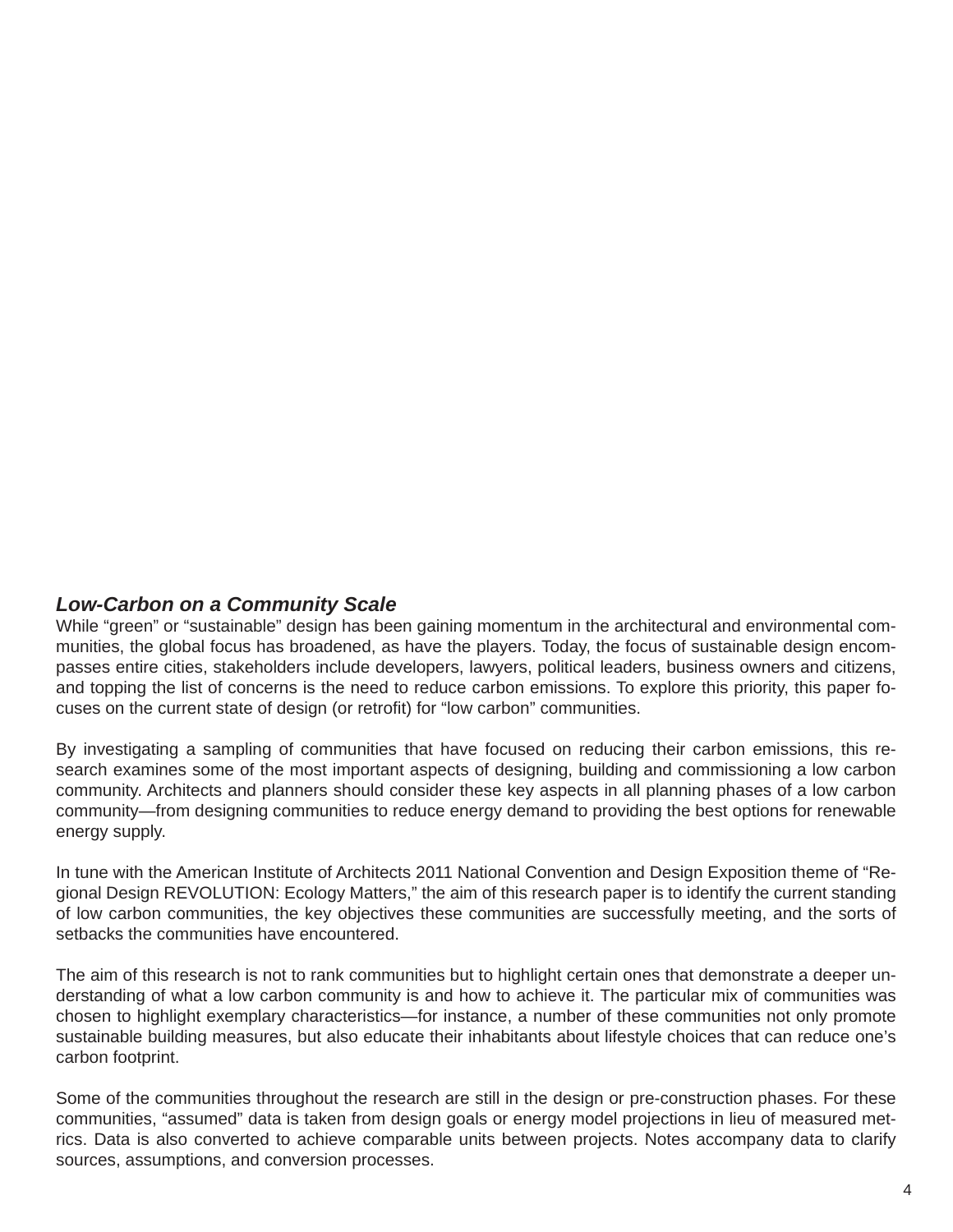## *Carbon's Role in Our Environment*

Architecture 2030 states that "two events are converging to create one of the greatest threats in modern times" the consumption of fossil fuels has far exceeded the earth's ability to regenerate their supply and the emissions from burning these fossil fuels are proving to be a catalyst for global warming.<sup>1</sup> Simple supply-demand economics demonstrates that excess demand is creating competitive prices for a dropping supply. Geological processes that created fossil fuels millions of years ago are not able to replenish the cycle without taking eons of time.<sup>2</sup>

Carbon, an essential building block of life, is exchanged and sequestered in the carbon cycle. The carbon cycle is made up of two interlinked exchanges of carbon: the biological and the ecological.<sup>2</sup> The exchange of carbon between plants and animals comprises the biological carbon cycle. In this cycle carbon dioxide exhaled from animals exchanges with plants, which in turn sequester the carbon along with water during photosynthesis leaving an oxygen by-product. Fossil fuels derive from the ecological carbon cycle. As plants and animals die, carbon is exchanged into the ground through ecological processes that slowly change the physical and chemical composition of the carbon into what we can use as fossil fuels. $2$ 

Burning fossil fuels to power our economy, which has escalated ever since the Industrial Revolution, has upset the natural balance of these cycles—excess carbon that was normally trapped within the earth's crust now exists in the atmosphere. Measures of atmospheric carbon concentrations have increased since the Industrial Revolution. Ice core samples from Antarctica provide a record of thousands of years of atmospheric concentrations of carbon dioxide. Comparisons of global temperatures and CO<sub>2</sub> concentrations lead to the conclusion that they are interlinked. This conclusion is further supported by a characteristic of carbon whereby its compounds absorb heat and pass it on to other molecules within the atmosphere.<sup>3</sup>

Ongoing research suggests that with the increase of these CO<sub>2</sub> levels in our atmosphere, the global average temperatures have been increasing as well. The convergence of these two events is placing a burden on our global society and has prompted the global effort to reduce carbon emissions through efficiency and low-carbon energy resources, with the goal of reducing or even preventing globally devastating climate change 4Studies of the arctic region indicate a rise in temperatures, decrease in sea-ice coverage, degradation and warming of permafrost, increase in carbon levels, and increase in vegetation.<sup>5</sup> The rising temperatures and impacts on the arctic climate affect the balance of the rest of the bio-regional climates. Samuel Fankhauser has classified the potential impacts of climate change into six categories: damage to property, ecosystems loss, primary sector damage, other sector damage, human-well being, and risk of disaster.<sup>6</sup> He demonstrates that climate change is not just an environmental problem but also a social and economic problem.

- 1 "Problem: The Building Sector" 24 July 2010. <http://architecture2030.org/the\_solution/solution\_climage\_change>
- <sup>2</sup> "Biochemical Problems: Carbon Cycle." 24 July 2010. <http://www.elmhurst.edu/~chm/vchembook/306carbon.html>
- 3 "The Discovery of Global Warming: The Carbon Dioxide Greenhouse Effect." 26 July 2010. <http://www.aip.org/history/climate/co2.htm>
- 4 "Problem: The Building Sector" 24 July 2010. <http://architecture2030.org/the\_solution/solution\_climage\_change>

<sup>5</sup> M. C. Serresze , J. E. Walsh , F. S. Chapin III, T. Osterkamp,, and V. Romanovsky M. Dyurgerovd, W. C. Oechel, J. Morison, T. Zhang and R. G. Barry. "Observational Evidence of Recent Change in the Northern High-Latitude Environment." *Climate Change* 46 (2000): 159-207.

<sup>6</sup> Fankhauser, Samuel, Centre for Social and Economic Research on the Global Environment., and Economic and Social Research Council (Great Britain). *Valuing Climate Change: The Economics of the Greenhouse*. London: Earthscan, 1995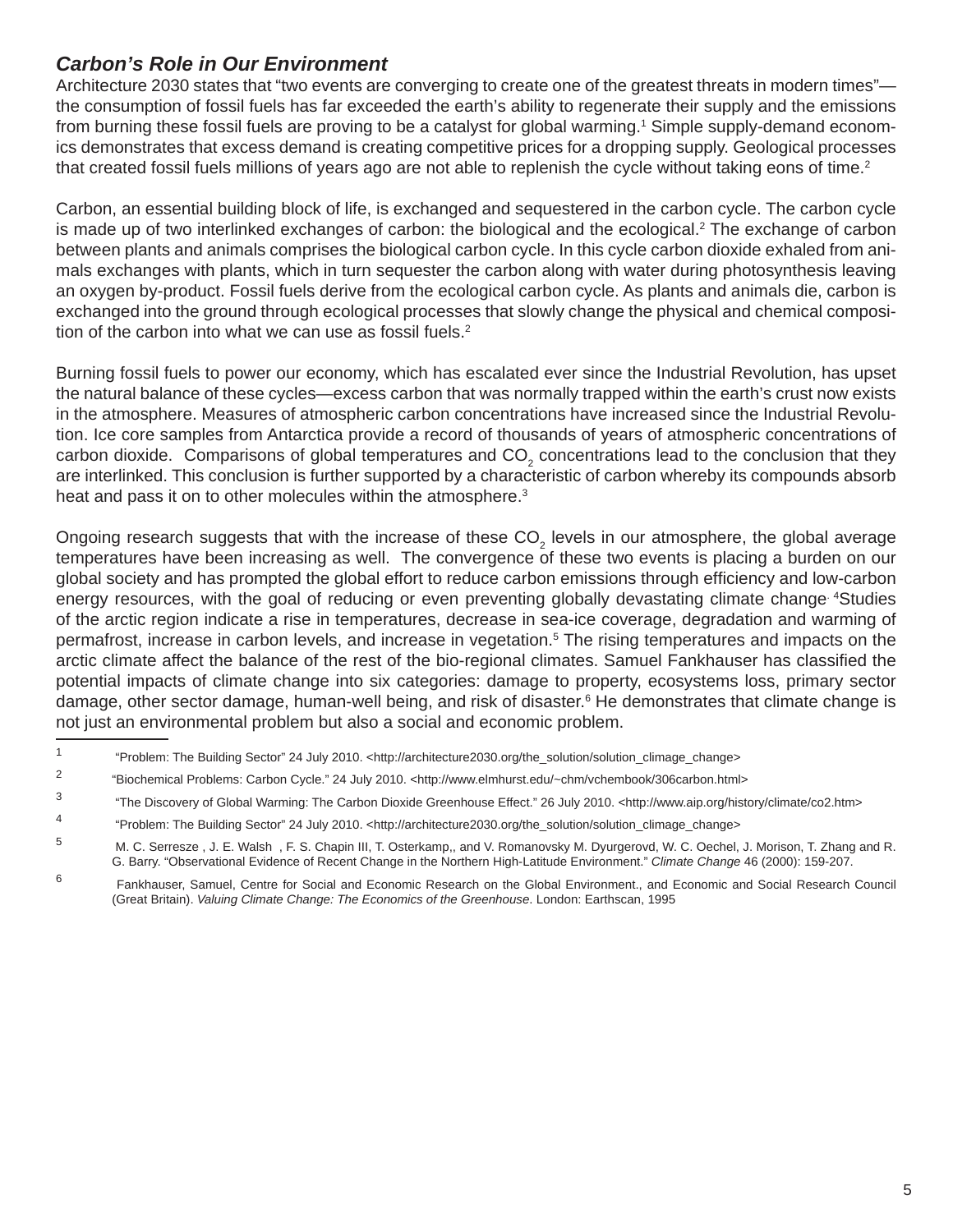## **Why Low-Carbon Communities?**

According to US Energy Information Administration data, the building sector consumes nearly half (48%) of all the energy used in the US (globally the percentage is even greater). The operation of buildings within the US uses seventy-six percent (76%) of power plant-generated electricity. This means that in the United States, the building sector is the largest contributor to global carbon emissions.7 Transportation, long a focus of concern due to its emissions, is also a key contributor. Community design may be the most critical way to reduce humangenerated carbon, because it influences the commercial and residential building sectors and the transportation sector. Well planned and designed (or redesigned) communities are demonstrating that they can effectively provide the basic human needs—comfortable shelter, mobility, services, social interaction, etc- while reducing reliance on fossil fuels—and some communities have developed strategies for reaching a net-zero-carbon future. The widely accepted strategy is a design that starts by reducing the demands for energy, and then focuses on supplying the remaining demands with renewable resources. As architects, we are responsible for fostering vibrant community designs that reduce fossil fuel use as described above, while creating a sense of place and nurturing low carbon lifestyles.

With nearly 75% of the nation's building stock projected to be newly built or renovated within the next thirty years, architects' ability to create low-carbon building and community designs makes them a primary contender in society's race toward reducing excessive carbon emissions—and climate change—in order for future generations to prosper. 8

<sup>7</sup> Battles, Stephanie J & Eugene M. Burns. "Trends in Building-Related Energy and Carbon Emissions: Actual and Alternate Scenarios." In *Summer Study on Energy Effi ciency in Buildings, sponsored by the American Council for an Energy-Effi cient Economy, August 21, 2000*.

<sup>8 &</sup>quot;Solution: The Building Sector-A Historic Opportunity" 24 July 2010. <http://architecture2030.org/the\_solution/solution\_climage\_change>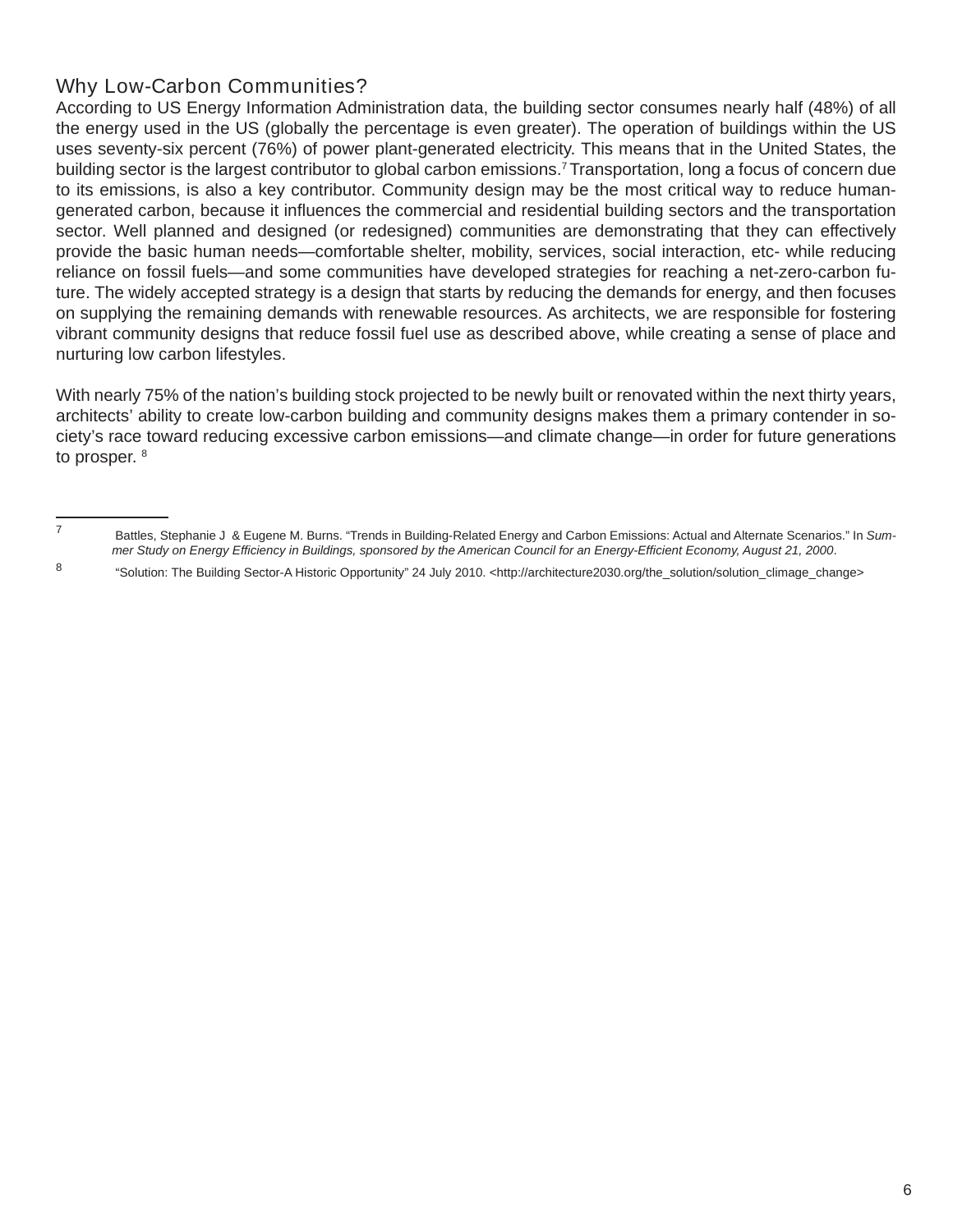## *Low-Carbon Communities*

An initial census of the state of low-carbon communities around the world was performed at the onset of the research project. This list (located in Appendix A), was narrowed down to nine communities that had sufficient information to develop summaries and examine the key features. Table 1 highlights these nine communities with a brief summary of each. Appendix A provides more detailed information on each of the communities.

These communities had a variety of goals and utilized a number of different techniques that align well with academic principles. The goals of low carbon communities align with broader "eco-friendly" and "livability" goals because the very nature of reducing carbon emissions favors designs that are compact, walk-able, resourceefficient and therefore affordable and inclusive. A low-carbon community should follow the principles for livable communities identified by the American Institute of Architects and highlighted in Dan William's book *Sustainable Design: Ecology, Architecture, and Planning:*

- *1. Human scale*
- *2. Provide choices*
- *3. Encourage mixed-use development*
- *4. Preserve urban centers*
- *5. Vary transportation options*
- *6. Build vibrant public spaces*
- *7. Create a neighborhood identity*
- *8. Protect environmental resources*
- *9. Conserve landscapes*
- *10. Design matters*

Likewise, a successful low-carbon community will provide all or most of the following benefits, as outlined in Hugh Barton's book, *Sustainable Communities: The Potential for Eco-Neighborhoods*:

- *1. Cutting greenhouse emissions*
- *2. Closing local resource loops*
- *3. Enhancing local environmental quality*
- *4. Creating a healthy environment*
- *5. Increasing street safety*
- *6. Increasing accessibility and freedom of choice*
- *7. Equity and social inclusion*
- *8. Local work opportunities*
- *9. Value of local community*
- *10. Increasing local self-determination*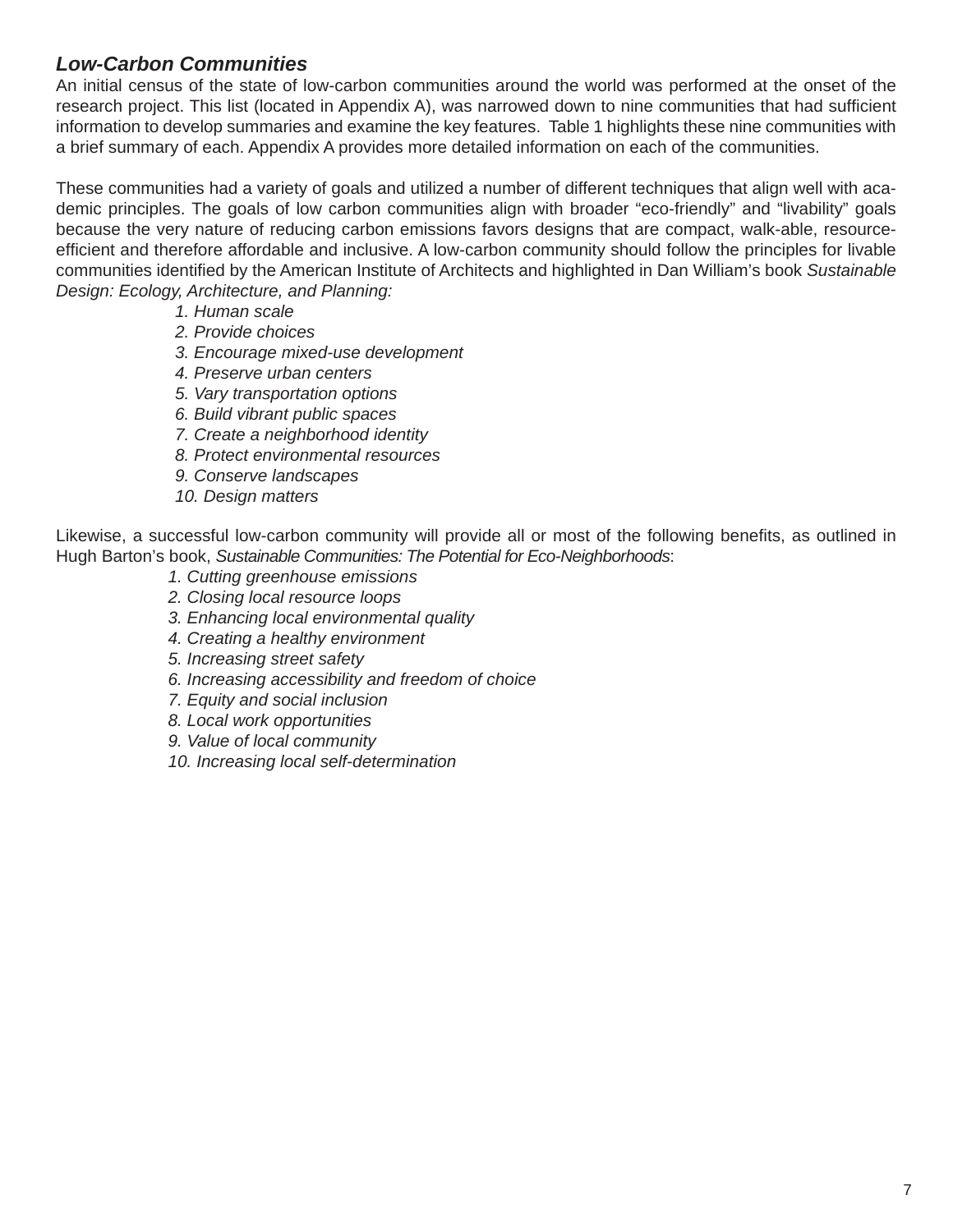## **Table 1. Low Carbon Communities**

Arranged by approximate age, status

## Ecolonia, Netherlands (1989)

Developed as a major EU-funded low energy housing demonstration, Ecolonia is organized to develop a wide range of new technologies and housing designs: each focused on different ecological aspects. The use of rainwater, passive and active solar energy, energy-saving design strategies, reduction in water consumption, and strict choices of construction materials and finished all highlight the importance of designing towards reducing the demand side of energy.

## Växjö, Sweden (1996)

The municipality unanimously voted in 1996 to stop consuming fossil fuels as the primary source of energy production. With a goal of reducing carbon emissions in the whole jurisdiction by 50% per capita by the year 2010 compared to 1993, Växjö is now finding actual reductions of 24% in 2005 with new targets of 70% reduction by 2025. A large biomass energy production plant supplies for energy needs as well as supplies 90% of the heating needs.

## Greenwich Millennium Village - London, UK (2000)

Modern technological and green credentials were crucial during the design process despite no requirement to reach any sort of level of sustainable design. A Combined Heat and Power (CHP) system supplies heat through energy generation and reduces CO2 emissions. With goals of 80% energy reduction and water consumption by 30%, Greenwich Millennium Village is a sustainable, inclusive community that also promotes a sense of community through the provision of community facilities and a community website.

## Bo01 (Vastra Hamnen) - Malmö, Sweden (2001)

A distorted street grid provides shelter from the sea winds. Various forms of vegetative planting strategies are used in green walls and roofs to reduce surface water runoff. An advanced sustainable urban drainage system creates an ecological, recreational and visual haven through the project. Wind turbines provide energy as the primary energy source in addition to the photovoltaic panels for other energy production needs. Aquifers store the summer's warm sea water for winter usage as district heating. Domestic waste is converted into biogas that feeds into Malmö's natural gas network.



Photo courtesy municipality of Växjö

Photo courtesy Åke E: son Lindman

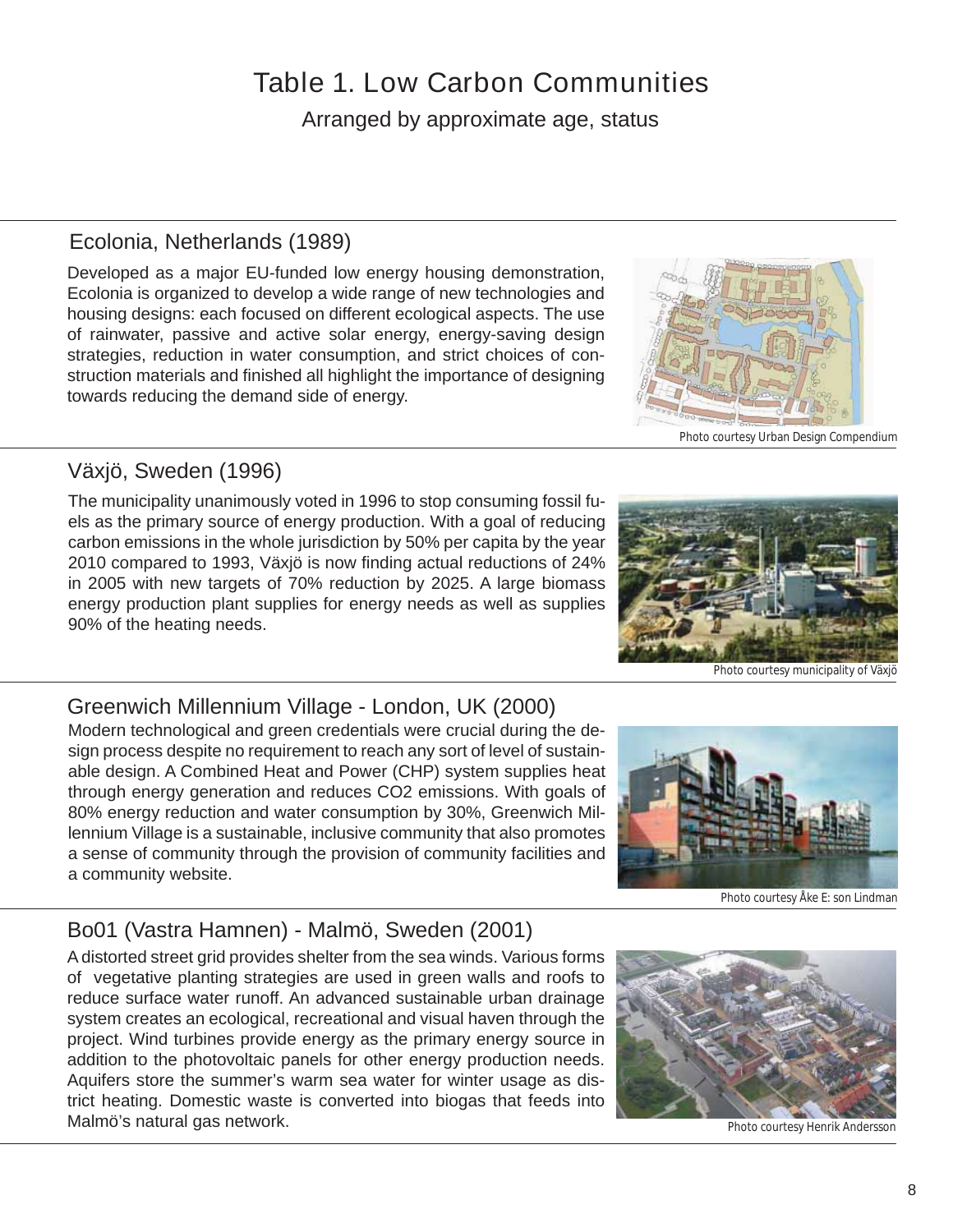## Beddington Zero Energy Development - London, UK (2002)

BedZed is intended to use only energy from renewable energy sources generated on site. Solar panels are combined with tree waste fueling the cogeneration plant (not currently in use because of difficulties) to provide for district heating and electricity. A long southern exposure takes advantage of solar gain as well as triple-glazed windows paired with a high thermal envelope construction. Water efficiency, low-impact materials, as well as waste recycling are also heavily emphasized throughout the project.

## Hammarby Sjöstad Stockholm, Sweden (2004)

Built upon a former industrial brownfield site, Hammarby Sjöstad focuses on using energy and waste recycling to provide for the community's own needs. District heating is supplied partly by 34% from purified wastewater, 47% from combustible household waste, and 16% from biofuel. Approximately half of the land area has been developed with intentions to complete the project by 2015.

## Drake Landing Solar Community - Alberta, Canada (2007)

This 52-house subdivision seeks to approach renewable energy production by providing for the energy source closer to the consumer. A combination of seasonal and short-term thermal storage (STTS) facilitates collection and storage of solar energy in the summer for use in space heating in the winter. Borehole thermal energy storage (BTES) utilizes an in-ground heat- sink for seasonal energy storage much like a geothermal heating system. A district look moves heat from the thermal storage to the houses.

## Sonoma Mountain Village - Sonoma County, CA (2008- partially built)

Situated as a 200-acre mixed-use development, Sonoma Mountain Village is a solar-powered, zero-waste community that promotes a fiveminute lifestyle. Parks, shops, residences, and businesses are all within manageable walking distances from each other. With goals of producing 100% renewable energy, the goal is to have zero green house gasses coming from building energy. The community also strives to provide sustainable transportation options as well as provide for local goods, materials, and services. Park spaces will provide for natural habitats as well as create a sense of identity and place within the project.

## Twinbrook Metro Station - Rockville, MD (2009- partially built)

This development will transform 26 acres of existing parking lots at the Twinbrook Metro Station outside of Washington, DC into a transit- and pedestrian-oriented mixed-use community. Multifamily residential space with ground floor retail and a new community park will reestablish a much needed connection to the transit line. Energy and water- efficient designs have influenced the overall impact of reducing carbon emissions by simply placing people closer to public transportation lines.









Photo courtesy Edmonton Journal

Photo courtesy MBH Architec

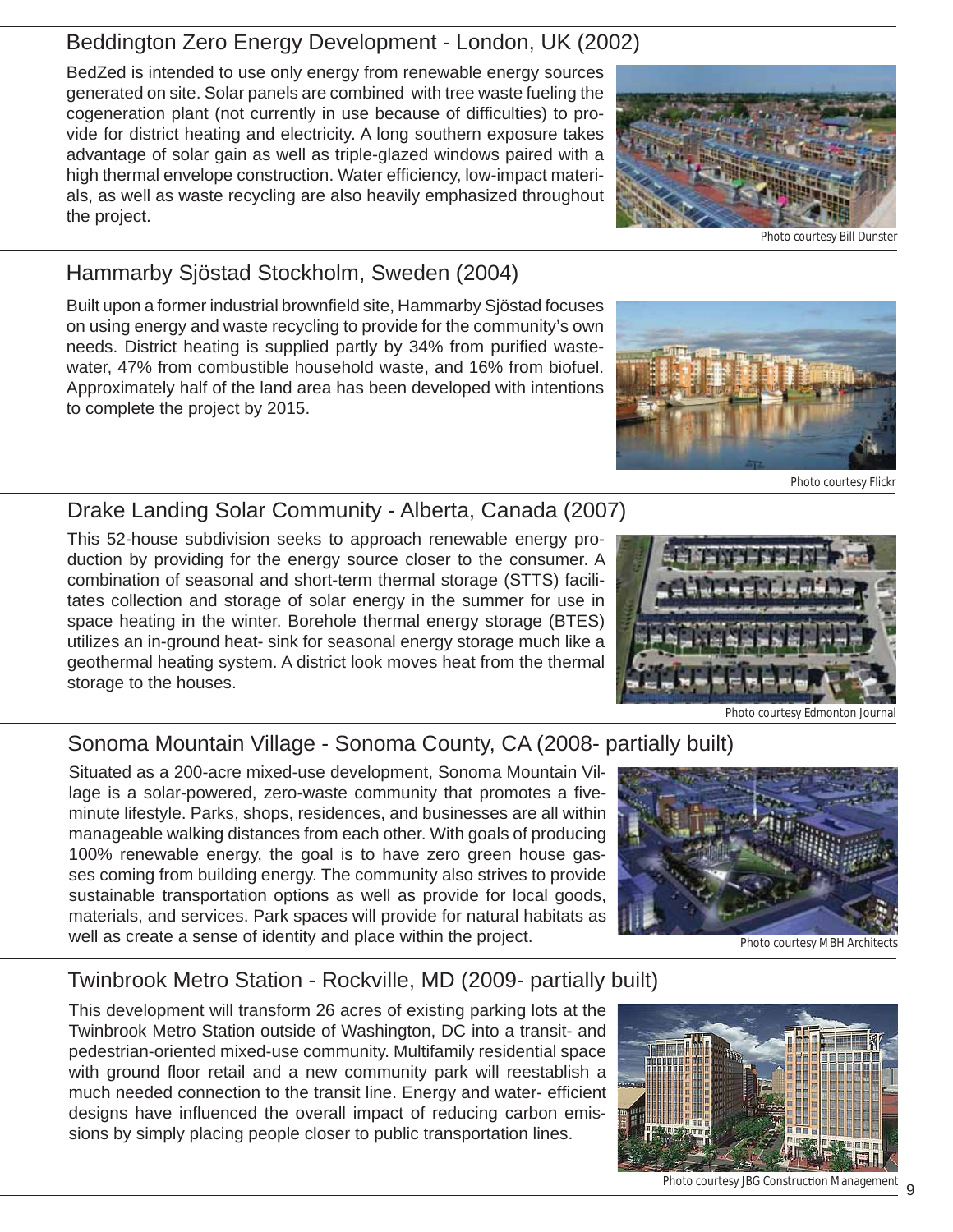## Working Artists Ventura (WAV) - Ventura, CA (2009)

Seeking to provide for affordable and low-income housing project, the city of Ventura sought after PLACE to create a sustainable development that successfully incorporates mixed-income housing as well as an artist's community. The project takes advantage of 4 direct mass transit lines that converge on the site . The overall goal was to create a sense of community that reduces one's needs to commute to work and to then commute again to get groceries.



Photo courtesy Stephen Schafer

## Emeryville Market Place - Emeryville, CA (2008- not built)

This 14-acre development seeks to transform an aging commercial district into a high density pedestrian, transit-oriented community. This former brownfield site will incorporate landscape as an essential design integral from the ground to the roofs. Twenty percent of the units are allocated to be affordable, low income housing with a subsidized carshare program that will serve as a test area for future markets. The program also incorporates a comprehensive program to establish greener business models for restaurants and retail businesses within the development.



Photo courtesy Heller Manus Architects

## Geos - Arvada, CO (2008- not built)

This development incorporates passive solar design as an essential tool that places the buildings onto a checkerboard-like layout to maximize solar access. Rather than having a single district energy source, the energy production is distributed to each unit as to reduce transmission losses as well as remove a need for a separate power plant for energy production. Narrower street designs as well as passive solar design strategies are vital in establishing efficient design strategies for future communities. A car share program will be established for those the occasional need for a truck or van along with an emphasis on the existing cycle path that runs through the site.



Photo courtesy Geos

## Dockside Green - Victoria, Canada (2009- partially built)

This project involves a sweeping waterfront master plan that incorporates a holistic, closed-loop system of sustainability. A biomass gasification system provides district energy along with reclaimed heat from on-site sewage treatment and municipal sewage lines. Excess heat is sold to nearby businesses. Currently under construction, the final plans involve room for over 2500 residents and over 1.3 million square feet of development.



Photo courtesy Enrico Dagostini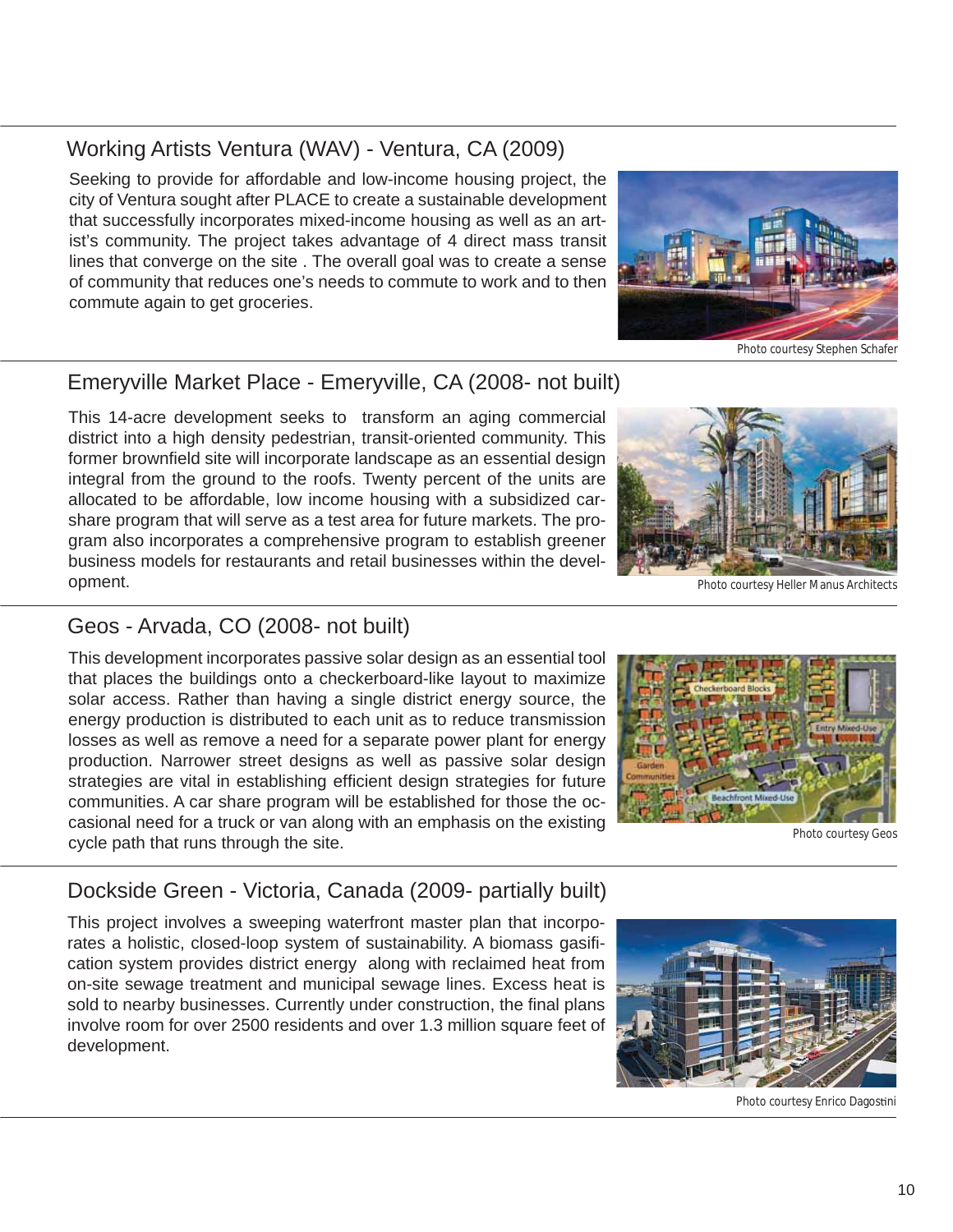## *Strategies for Reducing Carbon*

The communities studied vary in their individualized low-carbon strategies, but they demonstrate common trends and approaches that serve as a quideline for establishing successful results. The first step is to foster effective, efficient community planning and building design to provide quality of life while dramatically reducing the demand for energy. This is generally the most economically viable approach to reducing community carbon emissions. Low-carbon supply-side approaches can then effectively and economically meet community needs. This hierarchy, demand reduction first, then low-carbon supply, applies to both communities being designed from the ground up and to existing communities in a retrofit phase. Education and incentive structures are also important for fostering effective low carbon communities (including behaviors of inhabitants). Figure 1 outlines the low-carbon strategies exemplified by the communities studied.

## *Figure 1 - Summary of Tactics*



- *1. Community planning (compact, mixed-use, parks, etc.)*
- *2. Transportation (multi-modal services)*
- *3. Building effi ciency (reduce built-in demand)*
- *4. Education (reduce behavior-based demand)*
- *5. Policy (incentives for effi ciency & renewables)*
- *6. Financing (incentives for effi ciency & renewables)*
- *7.Renewable energy*

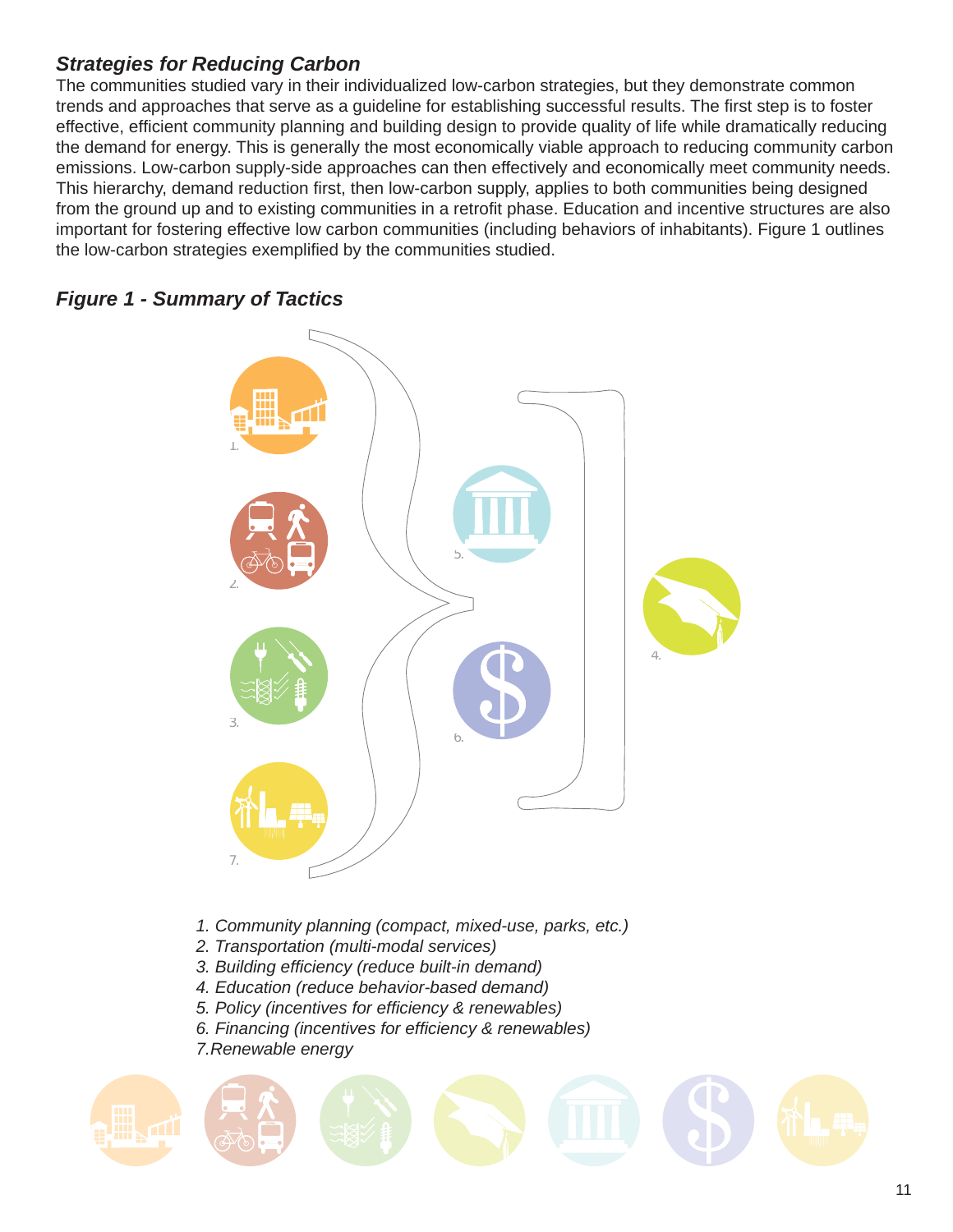## *Low Carbon Community Planning*

Communities that are planned to be high density and mixed use reduce the need for residents to travel by car between home, work and shopping, while creating a better sense of community. Chris Ventura, President of Projects Linking Art, Community & Environment (PLACE), summed up the community planning approach to lowering carbon emissions, stating, "Be where you already want to be." Rather than designing for the automobile, why not place everything within walk-able or bike-able distance? Key design criteria for *any* community include maintaining affordability, providing longevity, and creating a sense of identity. Low-carbon communities often do all three, while also reducing carbon emissions associated with excessive building space and transportation, by using designs that are high-density and mixed use. Not only should the layout and arrangement of the community reduce commuting needs, it should also foster good solar orientation and access.

New developments such as WAV and Dockside Green in Victoria, British Columbia have plans that promote multi-use facilities as well as high density planning in order to foster community job creation as well as the idea of the "third-place," neither work nor home but an in-between place for inhabitants to gather or recreate. WAV utilizes a small development footprint that provides residential units above retail on the ground floor. Dockside Green varies in its approach due to the scope of the project by having multiple buildings located within a district of the city compared to just a development the size of a city block, but it still maintains the idea of mixed-use planning, including over 1.3 million square feet of retail, office, and residential space, currently under construction in the first of five phases.

Hammarby Sjöstad and Twinbrook Station are larger-scale re-development projects that are converting brownfield sites to mixed-use high-density developments. Much like purely new developments these projects are addressing the multiple needs of the residents within the community in hopes of reducing commuting to nearby communities for shopping, work, or school.

Ecolonia is one of the oldest communities on the list. Established as an EU-funded low energy housing demonstration, it was developed with a wide range of housing designs and technologies for its time in the late 1980s to early 1990s. The design facilitates walking and cycling as means of transportation because of the compactness while still providing for a sense of being within the landscape. The design incorporates a public park amenity with wetlands that also help filter stormwater runoff from nearby roadways. The compactness of the community fosters community interaction, while making public transit more feasible, lowering infrastructure costs, and reducing life-cycle costs by conserving energy, materials, and maintenance.

One of the lifestyle studies conducted at BedZed concluded that on average residents know twenty percent of their neighbors' names (compared to eight percent, in the nearby community of Hackbridge).<sup>9</sup> Bioregional, the developer of the project, attributes the cohesiveness of the community to a successfully planned, dense, mixeduse design and rich activity program.

With respect to creating a sense of identity, Sonoma Mountain Village supports the idea of a five-minute lifestyle: parks, shopping, services, and a town square are all within walking distances of homes and businesses. This five-minute lifestyle reduces one's need to drive and supports the idea of working near where you live. While low carbon communities support a lifestyle that itself fosters community identity and culture, physical communal structures and open spaces are also important for social gathering, local commerce to provide economic vitality as well as community identity. In Sonoma Mountain Village, these parks and town centers support farmer's markets and festivals.

<sup>9</sup> Data found under 2007 Monitoring Results Summary: Quality of Life. 12 October 2010. <http://www.bioregional.com/what-we-do/our-work/ bedzed/>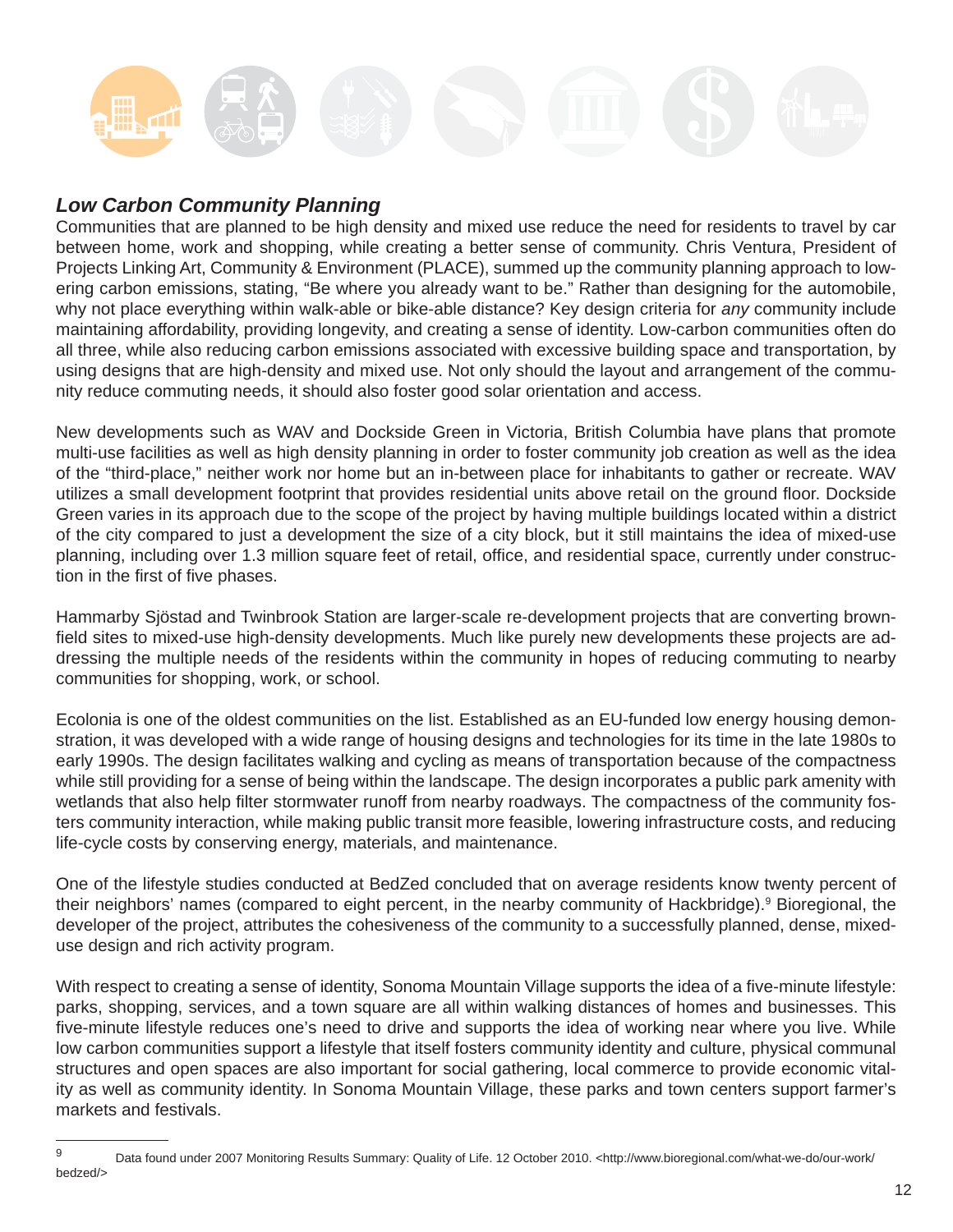

## *Transportation Options*

The Environmental Protection Agency states that nearly a third of US carbon emissions come from the transportation sector. Reliance on the personal vehicle is not only prevalent in the United States, but also in many developed countries across the world. Seeking to reduce personal vehicular travel is a step towards reaching low carbon status. It can be achieved by an ongoing process of increasing the convenient alternative public transportation options, reducing the need to travel by car to do a variety of activities by creating densely populated, mixed-use communities, and by discouraging personal vehicular usage by limiting the number of—and/or charging true market value for—parking spaces.

Mixed-use, high-density developments reduce the need to rely on the individual car by providing for retail, living, education and work opportunities within walking distances. Eliminating personal vehicular travel, and possibly car ownership altogether, saves inhabitants significant costs, thereby enhancing the affordability of the community. While dense, mixed-use community planning allows for walk-ability and bike-ability, public transportation is essential for longer trips and for less mobile people.

In new communities such as Emeryville Market Place, the pedestrian is emphasized while the car is de-emphasized in the design. Various transportation opportunities allow for flexibility in planning trips to destinations ranging from the grocery store to the nearby city of San Francisco. Access to an Amtrak station, bike paths, walking paths, and a regional shuttle connection via Bay Area Rapid Transit all provide for pedestrian-oriented modes of travel rather than catering to personal vehicular traffic. In some cases personal vehicle use is still necessary and Emeryville is implementing a car-share program to facilitate those needs. The community is considering adding a bike-share program as well.

Similar to Emeryville Market Place, Twinbrook Metro Station emphasizes public transportation as a primary means of reducing carbon emissions. Tony Greenberg, JBG Properties Project

Manager for Twinbrook Metro Station, notes that "Proximity to mass transit, especially Metro, has the greatest impact on reducing carbon emissions and is essential to creating an effective low carbon community." A potential drawback of the design of the transit line is that it hinders pedestrian traffic from one side of the development to the other, with limited bridge access across the tracks. To mitigate this, considerable time and energy were put into studies throughout the design and planning phases in order to ensure that the project develops as a whole, rather than a community divided by the Metro line.

In some existing communities, such as those in Europe, walking has always been the primary mode of transport but communities such as Beddington Zero Energy Development (BedZed) emphasize alternative transportation (biking, walking, transit) even more, by limiting the number of parking spaces on the site. At the Västra Hamnen (Bo01) development of Malmö, Sweden there is no distinction in the travel corridors for specific users—bikes, cars, etc.—but rather an overall understanding that all are to be aware of each other while traveling. While this can cause some parking problems sometimes evident today in Bo01, the pedestrian still has the right of way according to the current plans, which de-emphasize the use of the personal car and emphasize other means of transport.

Looking at *Table 2 - Transportation Options per Community*, a majority of the low carbon communities studied demonstrate a transit-oriented typology. Some of these communities utilize existing transit stops and redevelop parking lots into high-density neighborhoods while others foster car-share and bike-share programs. Below is listed a variety of transportation options available at each of the communities. Notably, many emphasize the pedestrian and the cyclist as an important means to reducing carbon. Many of the communities also incorporate bus and rail transit that connects the community to a larger municipality in the region.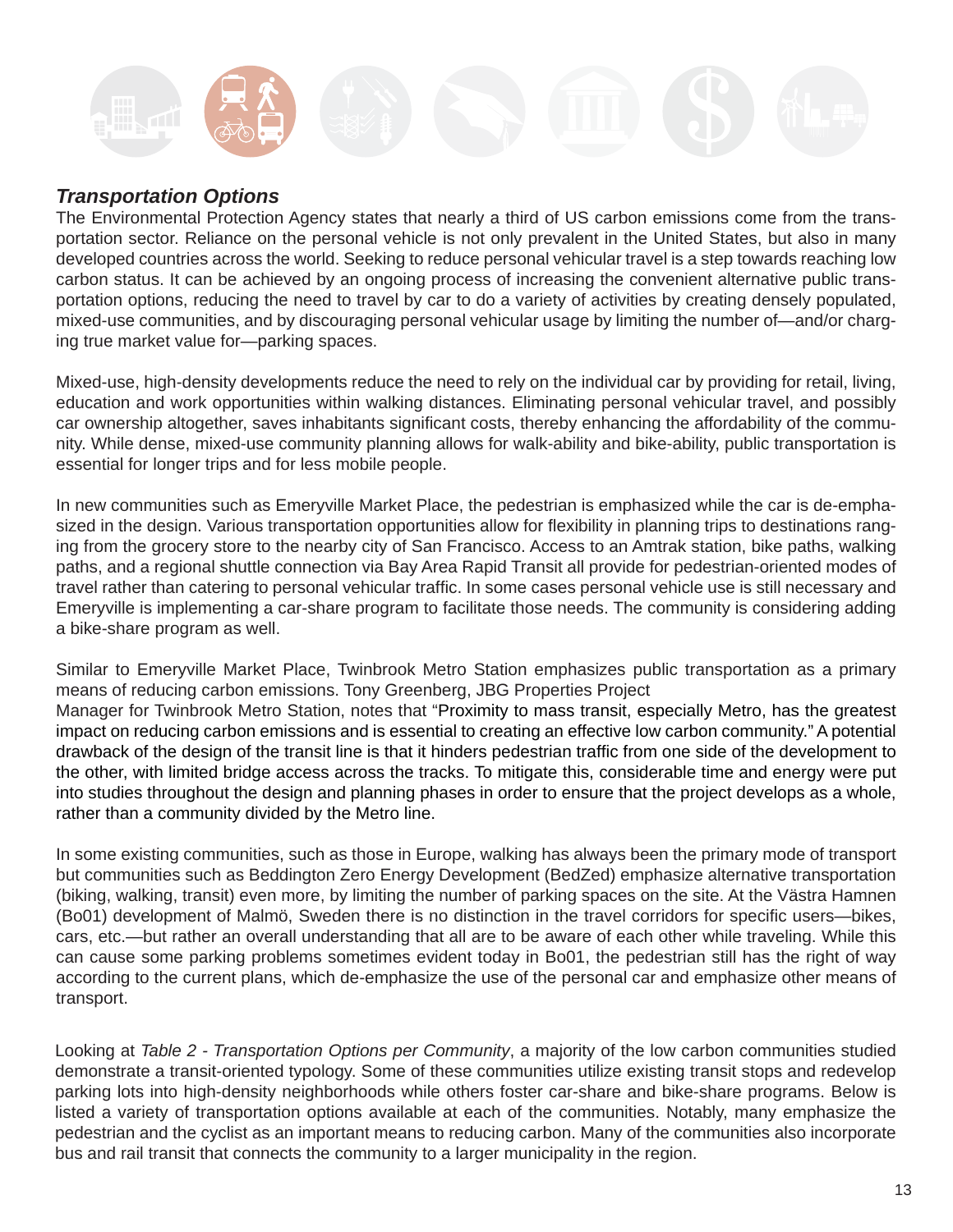|  | <b>Table 2 - Transportation Options per Community</b> |  |  |  |
|--|-------------------------------------------------------|--|--|--|
|--|-------------------------------------------------------|--|--|--|

| <b>Low Carbon</b><br><b>Communities</b>                              | <b>Walking</b>             | <b>Cycling</b>             | <b>Car-share</b>   | <b>Bike-Share</b> | <b>Bus</b>                 | <b>Rail Transit</b> | <b>Shuttle/Ferry</b> |
|----------------------------------------------------------------------|----------------------------|----------------------------|--------------------|-------------------|----------------------------|---------------------|----------------------|
| Ecolonia (Netherlands)                                               | V                          | V                          |                    |                   |                            | V                   |                      |
| <b>Greenwich Millennium</b><br>Village                               | V                          | V                          |                    |                   | $\boldsymbol{\mathcal{U}}$ | V                   |                      |
| <b>Beddington Zero Energy</b><br>Development (BedZED)                | ✔                          | V                          | ✔                  |                   | V                          | ✔                   |                      |
| Bo01(Västra Hamnen) in<br>Malmö, Sweden                              | V                          | $\checkmark$               |                    |                   | $\boldsymbol{\mathcal{U}}$ |                     |                      |
| Drake Landing,<br>Alberta, Canada                                    | V                          | V                          |                    |                   |                            |                     |                      |
| Sonoma Mountain<br>Village, Sonoma County,<br>$CA*$                  | V                          | V                          | V                  | ✔                 |                            | u                   |                      |
| Växjö, Sweden                                                        | $\boldsymbol{\nu}$         | $\boldsymbol{\nu}$         | $\boldsymbol{\nu}$ | V                 | $\boldsymbol{\mathcal{U}}$ |                     |                      |
| Hammarby Sjöstad,<br>Stockholm, Sweden                               | V                          | V                          |                    |                   | ✔                          | ✔                   | ✔                    |
| Dockside Green<br>Victoria, British<br>Columbia, Canada              | ✔                          | V                          |                    |                   | V                          |                     |                      |
| <b>Emeryville Market Place</b><br>- Emeryville, CA*                  | $\checkmark$               | $\boldsymbol{\mathcal{U}}$ | $\boldsymbol{\nu}$ | V                 | $\boldsymbol{\mathcal{U}}$ | V                   |                      |
| <b>Twinbrook Metro</b><br>Station-Rockville, MD*                     | V                          | V                          |                    |                   |                            | V                   |                      |
| Geos - Arvada, Colorado                                              | $\boldsymbol{\mathcal{U}}$ | $\boldsymbol{\nu}$         | $\mathcal{L}$      |                   |                            |                     | V                    |
| <b>Working Artsists</b><br>Ventura (WAV) by<br>PLACE (200 residents) |                            |                            | $\mathcal{L}$      |                   |                            |                     |                      |

\*gray mark indicate plans for transportation options but not implemented in first stage



## *Building Effi ciency within the Infrastructure*

The following *Table 3 - Community and Building Efficiency Measures* highlights some of the building efficiency strategies that each of the communities utilize in order to reduce carbon emissions. Design and material choices should foster energy efficiency and durability, and should flexibly address the changing needs of the inhabitants for generations to come, as well as potential future technological advancements. Many of the communities boost energy efficiency with higher insulation values to increase envelope tightness. Many communities also incorporate high efficiency appliances and lighting choices. Material selection is important in the design process because it can also have an impact on the carbon footprint of a project due to the embodied energy and sourcing of materials, as well as the energy associated with their use and recycling or disposal, although this study does not go into an in-depth analysis on these issues. Water management is also critical— some of the communities even incorporate efficiency measures that store, treat, and reuse water on site, reducing the energy and carbon associated with traditional water supply and treatment systems. Finally, the table summarizes the key energy efficiency innovations particular to each community.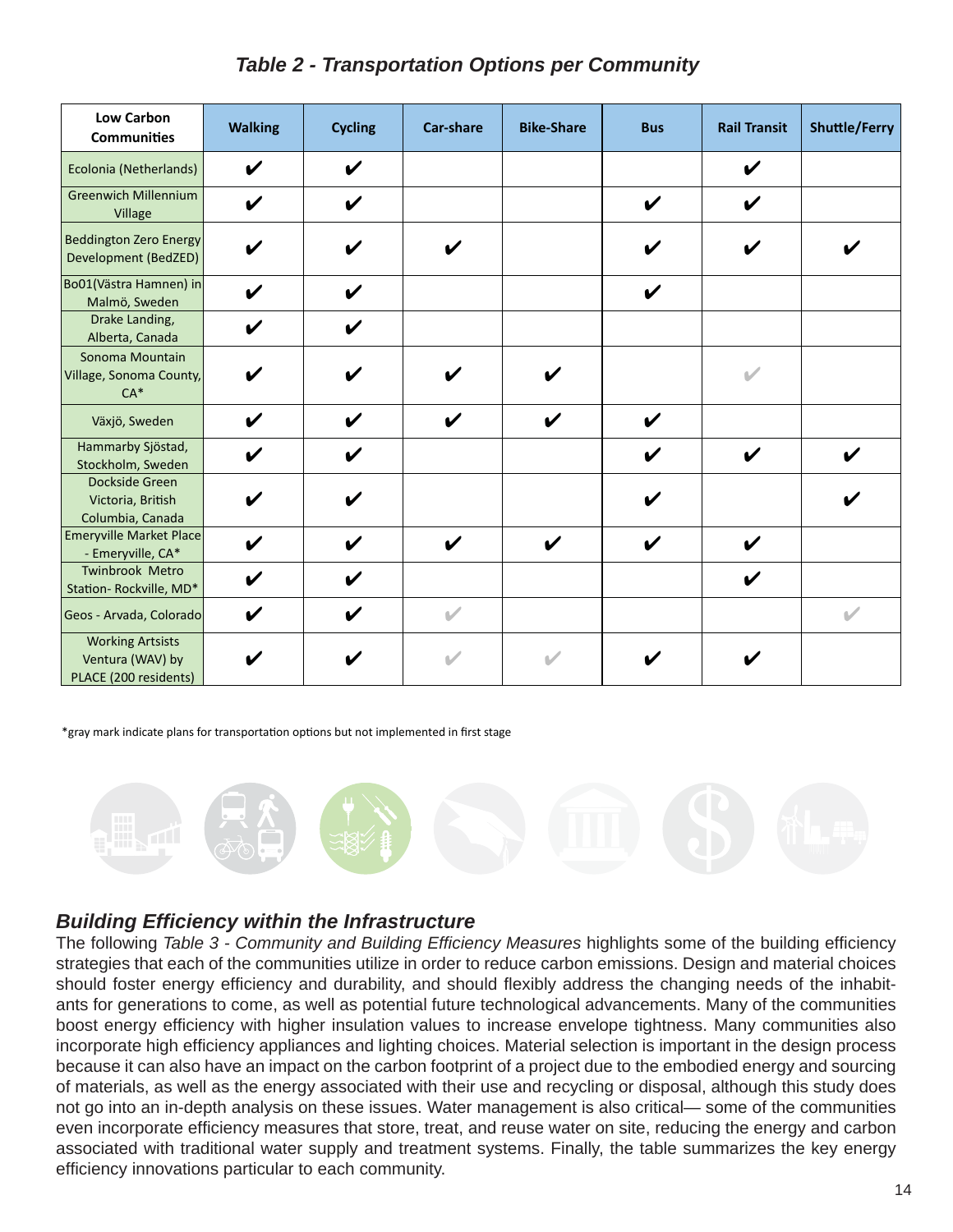| <b>Low Carbon</b><br><b>Communities</b>                         | Insulation | Envelope<br><b>Tightness</b> | Appliances | Lighting | <b>Materials</b> | Water<br>Management | Innovation                                                                                                                                                                                                                                                                                                                                                                                                                                                  |
|-----------------------------------------------------------------|------------|------------------------------|------------|----------|------------------|---------------------|-------------------------------------------------------------------------------------------------------------------------------------------------------------------------------------------------------------------------------------------------------------------------------------------------------------------------------------------------------------------------------------------------------------------------------------------------------------|
| Ecolonia (Netherlands)                                          |            |                              |            |          |                  |                     | Solar orientation in coordination with windov<br>areas, increased insulation and efficient<br>heating systems in combination with heat<br>recovery units.                                                                                                                                                                                                                                                                                                   |
| <b>Greenwich Millennium</b><br>Village                          |            |                              |            |          |                  |                     | Recycled and locally produced materials are<br>being used whenever possible. Proposed<br>standard for Greenwich Millennium Village<br>was to have walls areas satisfying 0.35<br>W/m2K (building standard at the time 0.45<br>W/m2K) while windows 1.8 W/m2K (building<br>standard at 2 the time 2.8 W/m K).                                                                                                                                                |
| <b>Beddington Zero</b><br><b>Energy Development</b><br>(BedZED) |            |                              |            |          |                  |                     | Community groups and events provide<br>education and awareness of transportation<br>options.                                                                                                                                                                                                                                                                                                                                                                |
| Bo01(Västra Hamnen)<br>in Malmö, Sweden                         |            |                              |            |          |                  |                     | Municipal waste handled by pressurized<br>under-ground waste handling systems and<br>waste grinders reduce need for waste<br>transportation.                                                                                                                                                                                                                                                                                                                |
| Drake Landing,<br>Alberta, Canada                               |            |                              |            |          |                  |                     | Upgraded insulation and vapor barrier<br>systems, lumber certified and produced by<br>sustainable harvested sources, engineered<br>joist and load bearing components that are<br>stronger, more structurally stable. A SIP pane<br>system at joist header areas ensures<br>consistent insulation and vapor barrier in thi:<br>traditionally hard to finish space. Recycled<br>materials in the drywall, upgraded windows.                                   |
| Sonoma Mountain<br>Village, Sonoma<br>County, CA                |            |                              |            |          |                  |                     | Follows One-Planet Communities Program<br>including emphasis on local and sustainable<br>food choices, material choices, transportatio<br>options. Use of panelized light guage steel<br>framing systems.                                                                                                                                                                                                                                                   |
| Växjö, Sweden                                                   |            |                              |            |          |                  |                     | Portvakten Söder project is a development<br>within Växjö 5-8 stories tall in accordance<br>with passive house technology: completely<br>sealing the building from external<br>environment utilizing heat from appliances<br>and lighting to maintain temperatures.<br>Ventilation allowed by efficient heat<br>exchangers.                                                                                                                                 |
| Hammarby Sjöstad,<br>Stockholm, Sweden                          |            |                              |            |          |                  |                     | Thick insulation, improved window<br>technology available on the market (U-value<br>of 1,0 W/m2 K), heat recovery, controlled<br>ventilation and the selection of energy<br>efficient appliances                                                                                                                                                                                                                                                            |
| Dockside Green<br>Victoria, British<br>Columbia, Canada         |            |                              |            |          |                  |                     | <b>Buildings to surpass Model National Energy</b><br>Code by 50% with double-glazed, low-<br>emittance windows, higher insulation ratings<br>and external shading devices.                                                                                                                                                                                                                                                                                  |
| <b>Emeryville Market</b><br>Place - Emeryville, CA              |            |                              |            |          |                  |                     | A remodel the existing buildings with an eye<br>on sustainability; the company certified the<br>food court as a green business, began<br>composting and recycling onsite waste, and<br>diverted restaurant grease to biodiesel. Over<br>the next 25 years, parking at the Marketplace<br>will be reduced and over 1.2 million square<br>feet of rehabbed and new office, retail,<br>residential and open space will create a<br>dense, mixed-use community. |
| <b>Twinbrook Metro</b><br>Station- Rockville, MD                |            |                              |            |          |                  |                     | Throughout the project, green operations<br>and cleaning plans will be put in place, as we<br>as organic gardening practices. New building<br>will feature energy- and water-efficient desig<br>strategies, projected to use 30% less water<br>than comparable conventional projects.<br>Waste management and recycling programs<br>throughout the development will further<br>lower its environmental impact.                                              |
| Geos - Arvada,<br>Colorado                                      |            |                              |            |          |                  |                     | All buildings will have envelopes that are tigh<br>and well-insulated. The natural ACH (air<br>changes per hour) during the winter will be<br>0.15 or 1 complete air change every 6 hours.<br>Perhaps the most innovative feature for the<br>building enclosure will be the automated<br>interior insulated shades.                                                                                                                                         |
| <b>Working Artsists</b><br>Ventura (WAV) by<br><b>PLACE</b>     |            |                              |            |          |                  |                     | Utilizing LEED as a means of intiating<br>sustainable design standards, PLACE utilizes<br>the system as a starting point and goes<br>beyond the standards to provide for low-<br>income housing as well as an artist housing                                                                                                                                                                                                                                |

## Table 3 - Community and Building Efficiency Measures

community.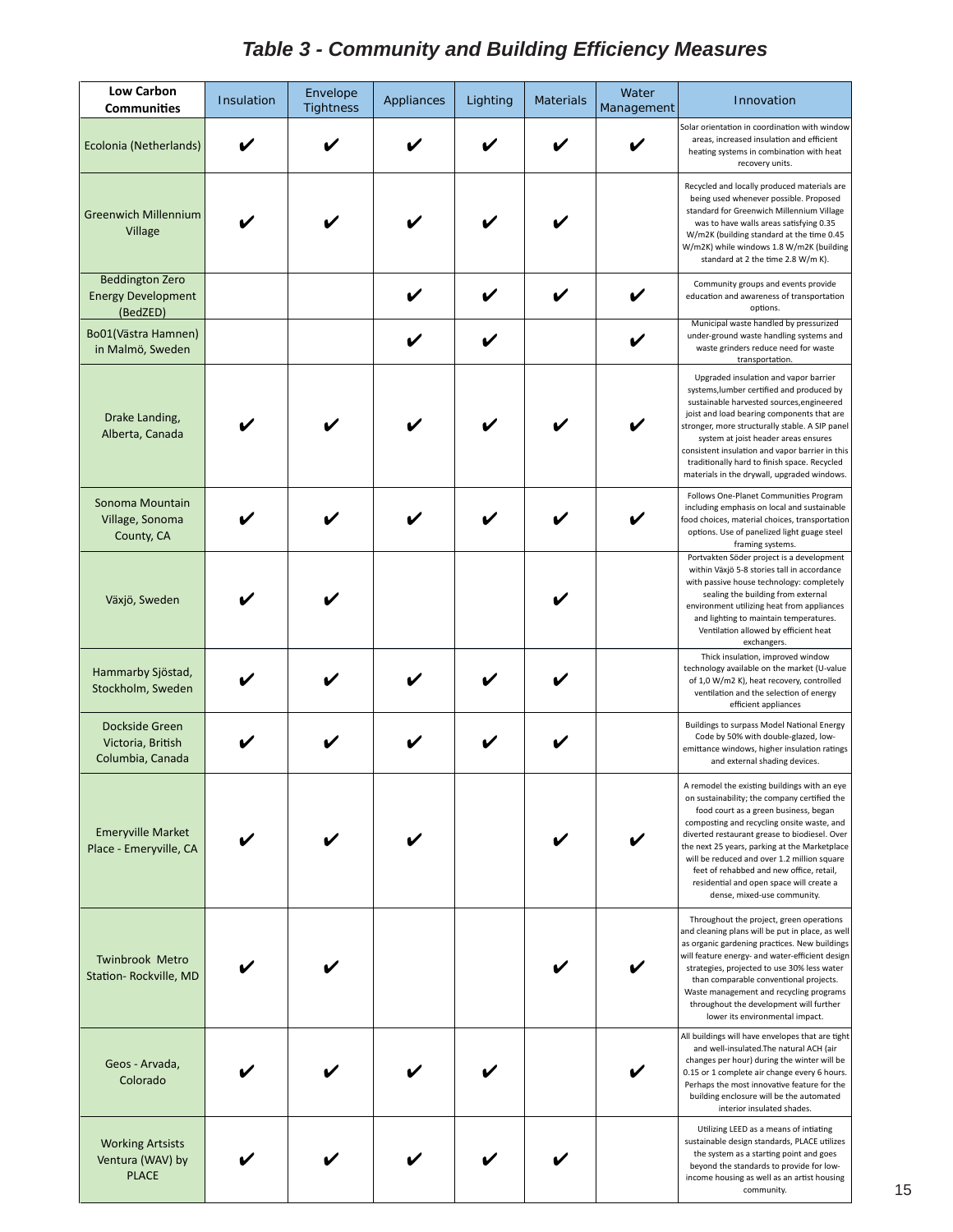## *Enabling Low Carbon Lifestyle: Education and Awareness*

Communication and education are important to help foster an aware and supportive culture. For example, the general population often is not aware of the amount of energy required to sustain bedroom communities that rely highly on a commuter lifestyle or of what factors are most important with regard to building energy efficiency (for both new construction and retrofits). Many low-carbon communities have fostered a cultural shift by educating their residents about effectively living a low carbon lifestyle. This can also include establishing incentives to track progress. Tactics that educate occupants include providing programmable thermostats and educating the building occupants about using them, providing information and incentives for efficiency upgrades and efficient appliances, facilitating alternative transportation options, illuminating the importance of buying local goods and featuring ways to do so through farmers/local crafts markets or community-supported agriculture—these are just some of the many educational avenues. Programs provided at BedZED to foster a low-carbon lifestyle include a cycling club, educational workshops, and a car share program. BedZED developer Bioregional even incorporated a Green Lifestyles Officer to educate and train residents in living a low-carbon lifestyle.

In an interview with Norbert Klebl from the Geos development, he stressed the importance of educating existing communities that are going to be impacted by a newer low carbon community. He mentioned that one key rule is to communicate openly throughout the whole process. Providing education is key for both future inhabitants and for their neighbors. The input from the surrounding communities provides feedback to designers on how the new community will interact with the social, and economic culture currently in existence. A new low-carbon community can have a drastic impact on the infrastructure of the surrounding areas and can prove to be a catalyst for change if the new development fosters education and communication.

Chris Velasco of PLACE noted that communication and education are essential tools within the design of the WAV project in Ventura, California. PLACE works by invitation only so there is already an inherent understanding that the community and its government are more receptive to changing their current standards in order to promote low carbon community development in the area. Velasco noted that nevertheless, some doubt persisted in the community about whether it should be a mixed-income project. The public tended to believe that such projects are solely funded by public taxes. Being transparent about the actual funding mix of the project allowed a public attitude shift. Velasco stressed the importance of educating the public that tax money was not the primary funding source for the projects.

Not only are education and communication important aspects of new low-carbon communities, they are also critical for existing communities planning to retrofit to achieve low carbon standards. Even if a community is producing enough renewable energy to achieve low carbon standards, it must also educate its inhabitants about living a low carbon lifestyle in order to continually progress toward reducing carbon emissions. One example is the large community of Växjö, Sweden, which is retrofitting existing infrastructure on a municipal level. The city council voted to reduce carbon emissions in 1996 by 50% per capita by the year 2010. While this goal is still not met, the rolling reduction in emissions has proven the city's commitment to lowering carbon and now the city has plans reduce emissions by 70% by the year 2025. With a long history of community planning in Sweden, the city of Växjö is an exemplar source of information for planning low carbon communities. With a strong commitment to environmentally related work since the 1970s, Växjö established cooperation with the Swedish Society for Nature Conservation, an entity raising public and political awareness for sustainable development. The city of Växjö organizes technical visits to local businesses to promote sustainability and also provides low-cost energy audit consultations to an average of 2000 residents a year. Without support from the citizens, this would not be as feasible.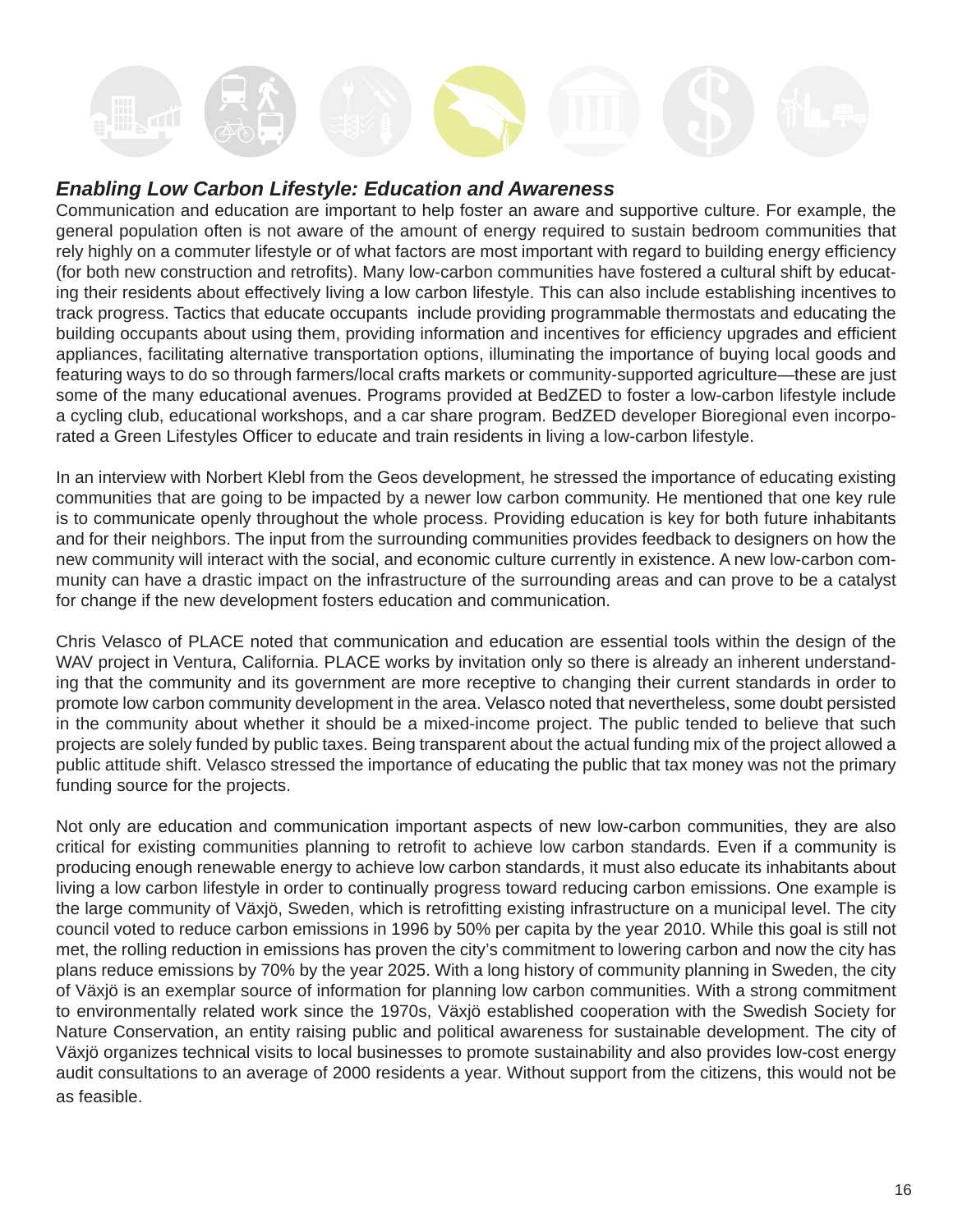## *A Shift in Government Policy*

Government policies such as planning guidelines and zoning ordinances that vary from jurisdiction to jurisdiction can greatly influence any sort of development. As previously mentioned mixed-use, high density zoning plans allow for the greatest flexibility and can help promote development of low carbon communities. But some policies can actually *hinder* progressive design measures. . For example zoning regulations that mandate low density or prohibit stores and office buildings to be located nearby residences, encourage the use of a vehicle for everyday needs. Minimum parking requirements *hinder* design efforts to replace reliance on cars and parking lots, with convenient public transit, walking and biking. As Robin Chase, founder of ZipCar, has pointed out, alternative transportation needs to be *more* convenient than driving, if personal automobile travel is to be reduced.10

Chris Velasco said that despite PLACE being invited by the city of Ventura to develop there, some changes were still necessary in order for the project to fully succeed. PLACE works by invitation only, and the city of Ventura challenged them to address the need for an artists' community by providing housing that would be affordable, not only in upfront costs, but also through energy efficient designs to ensure low utility costs. Velasco noted that one of the largest barriers for implementing Working Artists Ventura (WAV) was working with various government agencies that lacked communication between them. In order to gain broad support for the mixed-use project, PLACE worked to break down the barriers between the departments of the city government such as marketing, policy, and economic development. By establishing communication between departmental "silos," Velasco was able to get support for an integrated, whole-system design with cross-departmental benefits and synergies. His approach to creating transparency between all parties was to include a member of each agency within every meeting throughout the entire process. Without the receptiveness of the government, the project would not have been successful. Velasco credits the city manager for rethinking the city as a modern entity that encompasses an ecologically friendly attitude.

One of the major hurdles for the Sonoma Mountain Village community was the integration of greywater reuse into the design. As with many municipalities, the Sonoma County regulation "PUC Rule 16" proved to be a barrier. Ryan Sakata, from Codding Enterprises in charge of Sonoma Mountain Village, noted that PUC Rule 16 hinders developments that want to use re-claimed water (including greywater and rainwater) for irrigation, cooling tower makeup water or to flush toilets. Existing policy in many jurisdictions needs to be reviewed to address the use of greywater within sustainably designed projects.

<sup>10</sup> Radio interview with Robin Chase on 26 June 2009 via Treehugger <http://www.treehugger.com/files/2009/06/robin-chase-zipcar-goloco-carsharing-1.php> Accessed 10 January 2011.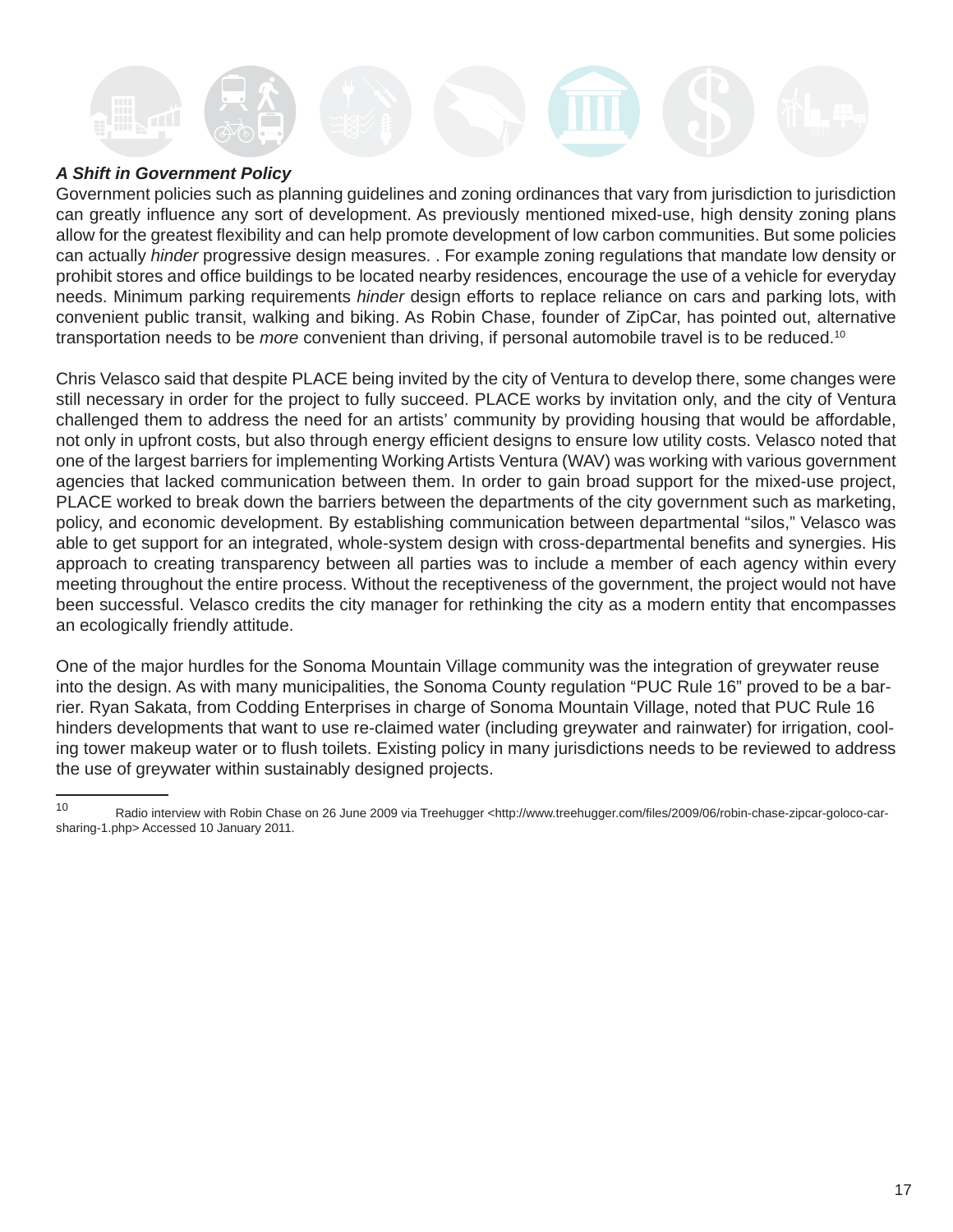

## *Financing*

A combination of private and government financing can provide a good financial balance for establishing a low carbon community, including the provision of affordable housing to ensure economic health, vitality and diversity, and to provide the benefits of energy efficiency to those who are most in need of low long-term operational costs.

The financing of a low carbon community can have a major influence on the success of the project. A low carbon community may seek tax breaks or credits for commercial development within the project. Some of the communities described here enjoyed full government involvement, including municipal changes in how energy is produced. But for the smaller communities, private and corporate funding combined with government incentives were the best financing methods.

Norbert Klebl is funding his Geos development with personal finances and funds from investment firms. Although the cost of each home includes a \$45,000 premium for energy-saving technologies (including high performance windows, better insulation, ground source heat pump, energy recovery ventilator and 5 kW roof-mounted photovoltaic array), the monthly utility savings and tax savings more than offset the additional monthly mortgage amount resulting in positive monthly cash flow for the homeowners. Klebl calculates that a Geos home will have a 5.7% annual return on the investment in energy-saving measures.<sup>11</sup>

WAV is a mixture of public and private investments, including corporate tax credits. These tax credits along with energy tax credits and new market tax credits were primary catalysts for allowing financing of the project to proceed without nearly as much public cost burden.

The City of Växjö is notably a larger scale community with a very bold goal of freeing the entire municipality from dependence on fossil fuels and corresponding carbon emissions by 2030. The city began its push to reduce carbon emissions in 1980 with biomass-fueled district heating and added combined heat and power generation in 1983. Federal government subsidies aided this transition from oil to biomass fuel. Växjö's collaboration with national agencies as well as with the European Union helped to garner financial assistance that includes over 18 million Euro (over \$23.7 in 2010 US dollars) from the former Swedish Ministry of Environment. Government subsidies have also aided investment in green technologies, including fuel-efficient cars for private citizens and taxi operators. Nevertheless, most of the funding was from local sources, as described by city representatives:

"In order to start some new investments and try new ideas, financial contribution from the Government, national authorities and the European Union have been important . . . but most activities have been financed by the municipality, the companies and the citizens [of Växjö]."12

Hammarby Sjöstad in Stockholm, Sweden is funded primarily by large financial investments through the Local Investment Programme for ecological sustainability (LIP). The estimated project costs for Hammarby Sjöstad are 693 million Euro (or about \$913.1 in 2010 US dollars). Political shifts over the course of the project compromised its original social equity goals and the resulting demographics of the project show higher-than-average income. The right-green coalition maintained power throughout the early phases of the project and established the housing mix to be 18% public-ownership and 82% private-ownership. The left-green coalition came into power in the later phases and changed the mix to be 30% public, 20% private-rental, and 50% private-ownership.13 The increase of public usage does not indicate public housing but it indicates that percentage must be available to

<sup>11</sup> From Powerpoint received 24 July 2010 from Klebl, Norbert. 2010. "NZE at GEOS Feb 2010.ppt"

<sup>12</sup> See Appendix C for more detailed interview transcripts

<sup>13</sup> Dastur, Arish. "How Should Planning Engage the Issue of Sustainable Development? The Case of Hamarby Sjostad, Stockholm" NewYork. May 2005. http://www.cabe.org.uk/default.aspx?contentitemid=1318&field=sectionsearchterm&term=hammarby&type=1. Accessed October 2010.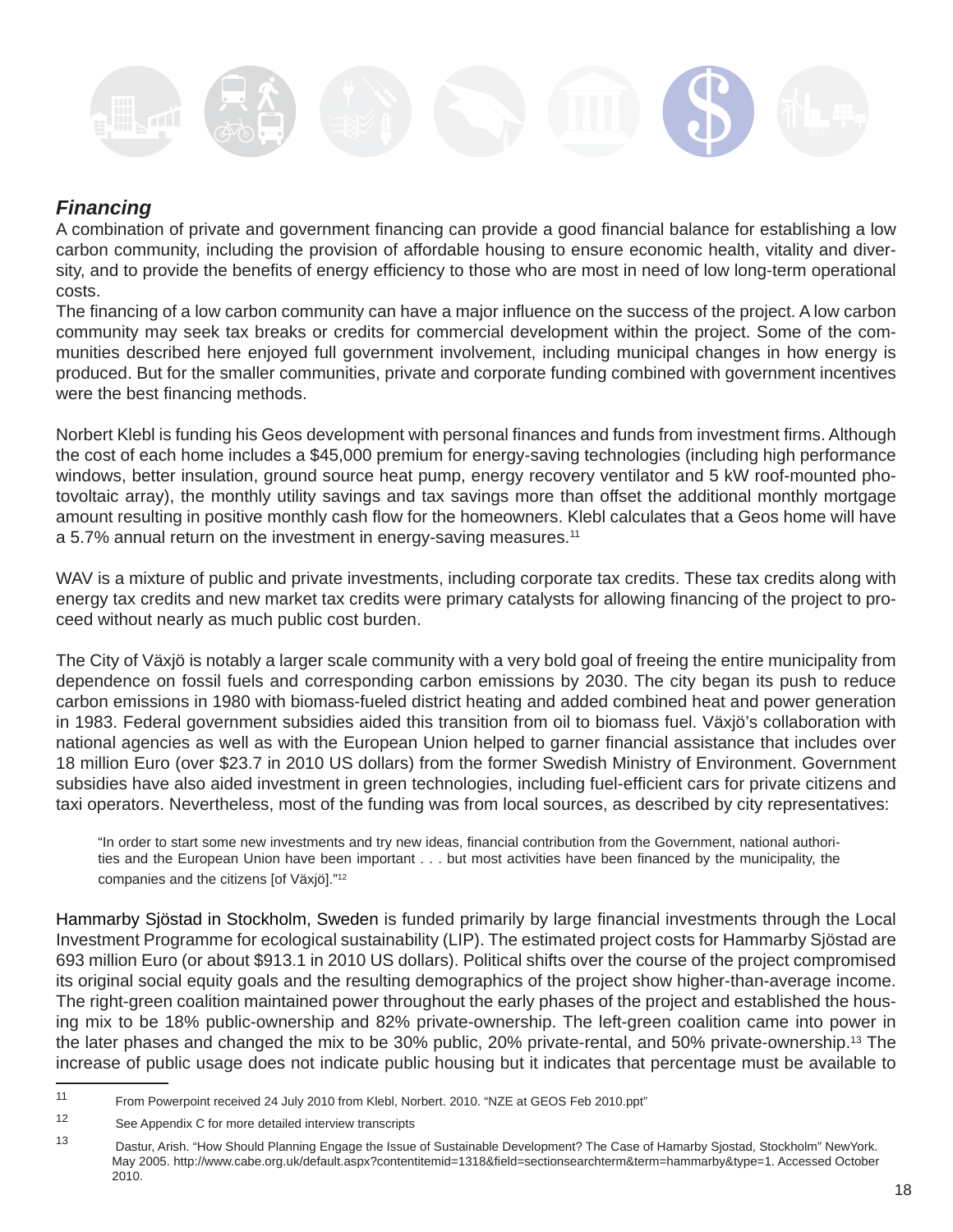the public primarily as parks and open space; under Swedish law developers are not required to provide for lowincome housing. These shifts have left the demographics of the area to lean toward higher-than-average income residents. The gentrification of Hammarby Sjöstad shows how political shifts can effect project financing because of the conflicting aims of whichever party is in power at the time. Some political parties are more concerned about environmental conservation, but neglect to address low-income housing within a project. Although not fully achieved, Hammarby Sjöstad was begun with the intention that a project should achieve a balance of incomes through various government subsidies and various housing types in order to provide the opportunity for all to live in low-carbon communities.

## *Renewable Energy Supply*

Perhaps the step with the highest up-front costs for lowering carbon emissions is to replace carbon-intensive energy production methods with low-carbon, renewable energy methods. While this step is necessary to achieve an ultimate goal of net-carbon neutrality, communities can still reduce carbon through solutions that do not have to significantly increase up-front costs, but involve energy efficient and ecological design, construction, and inhabitation of a community. Significantly reducing the demand for energy, through techniques described above such as compact, transit-oriented city planning and highly energy-efficient building design, is the first step in low-carbon community design. Efficiency will deliver the most carbon reduction for the least capital outlay—compact development, for instance is less expensive than its sprawling alternative. After communities and buildings within them are designed as effectively as possible, much less renewable energy production (which tends to be expensive, compared to efficiency) is required to meet low- or zero-net-carbon design goals. The communities studied here have invested in a range of renewable energy supply, including passive solar space heating and solar photovoltaics (PV), wind, biomass, and geothermal (ground-source heat pumps and energy storage). *Table 4 - Renewable Energy Sources Per Community* is a list of the types of renewable energy sources that each of the communities utilizes.

Table 4 presents some interesting trends. Consistent with the "energy demand reduction before renewable supply" mantra, all of the communities are using passive solar design strategies. After passive solar, all but two communities use some form of active renewable energy as well, with active solar being the most popular [However, if you separate active solar thermal and solar PV, neither may be more popular than biomass]. Active solar energy encompasses solar collectors to provide heat or hot water, and photovoltaic panels to provide electricity. Some of the communities integrate the solar collector system onto the buildings, which places the energy source closer to the consumers, reducing transmission losses. At Drake Landing Solar Community, solar thermal collectors supply excess summer heat to a seasonal heat storage system (located in vertical underground boreholes) to provide winter heating via a district heating loop. This solar energy system is predicted to provide 80-90% of the community's heating needs, once the ground is fully charged with heat (in 2009 the system provided 60% of heating needs)<sup>14</sup>. Rather than independent solar heating systems for each household, a district heating approach can work more efficiently and cost effectively.

Rather than storing collected solar heat in the earth, Geos will have horizontal ground loops that rely on the constant temperature of the earth as a source and sink for a geothermal heat pump system, which will provide both winter heating and summer cooling. Solar photovoltaics will provide electricity for the ground source heat pumps and for other residential electrical loads. Geos developer Norbert Klebl sees a need for a residential shift to producing surplus energy to the electrical system<sup>15</sup>. The system at Geos incorporates a solar power system distributed among all the residences rather than having an off-site solar array that provides energy to the community with higher transmission losses.

<sup>14</sup> Drake Landing Solar Community Annual Report for 2008-2009, prepared by SAIC, February 3, 2010

<sup>15</sup> Phone interview with Norbert Klebl, August 17, 2010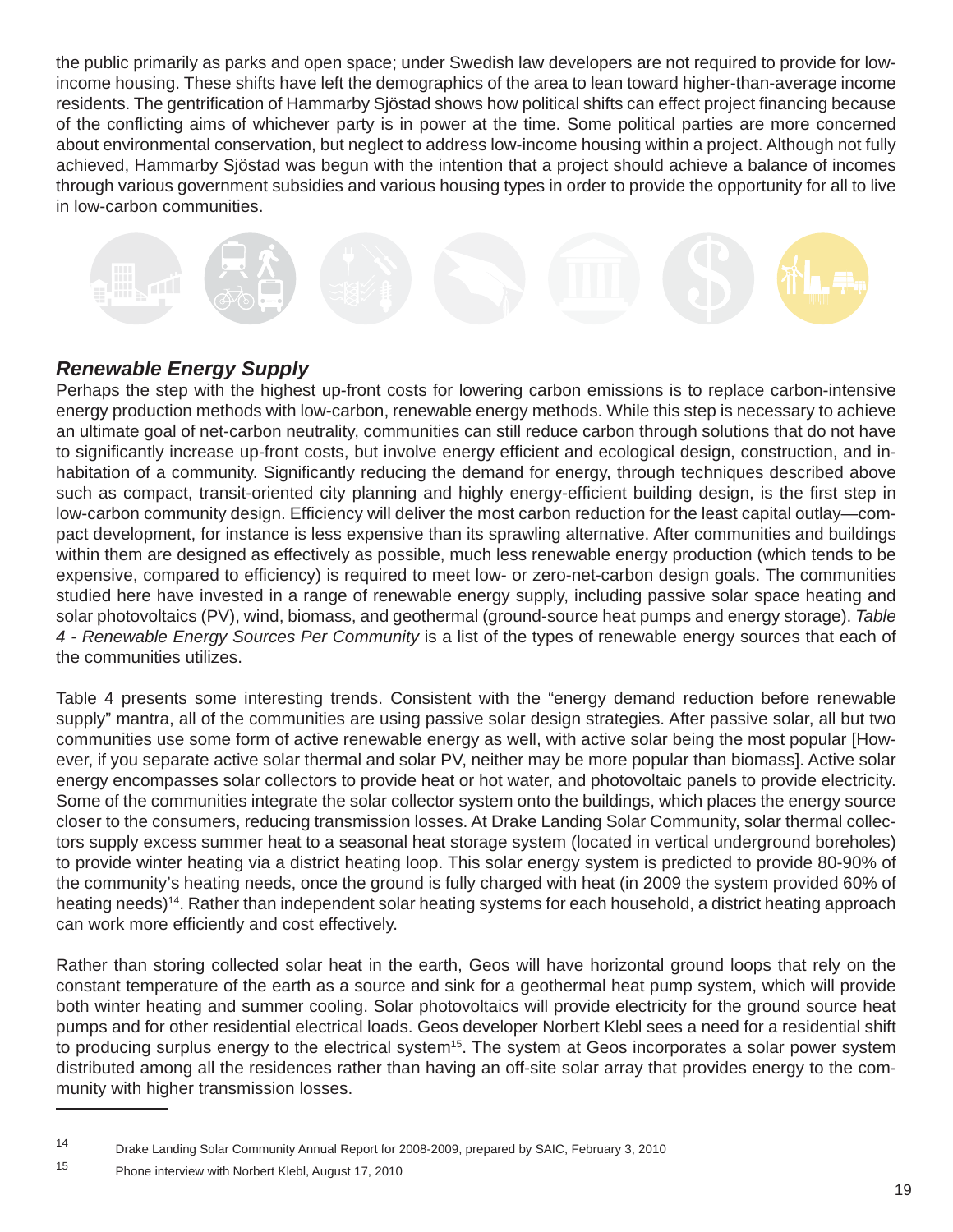## *Table 4 - Renewable Energy Sources Per Community*

| <b>Low Carbon</b><br><b>Communities</b>                              | Passive<br>Solar   | Active<br>Solar-<br>Thermal | Active<br>Solar-<br><b>PV</b> | Wind | <b>Boimass</b> | Geo-<br>thermal<br>Heat<br>Pump | <b>CHP</b>     | Innovation                                                                                                                                                                                                                                                                                                                                                                                                                                                                                                                                                                                                |
|----------------------------------------------------------------------|--------------------|-----------------------------|-------------------------------|------|----------------|---------------------------------|----------------|-----------------------------------------------------------------------------------------------------------------------------------------------------------------------------------------------------------------------------------------------------------------------------------------------------------------------------------------------------------------------------------------------------------------------------------------------------------------------------------------------------------------------------------------------------------------------------------------------------------|
| Ecolonia<br>(Netherlands)                                            |                    |                             |                               |      |                |                                 | Biomass        | Combined Heat and Power along with energy conservation through the<br>design of highly insulated windows and walls, active and passive solar<br>design, and raw material selections that can either contribute towards<br>a renewable life cycle or are already recycled.                                                                                                                                                                                                                                                                                                                                 |
| Greenwich<br>Millennium Village                                      |                    |                             |                               |      |                |                                 | Natural<br>Gas | To generate its own power locally, the village uses a combined heat and<br>power (CHP) system, which provides central heating, hot water, and<br>electricity. Greenwich Millennium Village is the first UK private housing<br>development to incorporate CHP.                                                                                                                                                                                                                                                                                                                                             |
| <b>Beddington Zero</b><br><b>Energy Development</b><br>(BedZED)      |                    |                             | $-88,000$<br>kWh/yr           |      |                |                                 | <b>Biomass</b> | The project is designed to use only energy from renewable sources<br>generated on site. There are 777 m <sup>2</sup> of solar panels. Tree waste fuels<br>the development's cogeneration plant (downdraft gasifier) to provide<br>district heating and electricity. The gasifier is not being used, because of<br>technical implementation problems, though the technology has been<br>and is being used successfully at other sites.                                                                                                                                                                     |
| Bo01(Västra Hamnen)<br>in Malmö, Sweden                              |                    |                             |                               |      |                |                                 |                | Aquifers are used to store the summer's warm sea water in the bedrock<br>to use in the winter as district heating for residential housing. In the<br>winter cool sea water is stored to be used as district cooling in the<br>summer. Wind is the backbone of the renewable energy source.                                                                                                                                                                                                                                                                                                                |
| Drake Landing,<br>Alberta, Canada                                    |                    |                             |                               |      |                |                                 |                | Combination of seasonal and short-term thermal storage (STTS)<br>facilitate collection and storage of solar energy in the summer for use in<br>space heating in winter. This system uses borehole thermal energy<br>storage (BTES) is an in-ground heat sink for seasonal energy storage,<br>where short-term thermal storage (STTS) tanks are the central hub for<br>heat movement between collectors, district loop to houses, and the<br>borehle thermal energy storage.                                                                                                                               |
| Sonoma Mountain<br>Village, Sonoma<br>County, CA*                    |                    |                             | 1.14MW<br>solar               |      |                |                                 |                | GOAL: Zero use of fossil fuels for building energy with 100% of power<br>coming from renewable energy by 2020. Zero green house gasses from<br>building energy.                                                                                                                                                                                                                                                                                                                                                                                                                                           |
| Växjö, Sweden                                                        |                    |                             |                               |      |                |                                 | <b>Biomass</b> | District heating with biomass from the waste products of the local<br>forestry industry with over 90% of heating supplied by district energy<br>sources                                                                                                                                                                                                                                                                                                                                                                                                                                                   |
| Hammarby Sjöstad,<br>Stockholm, Sweden                               | $\boldsymbol{\nu}$ |                             |                               |      | V              |                                 | Mixed          | District heating with 34% from purified waste water, 47% from<br>combustible houshold waste and 16% from biofuel                                                                                                                                                                                                                                                                                                                                                                                                                                                                                          |
| Dockside Green<br>Victoria, British<br>Columbia, Canada              |                    |                             |                               |      |                |                                 | Mixed          | Installation of biomass gasification system to provide district energy<br>source (heat to convert any carbon-containing fuel into a clean-burning<br>gas using 20-30% of air needed for full combustion) Only a small<br>portion of fuel burns completely where the "starved air" combustion<br>process provides sufficient heat to pyrolize the balance of fuel into<br>syngas which is then burned in a boiler. The hot water from the boiler is<br>then distributed to supple heat and hot water for the community.<br>Reclaimed heat from on-site sewage treament and municipal sewage<br>trunk lines |
| <b>Emeryville Market</b><br>Place - Emeryville,<br>$CA*$             |                    |                             |                               |      |                |                                 |                | A former brownfield site transformed with landscaping integral from<br>ground to green roofs. Implementation of a comprehensive program to<br>establish greener business models for restaurants within development.<br>Working to have a subsidized car-share program to spur more growth in<br>the market for car-share businesses with planning of a bike-share<br>program.                                                                                                                                                                                                                             |
| <b>Twinbrook Metro</b><br>Station-Rockville,<br>$MD*$                |                    |                             |                               |      |                |                                 |                | A transit- and pedestrian-oriented mixed-use development with<br>sustainable operations and cleaning methods will be established on site.<br>Energy- and water-efficient designs within buildings to be projected to<br>have 3-% reduction in water consumption compared to projects of<br>similar scale. A waste management and recycling programs established<br>throughout construction process into occupany phases.                                                                                                                                                                                  |
| Geos - Arvada,<br>Colorado                                           |                    |                             | 3.5 kW<br>solar<br>panels     |      |                |                                 |                | 3.5 kW solar panels with 1 kW for Ground Source Heat Pump (GSHP)<br>and other 2.5 for electrical loads of each unit                                                                                                                                                                                                                                                                                                                                                                                                                                                                                       |
| <b>Working Artsists</b><br>Ventura (WAV) by<br>PLACE (200 residents) |                    |                             |                               |      |                |                                 |                | PLACE works by invitation (government already has a better idea of<br>sustainable initiatives and should be more open to changing zoning,<br>code issues). LEED-driven project but with principles taken much<br>further. A large investment into solar panels as an integrated design<br>option.                                                                                                                                                                                                                                                                                                         |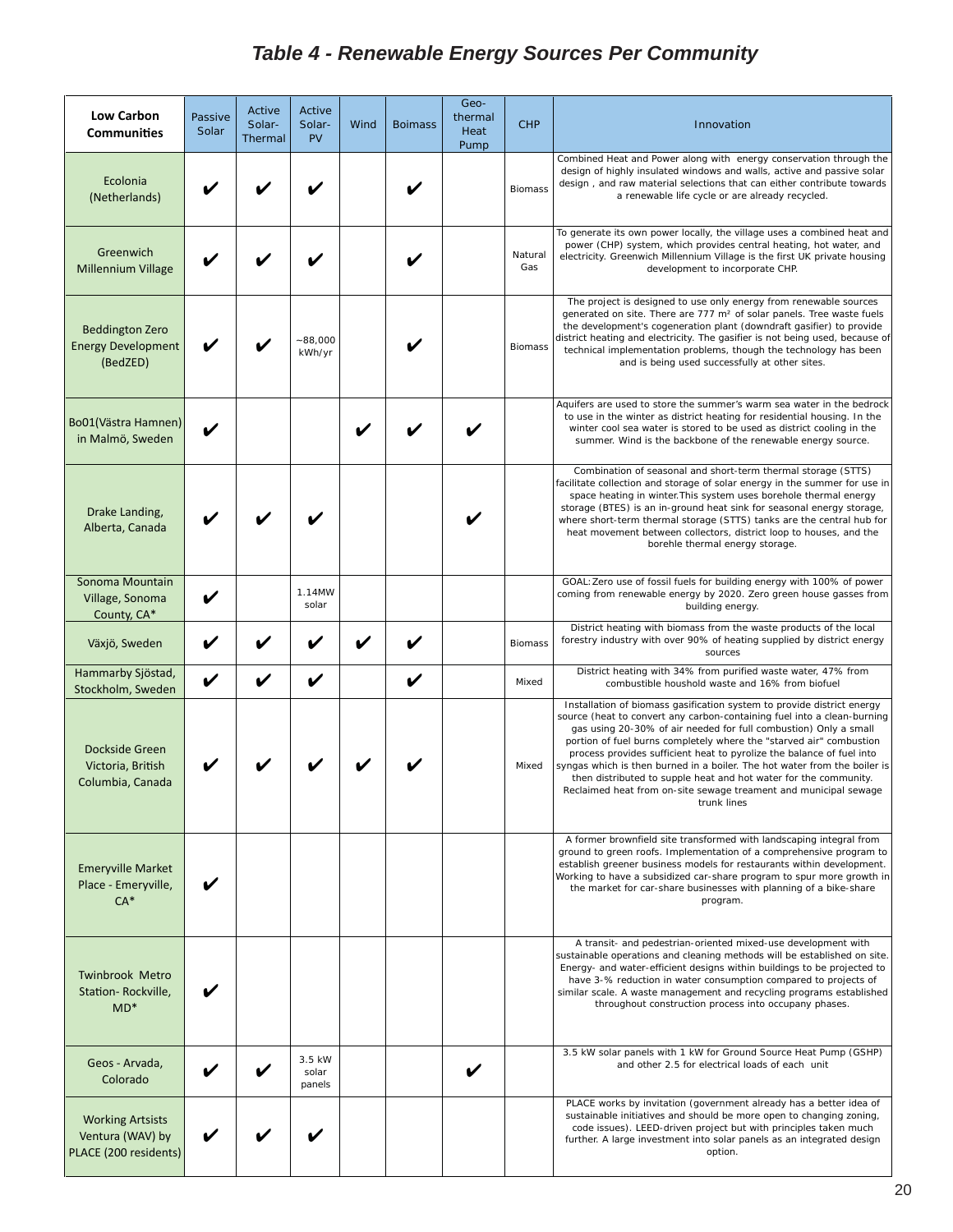Another common approach for low carbon communities is biomass energy production, with over half of the projects studied here incorporating some form of it. Biomass fuels include wood and agricultural waste products, which are rapidly renewable energy resources and considered carbon neutral when burned because the net carbon produced from burning is equivalent to the amount of carbon produced if the biomass were to decay. Most of the projects that involve biomass also incorporate a combined heat and power energy production system (CHP, also called cogeneration). While a typical thermal power plant loses two thirds of the energy of the primary fuel source to heat that goes up the stack, CHP systems utilize both the heat and electricity produced, thereby dramatically increasing fuel efficiency. Thus, even communities, such as Greenwich Millennium Village, that use fossil fuels instead of biomass for their CHP system, increase their primary fuel efficiency and therefore have a lower carbon footprint than conventional communities.

The City of Växjö was an existing town that initially reduced its carbon footprint by implementing a biomassbased district heating system. The municipality is continuing to reduce emissions further by implementing efficiency measures in the building sector, including, but not limited to, material choices and energy efficient construction methods.

The Västra Hamnen community is one of the few to incorporate wind power. While solar and biomass tend to be more universally available resources and easier to implement in small-scale communities, wind made sense for Västra Hamnen. The wind turbines were placed far enough from the community to have little to no visual impact but close enough to provide small transmission losses.

Dockside Green is another community that uses wind power, but rather than placing the wind turbines out of sight, smaller-scale turbines are incorporated onto some of the rooftops, placing value on design as a teaching tool. In addition to wind Dockside Green utilizes an innovative biomass gasification system where a small portion of fuel is completely burned and the remaining fuel is starved of air in a combustion process that creates a "syngas" that is pyrolyzed and burned in a boiler that supplies heat to the community.

Chris Velasco of PLACE likens the presence of renewable energy production to the introduction of Toyota's Prius whose radically changed body style stirred interest and became a successful marketing strategy. Rather than discreetly tucking it away, the placement of a renewable energy system, whether it consists of biomass, wind, or solar, can be an architectural statement that stirs interest and creates a sense of identity in the community.

## *Performance*

Once low-carbon communities are developed, the first question asked is: How do these communities fare when it comes to the amount of carbon emitted? For purposes of this research, given the available data, the communities were only compared based on their residential utility-purchased electricity and gas. This accounts for reduced carbon-intensity due to housing energy efficiency and on-site renewables, but it is not a perfect proxy for actual carbon intensity, most notably in the case of Vaxjo, whose local grid itself is highly decarbonized, being 60% biomass-based. The carbon intensity of residents' transportation behavior is not evaluated due to lack of information from most communities.

In order to compare the raw energy consumption of the communities, equivalent kWh per capita data was chosen as a metric (for both electricity and gas use). The communities were also evaluated against their own countries per capita performance as a baseline Figure 2 - Low Carbon Communities Net Adjusted Utility-Based Residential Usage Versus Equivalent Residential Baseline in 2008 shows each community's 2008 utility-based residential electricity and gas use (the net result of total energy use minus renewable energy produced on site). Two comparison metrics are provided, the 2008 per capita residential energy usage of the respective country, and the Architecture 2030 benchmark for 2010, which is a 60% reduction relative to that country. The nine communities below provide some insight into how energy efficiency and renewables reduce carbon-intensive (utility-purchased) energy use.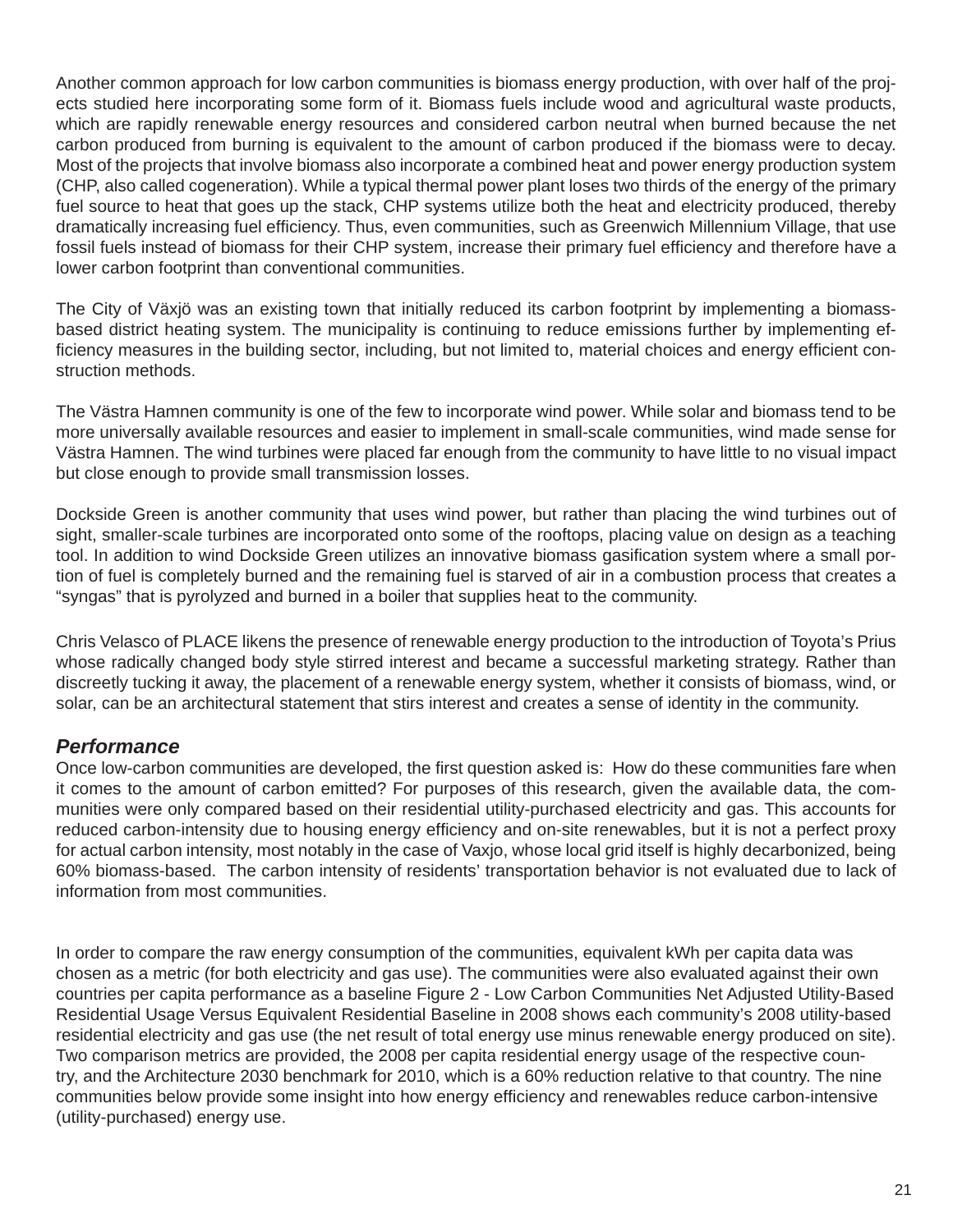Data metrics for Ecolonia, Sonoma Mountain Village, Emeryville Market Place, and Twinbrook Metro Station marked with an (\*)- were not sufficient enough to be conclusive to be included in the measurable data but still provide considerable qualitative data in other sections of the report. Assumptions were necessary to convert raw data into a kWh per capita metric. These assumptions can be found in Appendix C in order to provide further details on how certain energy calculations were made. Some of the assumptions are taken from current data measures while the communities marked with a (†) indicate data assumed from goals.

Five of the nine communities surpass the Architecture 2030 benchmark for 60% (or higher) energy reduction from the baseline. Some of the more successful communities incorporate holistic energy-efficient design approaches, renewable energy sources, and a range of transportation options integrated into higher density mixeduse environments.

For example one of the greatest reductions in carbon-intensive energy usage is achieved by Working Artists Ventura. A combination of modest, affordable units with energy-efficient building design and appliances, integrated photovoltaic panels, and a walkable neighborhood with multiple alternative transportation options is dramatically reducing the residents' carbon impact (note that transportation energy is not factored into Figure 2, below). Another leading community in reducing energy usage is Beddington Zero Energy Development, which features attached, energy-efficient passive solar homes, supplied by an array of renewable energy sources, including solar photovoltaics and a biomass cogeneration plant.

## *Figure 2 - Low Carbon Communities Net Adjusted Utility-Based Residential Usage Versus Equivalent Residential Baseline in 2008*



**2008 Equivalent Residential Energy Use Baseline (kWh/capita/year) [Per country, from iea.org]** 

\*Due to lack of sufficient no adjusted energy use was able to be calculated from these communities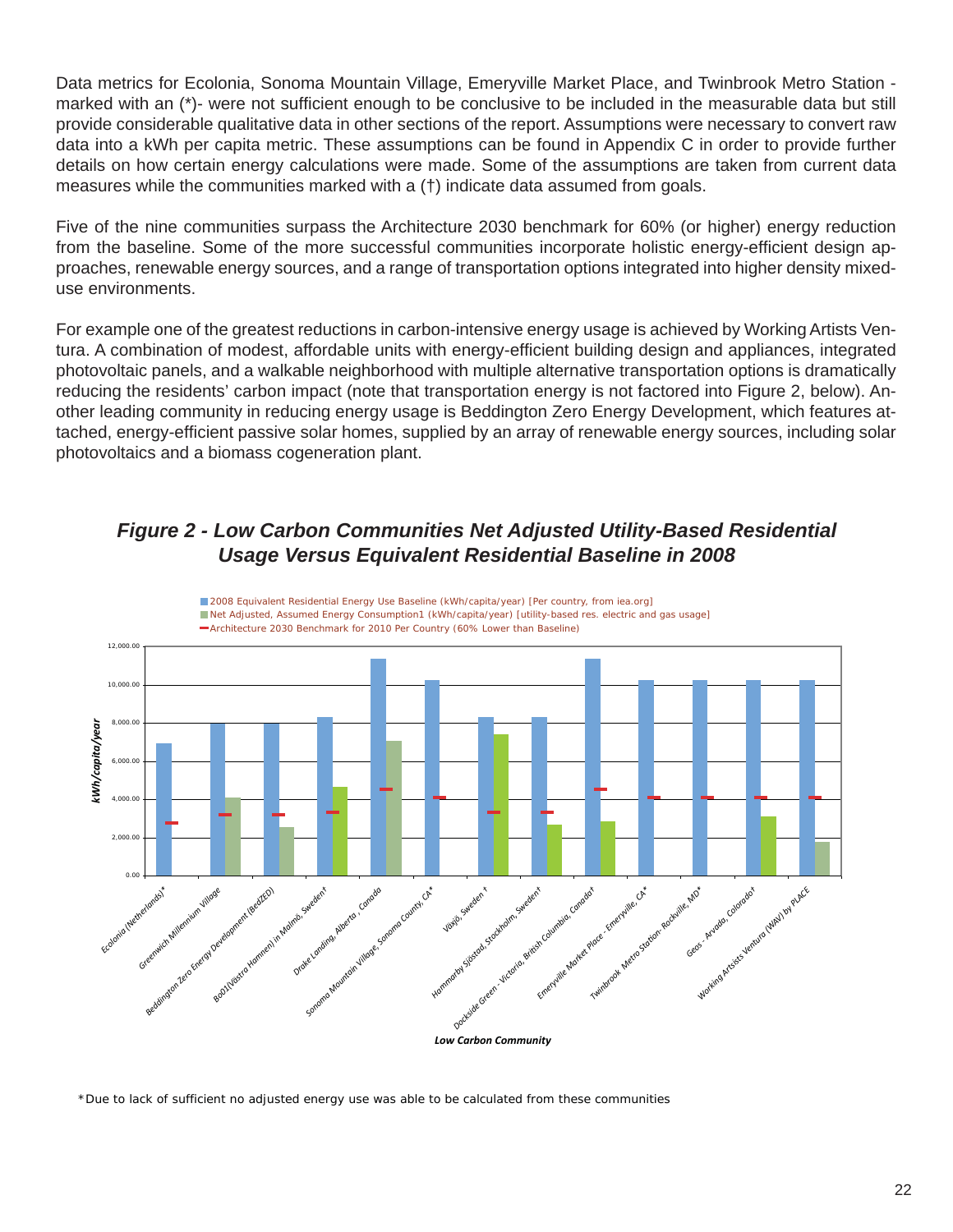## *Broader Implications*

It is also helpful to put these communities into a larger context of carbon consumption world-wide. Shown below in Figures 3 and 4 are comparisons between the different regions of the world with respect to residential energy use per capita and total energy use per capita.

Not surprisingly, North America has the highest rates of energy consumption per capita versus any other region in the world. Europe comes in second. Trends within each of the regions typically show an overall rise in the energy consumption per capita from 1990 to 2005. How-ever, in both North America and Europe there is a slight decrease in energy consumption per capita between 2000 and 2005. One reason for this shift is adoption of greater energy efficiency in developed countries (for the same or better service) while developing countries are still adding services. It is important to note that future legislation and other incentive structures are key in promoting low-carbon community design as an environmental benefit but also as an economically beneficial investment, as illustrated by Geos and other communities. For in-stance, reducing utility bills keeps more money in the local economy and reducing pollution from cars and power plants reduces asthma and other negative impacts on the economy. Developing renewable energy resources provides the economic benefits associated with new industries and jobs.



*Figure 3 - Trends in Residential Energy Consumption Per Capita*

 *-*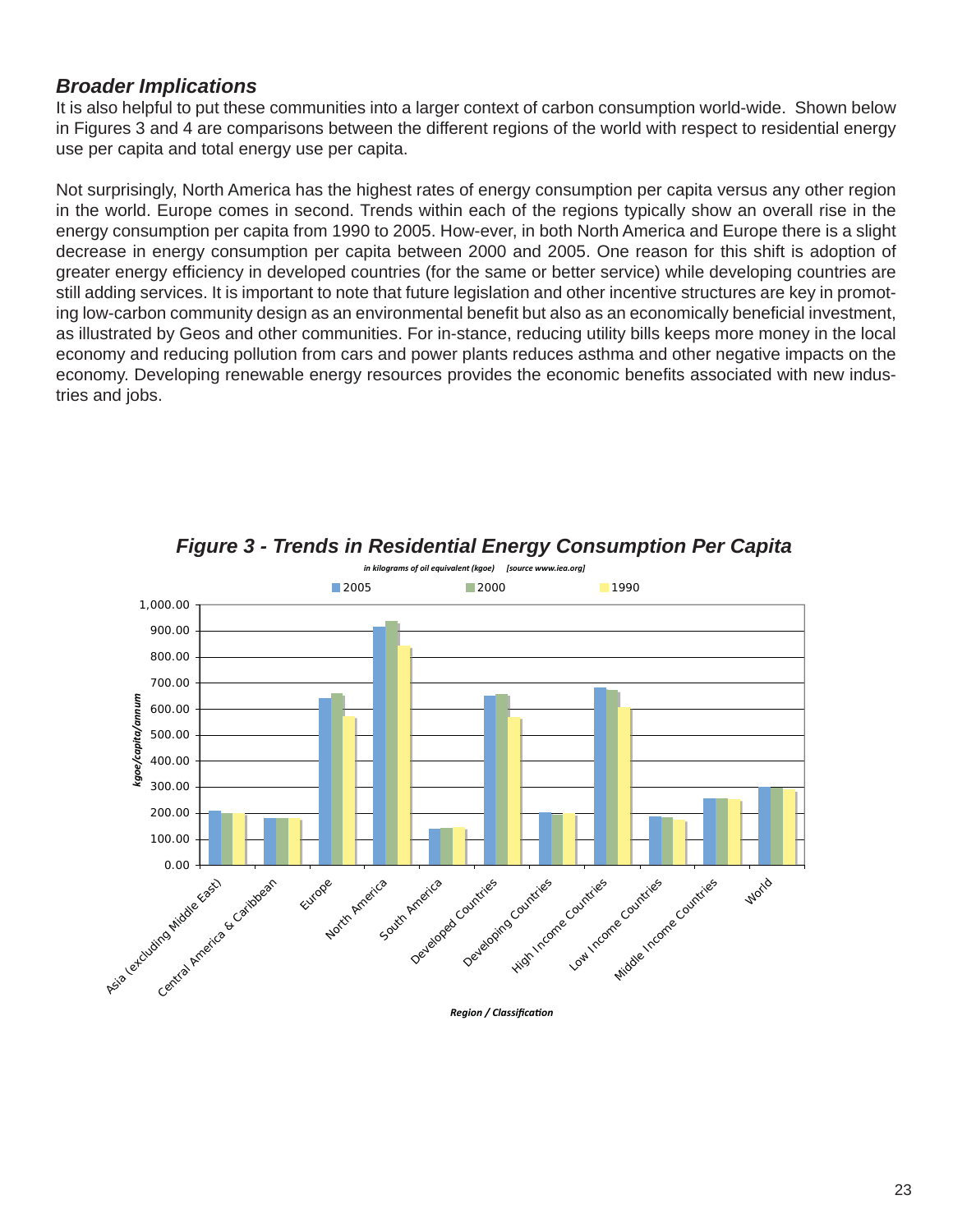

## *Figure 4 - Trends in Total Energy Consumption Per Capita*

## *Lessons Learned*

The process of investigating these communities uncovered many commonalities, as well as a number of differences in the strategies taken during the community development process. Many of the community projects overcame numerous challenges and some faced setbacks, as noted below, that presented conflicts during some point of design, implementation, financing or the commissioning of a low-carbon community.

For example, an obstacle in the Geos community was the requirement to provide adequate street widths and turning radius for fire engines. The original intent was to provide narrower streets to create a denser community with less asphalt. Klebl had to compromise and provide for wider streets in order to move forward to the next phase of the project.

Ongoing performance tracking is key to determining the effectiveness of low-carbon community strategies A challenge for this research project was a lack of information about the performance of many of the communities. For example, the data on the community of Ecolonia only provided energy measurements in 1993. Annual energy consumption and (as applicable) production tracking measures would help determine not only how energyefficient the construction of the development was, but also how effectively and efficiently the development is being used.

Although some of the communities face various challenges—whether in the design, construction, or even commissioning process—others are finding success through innovations mentioned in previous sections: including technological, social, and even financial. As noted above, the key factor common to all the communities and providing the greatest return on investment, is to use basic energy-efficient planning and design tactics first before implementing more cost-intensive measures such as renewable energy supply.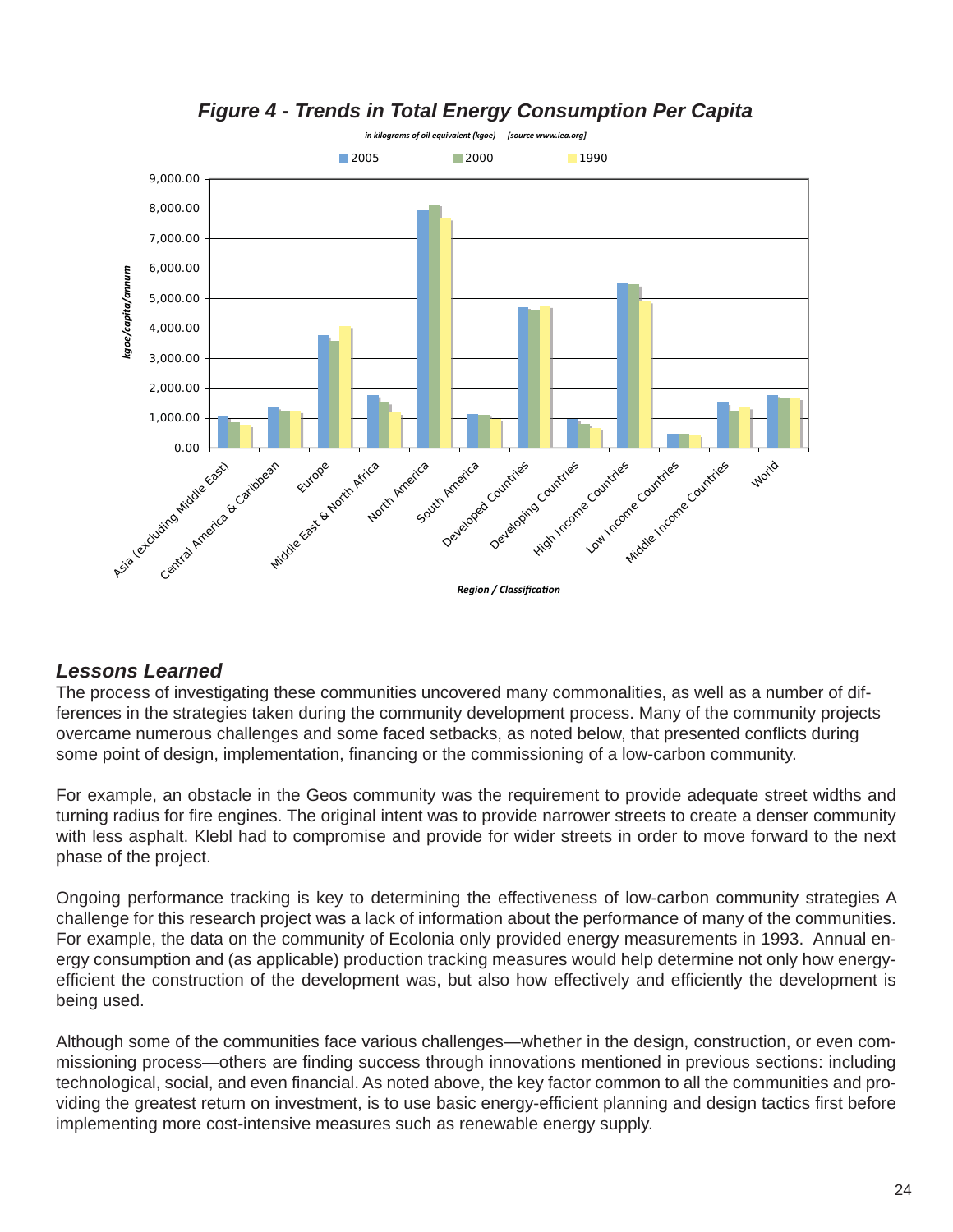## *Summary of Tactics for Low-Carbon Communities:*

- 1. *Community Planning*  It is important to plan a community to enable both a diverse vibrant community and a low-carbon lifestyle, through compact, mixed-use/mixed-income planning (enhancing walkability, reducing sprawl and associated excessive transportation, reducing excessive house size, etc.). For instance, well-planned low carbon communities provide a "third place" where one can go for social interaction, in between home and school or work, without having to drive.
- 2. *Transportation* the first and most important consideration is to create a transit-oriented design, which can accommodate future installations of multi-modal transit options in a convenient and appealing way Providing various transportation options is critical to minimize the carbon impact of the personal vehicle. Parking limitations as well as narrower streets (which slow traffic) will provide emphasis on the pedestrian and the bicyclist. At times a personal vehicle is essential so car-share programs as well as bike-share programs are innovative ways to accommodate periodic needs for personal transportation. Other types of public transportation such as bus and rail provide connections between communities and other regional centers.
- 3. *Building Efficiency* As designers it is crucial to incorporate building efficiency measures in order to reduce the strain of energy demand. High insulation values as well as tightening building envelopes reduce building energy demands. Passive design strategies are also crucial through solar orientation. Buildings that take advantage of the low, winter's sun angles but also provide for solar shading during the summertime reduce heating and cooling needs.
- 4. *Education*  Informative workshops and sessions are important in maintaining transparency between designers, planners, politicians, and residents of low-carbon communities. It is also critical to maintain programs that educate and provide buy-in and incentives for users to live a low-carbon lifestyle.
- 5. *Policy*  Government policies, zoning regulations, and codes can either provide incentives for or roadblocks to low-carbon community design. It is crucial to work with jurisdictions to evaluate regulations such as parking requirements, mixed-use zoning, greywater recycling, etc. in order to ensure health and safety, but also to promote effective, low-carbon community designs.
- 6. Financing While basic energy efficiency is extremely economic, some investments (such as renewable energy generation) can be costly initially. Government subsidies, tax breaks and life-cycle accounting as well as total monthly cost of ownership—which factor in utility savings—are critical factors to consider in affordable low-carbon community planning. Providing for affordable housing is vital, often to secure financing for a project, but also to maintain community vitality, mixed use and a balance of incomes within a low-carbon community.
- 7. *Renewable Supply after energy efficiency is maximized in design, materials and construc*tion methods, energy production can reduce carbon emissions by shifting to renewable fuel sources such as solar, wind, biomass and geothermal. Combinations of these methods firm the reliability between renewable energy sources (i.e. intermittent solar and wind).

The measures above provide a solid foundation, but not the sole means to establishing low-carbon communities. Various design challenges, political roadblocks, and new technologies are important considerations in the future of low-carbon communities, which will evolve to include new innovative forms and approaches. As architects, planners, and designers it is critical to create communities that foster social interaction and equity, human and environmental health, and long-term economic stability. Well-designed low-carbon communities can elegantly and vibrantly accomplish all of this, regardless of the particular form or approach. The selection of low-carbon communities highlighted in this paper show a variety of successful platforms for reducing our reliance on fossil fuels, decreasing our carbon impact on the environment, and providing for the health, safety, and welfare of our citizens.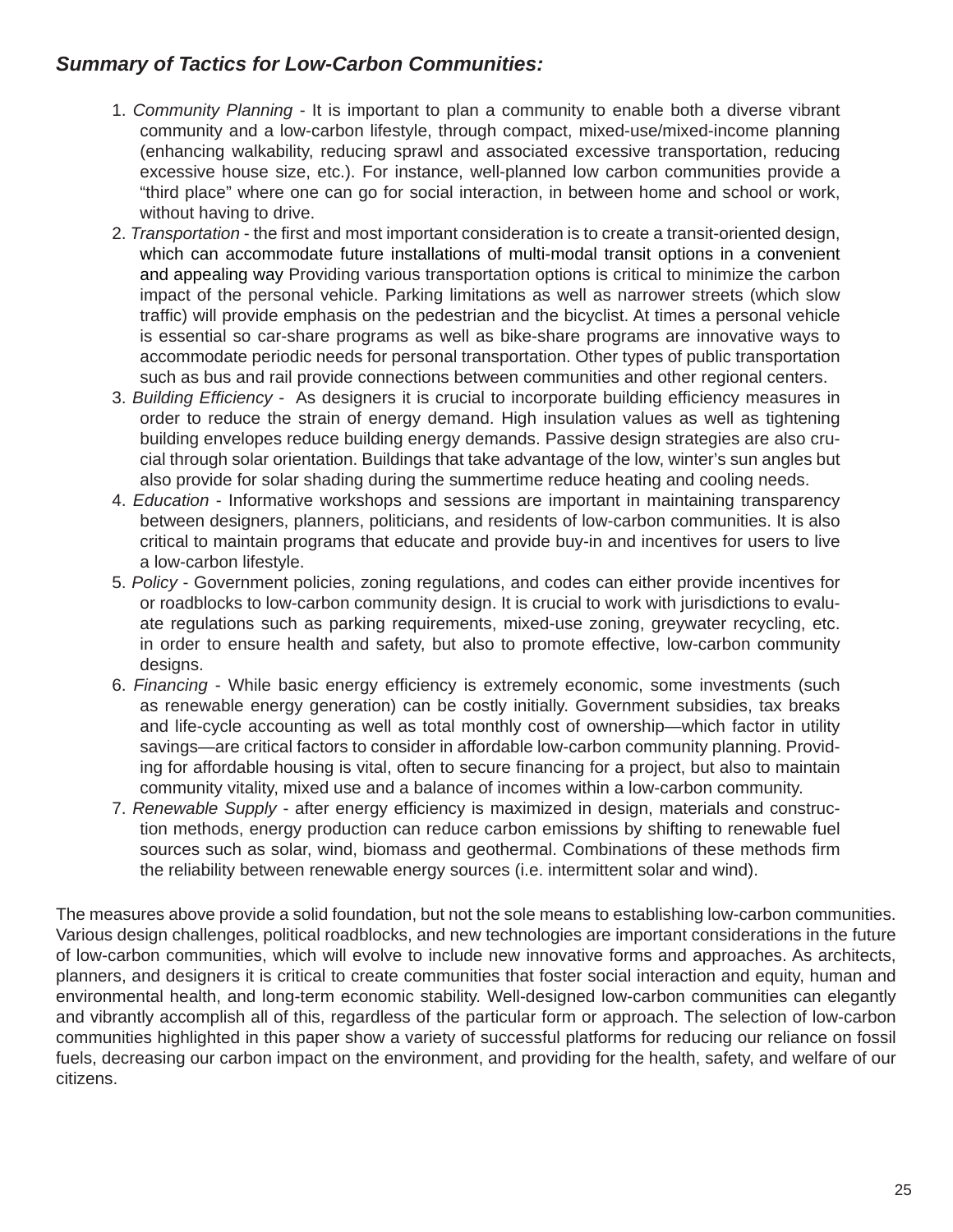## **References and Sources**

 http://architecture2030.org/the\_solution/solution\_climage\_change. http://www.elmhurst.edu/~chm/vchembook/306carbon.html http://www.eia.doe.gov/emeu/efficiency/aceee2000.html http://earthtrends.wri.org/searchable\_db/index.php?theme=6 http://www.aip.org/history/climate/co2.htm http://www.bioregional.com/what-we-do/our-work/bedzed/ http://www.treehugger.com/files/2009/06/robin-chase-zipcar-goloco-car-sharing-1.php

- Alley, Richard B. *The Two-Mile Time Machine : Ice Cores, Abrupt Climate Change, and Our Future*. Princeton, N.J.: Princeton University Press, 2000.
- Anker, Peder. *From Bauhaus to Ecohouse : A History of Ecological Design*. Baton Rouge: Louisiana State University Press, 2010.
- Balmori, Diana, and Gaboury Benoit. *Land and Natural Development (Land) Code : Guidelines for Sustainable Land Development*, A Wiley Book on Sustainable Design. Hoboken, N.J.: John Wiley & Sons, 2007.
- Barton, Hugh. *Sustainable Communities : The Potential for Eco-Neighbourhoods*. London: Earthscan Publications, 2000.
- Battles, Stephanie J & Eugene M. Burns. "Trends in Building-Related Energy and Carbon Emissions: Actual and Alternate Scenarios." In Summer Study on Energy Efficiency in Buildings, sponsored by the American Council for an Energy-*Effi cient Economy, August 21, 2000*.
- Bognár, Botond. *Beyond the Bubble : The New Japanese Architecture*. London ; New York: Phaidon Press, 2008.
- Broecker, Wallace S. *The Great Ocean Conveyor : Discovering the Trigger for Abrupt Climate Change*. Princeton: Princeton University Press, 2010.
- Burke, D. Barlow, and Joseph A. Snoe. *Property : Examples & Explanations*. 3rd ed. New York: Aspen Publishers, 2008.
- Calvin, William H. *A Brain for All Seasons : Human Evolution and Abrupt Climate Change*. Chicago: University of Chicago Press, 2002.
- Clark, Peter U. *Abrupt Climate Change : Synthesis and Assessment Product 3.4 Report by the U.S. Climate Change Science Program and the Subcommittee on Global Change Research*. Washington, DC: U.S. Climate Science Program, 2008.
- Clark, Peter U., and Peter D. Lea. *The Last Interglacial-Glacial Transition in North America*, Special Paper / Geological Society of America. Boulder, Colo.: Geological Society of America, 1992.
- Clark, Peter U., Robert S. Webb, and Lloyd D. Keigwin. *Mechanisms of Global Climate Change at Millenial Time Scales*, Geophysical Monograph 112. Washington, D.C.: American Geophysical Union, 1999.
- Conkling, Philip W. *The Fate of Greenland : Lessons from Abrupt Climate Change*. Cambridge, MA: MIT Press, 2011.
- Cox, John D. *Climate Crash : Abrupt Climate Change and What It Means for Our Future*. Washington, D.C.: Joseph Henry Press, 2002.
- Dastur, Arish. "How Should Planning Engage the Issue of Sustainable Development? The Case of Hamarby Sjostad, Stockholm" NewYork. May 2005. http://www.cabe.org.uk/default.aspx?contentitemid=1318&field=sectionsearchterm&ter m=hammarby&type=1. Accessed October 2010.
- "Drake Landing Solar Community Annual Report for 2008-2009", prepared by SAIC, February 3, 2010.
- Ebersole, Joseph L., D. Barlow Burke, and Federal Judicial Center. *Discovery Problems in Civil Cases*, Fjc-R 80-3. Washington, D.C.: Federal Judicial Center, 1980.
- Edwards, Brian, and D. Turrent. *Sustainable Housing : Principles & Practice*. London ; New York: E & FN Spon, 2000.
- Fankhauser, Samuel, Centre for Social and Economic Research on the Global Environment., and Economic and Social Research Council (Great Britain). *Valuing Climate Change : The Economics of the Greenhouse*. London: Earthscan, 1995.
- Farrell, Alexander E., and Jill Jäger. *Assessments of Regional and Global Environmental Risks : Designing Processes for the Effective Use of Science in Decisionmaking*. Washington, DC: Resources for the Future, 2006.
- Gauzin-Müller, Dominique, and Nicolas Favet. *Sustainable Architecture and Urbanism : Concepts, Technologies, Examples*. Basel ; Boston: Birkhauser, 2002.
- Holm, Michael Juul, Kjeld Kjeldsen, and Louisiana (Museum : Humlebæk Denmark). *Green Architecture for the Future*. Humlebæk: Louisiana Museum of Modern Art, 2009.
- Kats, Gregory, Jon Braman, and Michael James. *Greening Our Built World : Costs, Benefi ts, and Strategies*. Washington, DC: Island Press, 2010.
- Keeler, Marian. *Fundamentals of Integrated Design for Sustainable Building*. Hoboken, N.J.: John Wiley & Sons, 2009. Klebl, Norbert. 2010. "NZE at GEOS Feb 2010.ppt" Received 24 July 2010 via email.
- Lerner, Brenda Wilmoth, and K. Lee Lerner. *Climate Change : In Context*. Farmington Hills, Mich.: Gale, Cengage Learning, 2008.
- Liotta, P. H., and Allan W. Shearer. *Gaia's Revenge : Climate Change and Humanity's Loss*, Politics and the Environment,.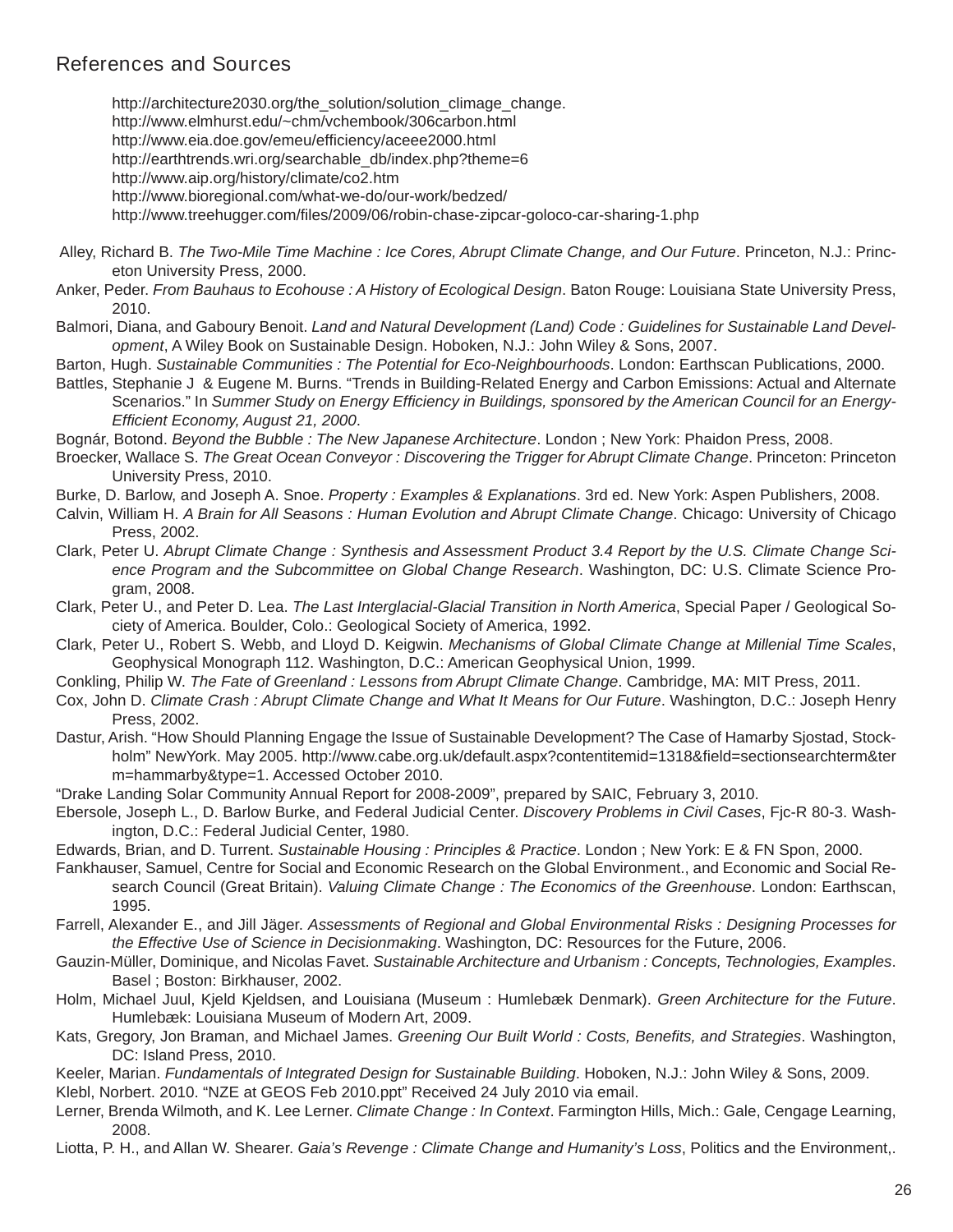Westport, Conn.: Praeger Publishers, 2007.

- M. C. Serresze , J. E. Walsh , F. S. Chapin III, T. Osterkamp,, and V. Romanovsky M. Dyurgerovd, W. C. Oechel, J. Morison, T. Zhang and R. G. Barry. "Observational Evidence of Recent Change in the Northern High-Latitude Environment." *Climate Change* 46 (2000): 159-207.
- McCaffrey, Paul. *Global Climate Change*, The Reference Shelf V. 78, No. 1. Bronx, NY: H. W. Wilson Company, 2006.
- National Research Council (U.S.). Committee on Abrupt Climate Change. *Abrupt Climate Change : Inevitable Surprises*. Washington, D.C.: National Academy Press, 2002.
- Parkinson, Claire L. *Coming Climate Crisis? : Consider the Past, Beware the Big Fix*, Why of Where Series. Lanham, Md.: Rowman & Littlefield : Distributed by National Book Network, 2010.
- Philander, S. George. *Encyclopedia of Global Warming*. Pasadena, Calif.: Salem Press, 2010.
- Pitts, Adrian. Planning and Design Strategies for Sustainability and Profit: Pragmatic Sustainable Design on Building and *Urban Scales*. Oxford, England: Architectural Press, 2004.
- Reinberg, Georg Wolfgang, and Matthias Boeckl. *Reinberg : Ökologische Architektur : Entwurf, Planung, Ausführung = Ecological Architecture : Design, Planning, Realization*. 1. Aufl . ed. Wien ; New York: Springer, 2008.
- Schneider, Tapio, and Adam H. Sobel. *The Global Circulation of the Atmosphere*. Princeton, N.J.: Princeton University Press, 2007.
- Schwartz, Peter, and Doug Randall. *An Abrupt Climate Change Scenario and Its Implications for United States National Security*. S.l.: s.n., 2003.
- Skrimshire, Stefan. *Future Ethics: Climate Change and Apocalyptic Imagination*. London ; New York: Continuum, 2010.
- Stephanie J. Battles, Eugene M. Burns. "Trends in Building-Related Energy and Carbon Emissions: Actual and Alternate Scenarios." In *Summer Study on Energy Efficiency in Buildings, sponsored by the American Council for an Energy-Effi cient EconomyAugust 21* 2000.
- Williams, Daniel Edward. *Sustainable Design: Ecology, Architecture, and Planning*, A Wiley Book on Sustainable Design. Hoboken: Wiley, 2007.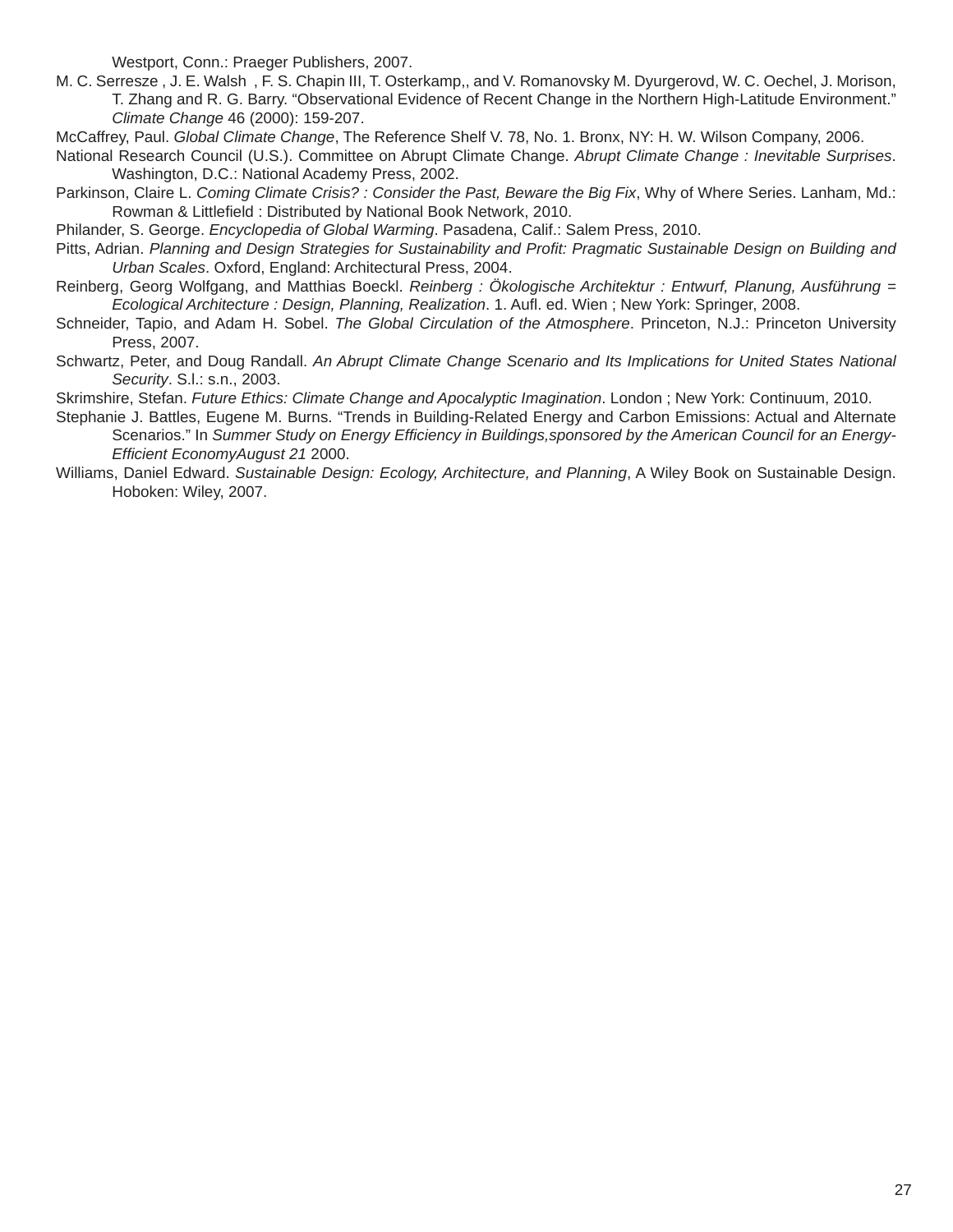| Low Carbon                                           | Climate                                                  | Size                                                                                     | Population                                                       | Description/ Mission                                                                                                                                                                                                                                                                                                                                                                                                                                                                                                                                                                                                                                                                                                                                                                                                                                                                                                                                                                 | Status                                                                                                                                                                                                           | Transportation                                                                                                                                            | Innovations                                                                                                                                                                                                                                                                                                                                                                                                                                                                                                                                                                                                                                                                                                                                                                                                                                                                                                                                                                                                                                                                                                                                                                                                                                                                                                                                                                                                                                                                                                                                                                                                                                                  |
|------------------------------------------------------|----------------------------------------------------------|------------------------------------------------------------------------------------------|------------------------------------------------------------------|--------------------------------------------------------------------------------------------------------------------------------------------------------------------------------------------------------------------------------------------------------------------------------------------------------------------------------------------------------------------------------------------------------------------------------------------------------------------------------------------------------------------------------------------------------------------------------------------------------------------------------------------------------------------------------------------------------------------------------------------------------------------------------------------------------------------------------------------------------------------------------------------------------------------------------------------------------------------------------------|------------------------------------------------------------------------------------------------------------------------------------------------------------------------------------------------------------------|-----------------------------------------------------------------------------------------------------------------------------------------------------------|--------------------------------------------------------------------------------------------------------------------------------------------------------------------------------------------------------------------------------------------------------------------------------------------------------------------------------------------------------------------------------------------------------------------------------------------------------------------------------------------------------------------------------------------------------------------------------------------------------------------------------------------------------------------------------------------------------------------------------------------------------------------------------------------------------------------------------------------------------------------------------------------------------------------------------------------------------------------------------------------------------------------------------------------------------------------------------------------------------------------------------------------------------------------------------------------------------------------------------------------------------------------------------------------------------------------------------------------------------------------------------------------------------------------------------------------------------------------------------------------------------------------------------------------------------------------------------------------------------------------------------------------------------------|
| Communities                                          | Type <sup>a</sup>                                        |                                                                                          |                                                                  |                                                                                                                                                                                                                                                                                                                                                                                                                                                                                                                                                                                                                                                                                                                                                                                                                                                                                                                                                                                      |                                                                                                                                                                                                                  | Connections                                                                                                                                               |                                                                                                                                                                                                                                                                                                                                                                                                                                                                                                                                                                                                                                                                                                                                                                                                                                                                                                                                                                                                                                                                                                                                                                                                                                                                                                                                                                                                                                                                                                                                                                                                                                                              |
| (Netherlands)<br>Ecolonia                            | warm summer<br>temperature,<br>fully humid<br>Cfb: Warm  | $6.67$ acres                                                                             | size of 2.3 (x100<br>avg household<br>230* based on<br>homes)    | to on-going testing, evaluation<br>Homes are arranged in groups of 8 to 18 buildings to foster a sense of<br>passive<br>consumption, recyclability of building materials, organic architecture,<br>and active solar energy, energy saving strategies, reduction in water<br>durable materials, flexible ground plans, soundproofingng, healthy<br>Ecolonia is a major EU-funded low energy housing demonstration<br>project. The project is organised to develop a wide range of new<br>ecological aspects. These include the: use of rainwater, use of<br>technologies and housing designs, each focused on different<br>community. Each group has a different environmental priority<br>The performance of buildings is subject<br>building materials<br>and monitoring.                                                                                                                                                                                                           | Built in 1989<br>with 100<br>homes                                                                                                                                                                               | station from center<br>Cycling/walking is<br>stressed with a 10<br>regional transport<br>of development<br>minute walk to                                 | Energy conservation through the design of highly insulated windows and walls, active and passive solar<br>design, and raw material selections that can either contribute towards a renewable life cycle or are<br>Reduction of water consumption and rainwater harvesting used for irigation, toilet flushing, and car<br>Walking and cycling are highly encouraged with minimal design for car based transport, which are<br>washing. Constructed wetlands contribute towards a natural sewage treatment facility<br>designed for a slow speed.<br>already recycled                                                                                                                                                                                                                                                                                                                                                                                                                                                                                                                                                                                                                                                                                                                                                                                                                                                                                                                                                                                                                                                                                         |
| Greenwich<br>Millennium<br>Village                   | warm summer<br>temperature,<br>fully humid<br>Cfb: Warm  | community<br>on 72 acres<br>commerci<br>al space<br>facilities<br>homes,<br>2,700<br>and | 1095 homes as of<br>more than 13000<br>homes planned<br>2008 ith | technology ensures the construction of an environmentally sustainable<br>village. GMV was the first substantial private development in the UK to<br>performance windows, thermal insulation standards and non-polluting<br>paint. The Combined Heat and Power system reduces CO2 emissions<br>Materials have been selected for green credentials and the modern<br>village trust to enable residents to influence their surroundings and a<br>community facilities and a community website, development of a<br>Creating an inclusive, sustainable community has been key to this<br>development. This has been promoted through early provision of<br>achieve Ecohomes excellent. Homes benefit from large high<br>by producing heat through energy generation.<br>mix of housing types and tenures.                                                                                                                                                                                | approximately<br>54,000 square<br>feet of office<br>and a village<br>with goals of<br>houses - as<br>1377 homes<br>1095 homes<br>square built<br>apartments<br>As of 2008,<br>and 298<br>wellas<br>space<br>1079 | 24hr service   north<br>Greenwhich Tube<br>7 bus routes, 2 on<br>Station                                                                                  | their own. These include a reduction in energy use by 80 percent and water consumption by 30 percent. A<br>reduction in energy is achieved through a combination of local electricity generation, improved insulation,<br>Although there were no legal targets for a self-sustaining community, the developers decided to apply<br>To generate its own power locally, the village uses a combined heat and power (CHP) system, which<br>provides central heating, hot water, and electricity. Greenwich Millennium Village is the first UK private<br>Thirty to 40 percent of the wood and aluminum construction waste was recycled. The 80 percent<br>gray-water cycling system stores drained rainwater to flush toilets.<br>and energy-efficient devices for the apartments.<br>housing development to incorporate CHP.                                                                                                                                                                                                                                                                                                                                                                                                                                                                                                                                                                                                                                                                                                                                                                                                                                   |
| Beddington Zero<br>Development<br>(BedZED)<br>Energy | warm summer<br>temperature,<br>fully humid,<br>Cfb: Warm | work space<br>on 4 acres<br>99 homes<br>15,000 sq<br>and over<br>feet of                 | avg household of<br>$2.4$ (x100 homes)<br>240*based on           | ecological footprint of 4.32 global hectares (2.4 planets' worth), while a<br>BedZED resident is 4.67 global<br>hectares (equivalent to needing 2.6 planets of resources if everyone in<br>the world lived like this). If the blomass CHP was working and BedZED<br>was zero carbon as designed, the average resident would have an<br>keen resident, who made significant efforts to reduce their impact,<br>could achieve an ecological footprint of three global hectares<br>The ecological footprint of the 'average'<br>(equivalent to 1.7 planets).                                                                                                                                                                                                                                                                                                                                                                                                                            | Built 2000-2002                                                                                                                                                                                                  | walking with limited<br>Tramlink service 15<br>minute walk from<br>public transport,<br>parking space<br>cycling, and<br><b>BedZed</b>                    | provide district heating and electricity. The gasifier is not being used, because of technical implementation<br>_Energy efficient—The houses face south to take advantage of solar gain, are triple glazed, and have high<br>zero energy-The project is designed to use only energy from renewable sources generated on site. There<br>water-efficient and use recycled water when possible. A "Living Machine" system of recycling waste water<br>Water efficient-Most rain water falling on the site is collected and reused. Appliances are chosen to be<br>are 777 m <sup>2</sup> of solar panels. Tree waste fuels the development's cogeneration plant (downdraft gasifier) to<br>Low-impact materials-Building materials were selected from renewable or recycled sources within 35<br>priority over cars that burn petrol and diesel, and electricity is provided in parking spaces for charging<br>operator, City Car Club. Residents are encouraged to use this environmentally friendly alternative to<br>car ownership. Encourage eco-friendly transport-Electric and liquefied-petroleum-gas cars have<br>Transport—The development works in partnership with the United Kingdom's leading car-sharing<br>High quality-The apartments are finished to a high standard to attract the urban professional<br>problems, though the technology has been and is being used successfully at other sites.<br>Waste recycling-Refuse-collection facilities are designed to support recycling<br>miles of the site, to minimize the energy required for transportation.<br>was installed, but is not operating.<br>thermal insulation.<br>electric cars |
| Malmö, Sweden<br>Bo01 (Västra<br>Hamnen) in          | warm summer<br>fully humid,<br>Dfb: Snow,                | community<br>facilities on<br>500 homes<br>commerci<br>432 acres<br>al and               | 3,000                                                            | development has been successful. Orientation of building facades and<br>turbines and photovoltaics help minimise energy use while maintaining<br>the overall integrity of the architectural and urban form. Bo01 residents<br>wind. Five-storey blocks front the sea, further protecting inner buildings<br>Its design outcomes include a street grid distorted to gain shelter from<br>roof forms maximise solar gain. In addition, solar thermal panels, wind<br>are encouraged to regularly monitor their energy consumption using<br>while reinforcing the character of the sea-front promenade. Varied<br>forms of on-plot vegetation such as green walls and roofs reduce<br>development. An advanced sustainable urban drainage system<br>A 100% local renewable energy approach adopted in the<br>surface water and create identifiable locations within the<br>creates an ecological, recreational and visual resource.<br>information technology installed in their homes. | developments<br><b>Built with focus</b><br>to have 100%<br>infrastructure<br>on rebuilding<br>sources and<br>renewable<br>some new<br>by 2030<br>energy<br>the                                                   | 300m of apartments<br>running on 7 minute<br>cyclists have priority<br>with e-bus services<br>Pedestrians and<br>Bus stops within<br>intervals<br>in area | and hot water. Total annual heat production is 700,000 kWh, equivalent to about 10 percent of the heating<br>2,600 square meters of solar collectors connected to the district heating network also contributes to heat<br>connected to Västra Hamnen, but at the same time sufficiently far away to ensure that it does not disturb<br>heating for residential housing. In the winter cool sea water is stored to be used as district cooling in the<br>Aquifers are used to store the summer's warm sea water in the bedrock to use in the winter as district<br>The wind power plant is the backbone of the district's energy system. The plant is near enough to be<br>Domestic waste is beeing converted to biogas, which is fed into Malmo's natural gas network<br>Solar cells converts solar rays directly into electrical energy.<br>and hot water used in the area.<br>summer.<br>anyone                                                                                                                                                                                                                                                                                                                                                                                                                                                                                                                                                                                                                                                                                                                                                           |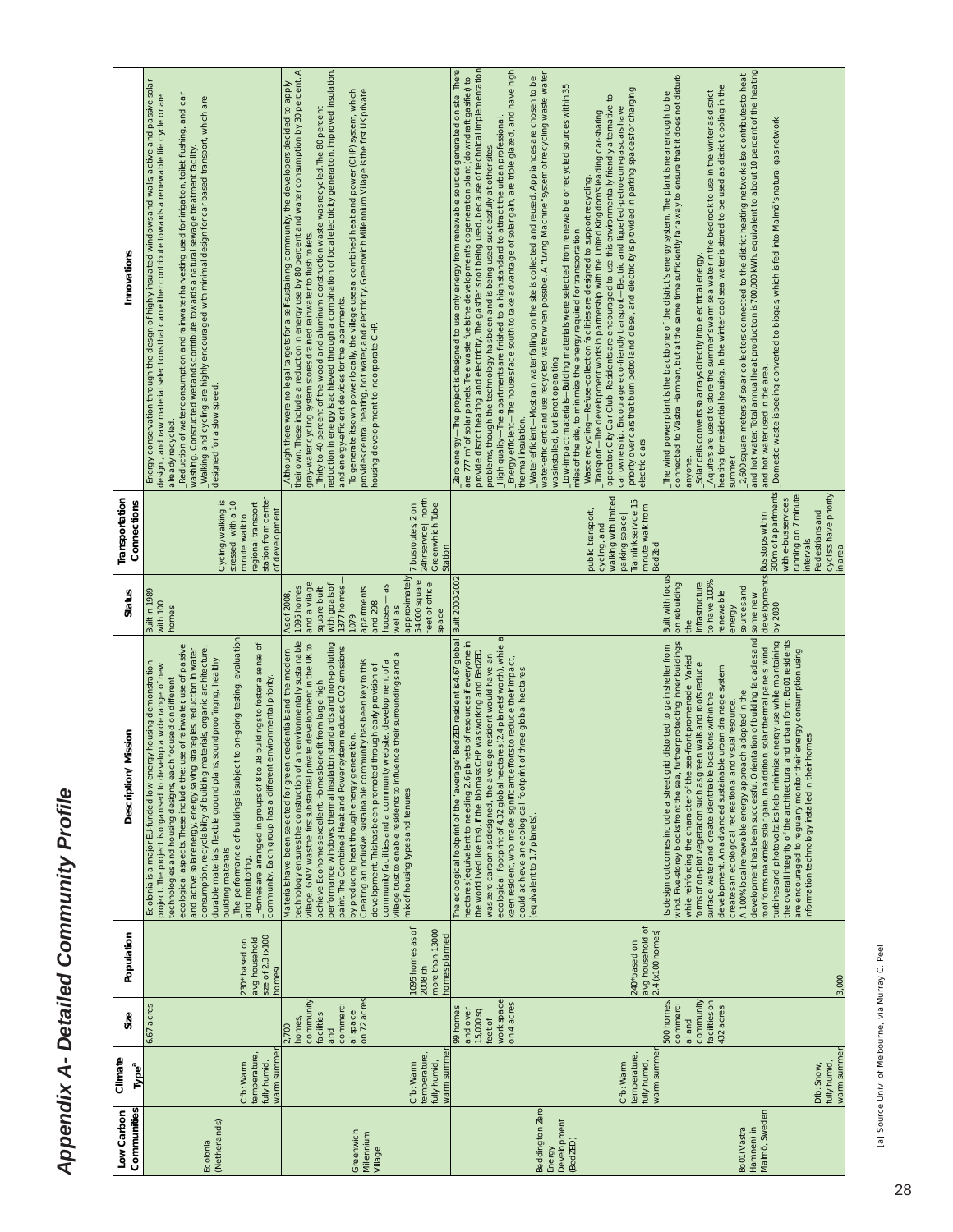| Communities<br>Low Carbon | Climate<br>Type <sup>a</sup>                           | Size<br>52 high                                                               | Population                                                  | water heating supplied by<br>lission<br>Description/ M<br>52-house subdivision to have space and                                                                                                                                                                                                                                                                                                                                                                                                                                                                                                                                                                                                                                                                                                                                                                                                                                                                                                       | Status<br>Final of 52                                                                                                            | Transportation<br>Connections                                                                                                                                                                                                   | 52-house subdivision to have space and water heating supplied by solar energy<br>Innovations                                                                                                                                                                                                                                                                                                                                                                                                                                                                                                                                                                                                                                                                                                                                                                                                                                                                                                                                                                                                                                                                                                                                                                                                                                                                                                                                                                                                                                                                                                                                                             |
|---------------------------|--------------------------------------------------------|-------------------------------------------------------------------------------|-------------------------------------------------------------|--------------------------------------------------------------------------------------------------------------------------------------------------------------------------------------------------------------------------------------------------------------------------------------------------------------------------------------------------------------------------------------------------------------------------------------------------------------------------------------------------------------------------------------------------------------------------------------------------------------------------------------------------------------------------------------------------------------------------------------------------------------------------------------------------------------------------------------------------------------------------------------------------------------------------------------------------------------------------------------------------------|----------------------------------------------------------------------------------------------------------------------------------|---------------------------------------------------------------------------------------------------------------------------------------------------------------------------------------------------------------------------------|----------------------------------------------------------------------------------------------------------------------------------------------------------------------------------------------------------------------------------------------------------------------------------------------------------------------------------------------------------------------------------------------------------------------------------------------------------------------------------------------------------------------------------------------------------------------------------------------------------------------------------------------------------------------------------------------------------------------------------------------------------------------------------------------------------------------------------------------------------------------------------------------------------------------------------------------------------------------------------------------------------------------------------------------------------------------------------------------------------------------------------------------------------------------------------------------------------------------------------------------------------------------------------------------------------------------------------------------------------------------------------------------------------------------------------------------------------------------------------------------------------------------------------------------------------------------------------------------------------------------------------------------------------|
| Drake Landing,            | warm summer<br>fully humid<br>Dfb: Snow                | detached<br>housing (~<br>13 acres)<br>density                                | σf<br>awg household<br>$2.4$ ( $x52$ homes)<br>125*based on | facilitate collection and storage of solar energy in the summer for use in<br>is an in-ground heat sink for<br>movement between collectors, district loop (DL)/houses, and (BTES)<br>Solar energy captured year round by 800-panel garage mounted<br>Short-term thermal storage (STTS) tanks are central hub for heat<br>Combination of seasonal and short-term thermal storage (STIS)<br>DL moves heat from the STTS to the houses<br>Borehole thermal energy storage (BTES)<br>seasonal energy storage<br>space heating in winter<br>solar energy<br>array                                                                                                                                                                                                                                                                                                                                                                                                                                           | completed in<br>homes<br>2007                                                                                                    | transportation in<br>nearest public<br>20km drive to<br>Calgary                                                                                                                                                                 | Combination of seasonal and short-term thermal storage (STIS) facilitate collection and storage of solar<br>Short-term thermal storage (SITS) tanks are central hub for heat movement between collectors, distict<br>Borehole thermal energy storage (BTES) is an in-ground heat sink for seasonal energy storage<br>Solar energy captured year round by 800-panel garage mounted array<br>energy in the summer for use in space heating in winter<br>District loop moves heat from the STTS to the houses<br>loop (DL)/houses, and (BTES)                                                                                                                                                                                                                                                                                                                                                                                                                                                                                                                                                                                                                                                                                                                                                                                                                                                                                                                                                                                                                                                                                                               |
| Village, Sonoma           | temperature,<br>summer dry.<br>hot summer<br>Csa: Warm | communit<br>use, solar-<br>powered<br>$200-a$ cre<br>mixed-<br>waste<br>zero- | over 2 decades<br>of development<br>4,400 residents         | Sonoma Mountain Village is a 200-acre, mixed-use, solar-powered, zero-<br>waste community under development by Codding Enterprises. One of<br>Concierge Program and One Planet Living Center will offer classes on<br>and a daily farmers' market<br>American community, and only the fourth in the world, endorsed by<br>networking around the world with fellow One Planet Communities.<br>products and new technologies, host events, sell goods and offer<br>businesses. Community programs, such as a car and bike sharing<br>SOMO Living supports a five-minute lifestyle, with parks, shopping<br>walking school buses, neighborhood electric vehicle shuttles, car<br>SOMO is the first North<br>services and a town square all within a short walk of homes and<br>the prestigious international One Planet Communities program.<br>create a culture that supports individual lifestyles. The Lifestyle<br>the greenest neighborhoods in the world,<br>charging stations, community gardening | the market for<br>2010 with the<br>available on<br>construction<br>stages as of<br>Spring 2011<br>first homes<br>being<br>In the | implemented, bike-<br>as infrastructure to<br>established as well<br>approved but not<br>reduce needs to<br>linking suburb to<br>and car-sharing<br>leave town for<br>Commuter rail<br>nearby cities<br>necessities<br>programs | 05: Local and sustainable food:65% of food for the community will come from within 300 miles, as well as a<br>06: Sustainable water Build the entire community with 0% increase in the existing water allocation granted<br>.07: Natural habitats and wildlife:27 acres of parks and open space, along with enhanced wetlands areas<br>03: Sustainable transport:82% reduction in CO2 through programs, technology and transit with car sharing<br>04: Local and sustainable materials:20% of materials manufactured on site, with 40% sourced from within<br>09: Equity and fair trade:25% affordable housing, housing for sale and rental for all income levels, local<br>08: Culture and heritage:Local and regional identity through on-site theatre, public art, story mapping<br>.01: Zero carbon:Zero use of fossil fuels for building energy with 100% of power coming from renewable<br>iving Center, Lifestyle Concierge Program, surveys and actions for a healthier and happier community.<br>02: Zero waste:98% reduction in solid landfill waste, along with the rethinking of waste altogether<br>10: Health and happiness: A 5-minute lifestyle and walkable urban design, One Planet<br>green roofs to support bee gardens and edible landscaping along walking paths<br>and fair trade goods for sale in the community, and the creation of 4,400 jobs<br>daily farmers market, healthy grocery store and restaurants<br>and bicycling programs, shuttles to the SMART train and<br>energy by 2020. Zero GHG's from building energy<br>to previous site owner Agilent Technologies<br>and a new culture of sustainability<br>500 miles |
| Växjö, Sweden             | warm summer<br>fully humid<br>Dfb: Snow,               | community<br>people<br>$50,000 +$<br>acres)<br>(7232)                         | 82,000                                                      | compared to 1993. The European Union recently bestowed its inaugural<br>award for sustainable development on this tiny city - an award many<br>equate with the distinction of being the "greenest city in Europe." The<br>power plants, which rely on coal or oil as a source of energy, Vaxjo's<br>plant runs entirely on woodchips and other biomass waste from the<br>municipality shall be reduced by 50 % per capita by the year 2010<br>key to their sustainable success? A single power plant. Unlike most<br>Unanimously voted in 1996 to stop using fossil fuels in Municipality.<br>area's sawmills. In addition to providing electricity, the plant also<br>Where emissions of carbon dioxide from fossil fuels in the wole<br>water.<br>supplies 90% of the city's heating and hot                                                                                                                                                                                                         | production to<br>municipality<br>focused on<br>Built, entire<br>renweable<br>changing<br>energy<br>energy                        | plus other numerous<br>sharing programs<br>throughout city<br>transportation<br>bike and car-<br>alternatives<br>public                                                                                                         | biogas production from the waste facilities _government subsidies to invest in green technology: including<br>a 1996 target reduction of 50% lower carbon emissions per capita by 2010 but expecting to meet 40-45%<br>waste products of the local forestry industry with over 90% of heating supplied by district energy sources<br>improvement in transportation such as more fuel efficient cars for both the private owner as well as taxi<br>reduction of oil consumption in municipal energy production to district heating with biomass from the<br>eductions ("with 24% at time of publication in 2005 Vaxjo set new goals of 70% reduction by 2025)<br>Turn 30 percent of agricultural land over to organic farming<br>Reduce electricity consumption by 20 percent per person<br>Increase the use of public transport by 20 percent<br>Increase cycle traffic in the city by 20 percent<br>Reduce paper consumption by 20 percent<br>Vaxjo's environmental targets for 2015<br>companies                                                                                                                                                                                                                                                                                                                                                                                                                                                                                                                                                                                                                                                       |
|                           | warm summer<br>fully humid,<br>Dfb: Snow,              | $(494 \text{ acres})$<br>city district<br>hectacre<br>200                     | 20,000                                                      | border to the inner city area of<br>to expand the inner city across<br>of commercial floor space attracting a further 10,000 people to work in<br>the area. Approximately half of the total area has been developed to<br>apartments, housing a population of 20,000 people, and 200,000 sq m<br>Hammarby Sjöstad is built on former industrial brownfield land located<br>date and it is anticipated that the final scheme will be completed by<br>on the south side of Hammarby Lake, to the south of the city centre,<br>The name 'Hammarby Sjöstad' means 'city surrounding Hammarby<br>Lake' and this new 200 hectare city district will comprise 9,000<br>Stockholm. The project seeks specifically<br>which has historically formed the natural<br>the water.<br>2015.                                                                                                                                                                                                                          | Retrofit project<br>infrastructure<br>and facilities<br>preexisting<br>with                                                      | Hammarby Sjö lake<br>services and a ferry<br>district's southern<br>and northern tips<br>railway, new bus<br>Ivärbanan light<br>between the<br>service on                                                                       | district heating with 34% from purified waste water, 47% from combustible houshold waste and 16% from<br>downside: gentification has demonstrated a shift from the working class toward the wealthy being the<br>transportation connections enhanced through public transport and car pools. Building up the<br>focus on using energy and waste recycling to provide for community's own needs<br>infrastructure for cycle paths to reduce the amount of cars on the road<br>development on a former industrial brownfield site<br>predominate inhabitants<br>biofuel (*2002 statistics)                                                                                                                                                                                                                                                                                                                                                                                                                                                                                                                                                                                                                                                                                                                                                                                                                                                                                                                                                                                                                                                                 |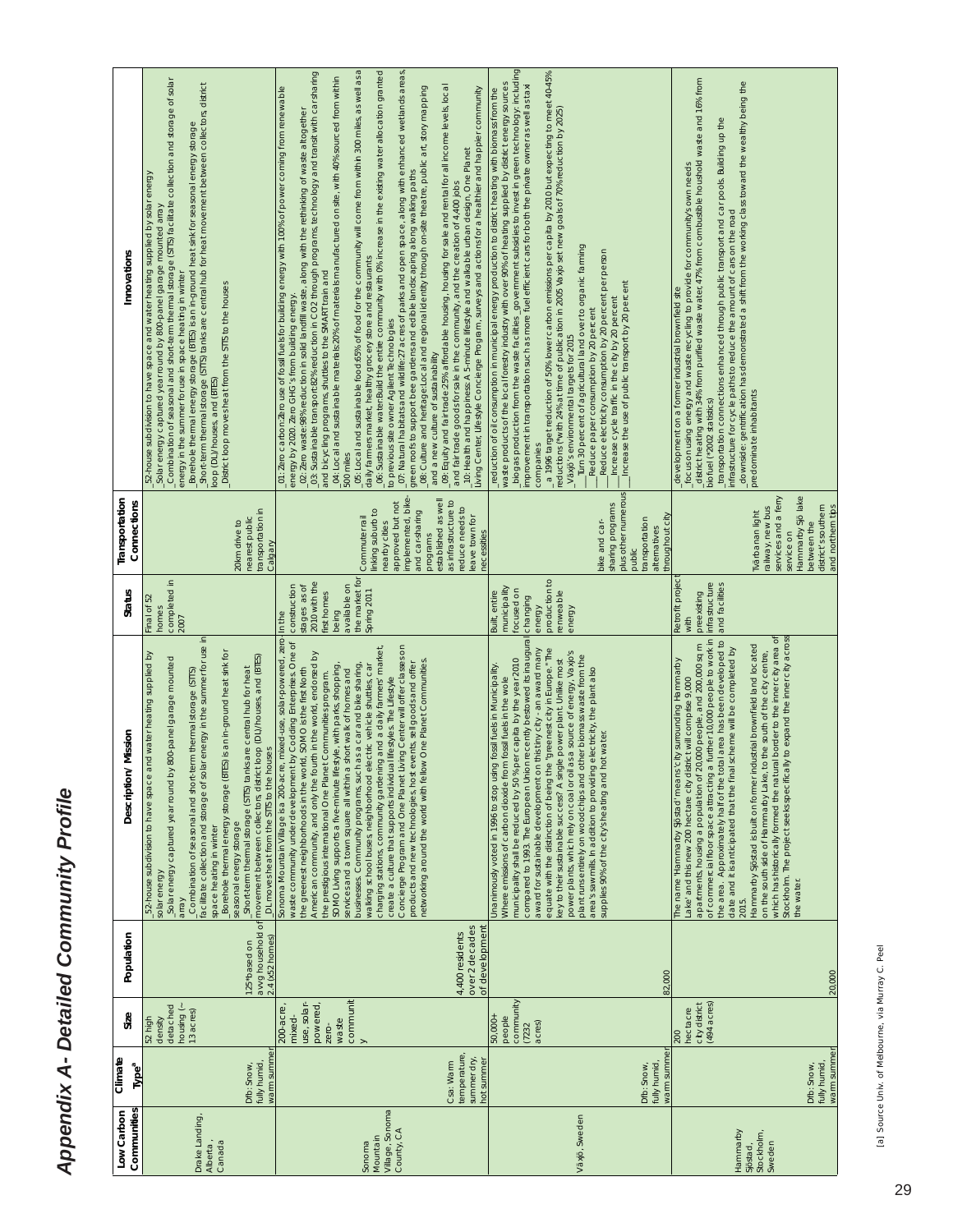| Communities<br>Low Carbon                                  | Climate<br>Type <sup>a</sup>                            | Size                                                           | Population                                                                                                                                      | Mission<br>Description/                                                                                                                                                                                                                                                                                                                                                                                                                                                                                                                                                                                                                                                                                                                                                                                                                                                                                                                                                                                                                                                                                                                          | Status                                                                                                                                                                                                                                                                  | Transportation<br>Connections                                                                                                                                                                                              | Innovations                                                                                                                                                                                                                                                                                                                                                                                                                                                                                                                                                                                                                                                                                                                             |
|------------------------------------------------------------|---------------------------------------------------------|----------------------------------------------------------------|-------------------------------------------------------------------------------------------------------------------------------------------------|--------------------------------------------------------------------------------------------------------------------------------------------------------------------------------------------------------------------------------------------------------------------------------------------------------------------------------------------------------------------------------------------------------------------------------------------------------------------------------------------------------------------------------------------------------------------------------------------------------------------------------------------------------------------------------------------------------------------------------------------------------------------------------------------------------------------------------------------------------------------------------------------------------------------------------------------------------------------------------------------------------------------------------------------------------------------------------------------------------------------------------------------------|-------------------------------------------------------------------------------------------------------------------------------------------------------------------------------------------------------------------------------------------------------------------------|----------------------------------------------------------------------------------------------------------------------------------------------------------------------------------------------------------------------------|-----------------------------------------------------------------------------------------------------------------------------------------------------------------------------------------------------------------------------------------------------------------------------------------------------------------------------------------------------------------------------------------------------------------------------------------------------------------------------------------------------------------------------------------------------------------------------------------------------------------------------------------------------------------------------------------------------------------------------------------|
| Dockside Green<br>Victoria, British<br>Columbia,<br>Canada | warm summer<br>temperature,<br>Cfb: Warm<br>fully humid | community<br>planned<br>harbour<br>15-acre<br>master-<br>front | 150 residents with<br>estimated with<br>a full build-out<br>population<br>2500                                                                  | Dockside Green will function as<br>interdependent - a largely self-sufficient, sustainable community where<br>community design are all essential elements of our development plan.<br>waste from one area will provide fuel for another. Here you will find a<br>businesses and the broader community will interact in a healthy and<br>As a LEED® Platinum targeted project, Dockside Green's principles of<br>employees, neighbouring<br>1.3 million square feet, including 26 buildings and 2,500 residents<br>a total environmental system in which form, structure, materials<br>safe environment, reclaimed from disuse and contamination.<br>New Urbanism, smart growth, green building and sustainable<br>mechanical and electrical systems will be interrelated and<br>A model for holistic, closed-loop design,<br>dynamic environment where residents,                                                                                                                                                                                                                                                                                | (Several other<br>a wastewater<br>currently with<br>115 residents<br>Phase 1 and<br>construction<br>with Synergy<br>for Phase 1)<br>ompletion<br>As of 2010<br>treatment<br>plant built<br>as part of<br>buildings<br>Partial<br>under                                  | additional service to<br>Various connections<br>establishment of car<br>connections, mini-<br>with BCTransit Bus<br>connect to select<br>share program,<br>transit vans as<br>Harbour Ferry<br>points in city<br>services, | _installation of biomass gasification system to provide district energy source (heat to convert any carbon-<br>containing fuel into a clean-burning gas using 20-30% of air needed for full combustion) Only a small<br>pyrolize the balance of fuel into syngas which is then burned in a boiler. The hot water from the boiler is<br>portion of fuel burns completely where the "starved air" combustion process provides sufficient heat to<br>improved building design and operation to harness energy-efficient building construction<br>Reclaimed heat from on-site sewage treament and municipal sewage trunk lines<br>then distributed to supple heat and hot water for the community<br>_excess heat sold to nearby businesses |
| Emeryville, CA<br>Market Place<br>Emeryville               | warm summer<br>temperatire,<br>summer dry<br>Csb: Warm  | redevelop<br>14 acre<br>ment                                   | parking garages<br>retail, 120,000 sq<br>ft. of office, and<br>180,000 sq. ft. of<br>residential units,<br>674 multi-family<br>Plan intends for | rehabbed and new office, retail, residential and open space will create<br>eye on sustainability, the company certified the food court as a green<br>business, began composting and recycling onsite waste, and diverted<br>stage one certification for its conditionally approved plan - the first<br>LEED for Neighborhood Development project in the nation to achieve<br>Located at the foot of the Bay Bridge, just minutes from San Francisco,<br>terminal and brownfield site, the project site was acquired and initially<br>restaurant grease to biodiesel. Over the next 25 years, parking at the<br>a dense, mixed-use community. Emeryville Marketplace has earned<br>Rockwood Capital, began to remodel the existing buildings with an<br>pedestrian- and transit-oriented community. Originally a trucking<br>1980s. In 2006, TMG, with<br>1.2 million square feet of<br>transform an outdated,<br>suburban, auto-dominated commercial project into a vibrant,<br>developed by TMG Partners in the late<br>the 14-acre Emeryville Marketplace will<br>Marketplace will be reduced and over<br>Platinum certification for its plan. | But overall size<br>20,000 sq. ft. of<br>space and an<br>million square<br>¢<br>retail space.<br>unbuilt, with<br>feet of new<br>100,000 sq.<br>As of 2010<br>will be 1.2<br>rehabbed<br>additional<br>structures<br>including<br>of office<br>current<br>space.<br>and | Francisco via shuttle<br>Amtrak station, bike<br>connection to San<br>to Bay Area Rapid<br>Transit (BART) one<br>paths, regional<br>paths, walking<br>mile away                                                            | subsidized car-share program to spur more growth in the market for car-share businesses with planning of<br>comprehensive program to establish greener business models for restaurants within development.<br>20% of units to be built are in the affordable,low income range<br>transit- and pedestrian-oriented mixed-use development<br>landscaping integral from ground to green roofs<br>former brownfield site<br>a bike-share program                                                                                                                                                                                                                                                                                            |
| Metro Station-<br>Rockville, MD<br>Twinbrook               | termparture,<br>hot summe<br>Cfa: Warm<br>fully humid   | 26 acres                                                       | 1595 projeted<br>housing untis                                                                                                                  | and 15,000 square feet of retail space, will be complete in April 2010. At<br>Twinbrook Station in Rockville, MD, a transit-oriented development, is a<br>Metropolitan Area Transit Authority (WMATA). The project will transform<br>Excellence from the Congress for the New Urbanism, and was the first<br>units, 220,000 square feet of ground-floor retail, 325,000 square feet of<br>26 acres of existing commuter parking lots adjacent to the red line of<br>full build-out, the project will include multifamily residential with 1,595<br>community. The first phases of the project, featuring 279 apartments<br>project in the Washington, DC, area to be awarded Stage 2 LEED for<br>been designated a Smart Growth project by the Washington Smart<br>Class-A commercial space, and a new park. Twinbrook Station has<br>the Metro subway system into a 2.2-million-square-foot, mixed-use<br>Neighborhood Development Gold-level certification for its plan<br>Growth Alliance, received the International Charter Award for<br>joint effort between The JBG Companies and the Washington                                          | Completion<br>Partial                                                                                                                                                                                                                                                   | entire development<br>connections to the<br>Red metro line for<br>focuses on the<br><b>DC</b>                                                                                                                              | waste management and recycling programs established throughout construction process into occupany<br>projected to have 3-% reduction in water consumption compared to projects of similar scale<br>sustainable operations and cleeaning methods will be established on site<br>transit- and pedestrian-oriented mixed-use development<br>energy- and water-efficitent designs within buildings<br>phases                                                                                                                                                                                                                                                                                                                                |
| Geos - Arvada,<br>Colorado                                 | warm summer<br>fully humid<br>Dfb: Snow,                | 25 acres                                                       | 700-800                                                                                                                                         | stimulating tapestry of life that becomes the pulse of the neighborhood<br>encourages the interaction between family, neighbors and community<br>meticulously designed to bring people together and to integrate them<br>Geos is where the best ideas in advanced technology, neighborhood<br>- all benefiting from environmental sustainability, independence from<br>community planning result in an exceptional living experience. It is a<br>fossil fuels and the elimination of future energy costs. An additional<br>requires very little maintenance. In fact homeowners will not even<br>benefit is that the technology used at Geos is proven, simple and<br>notice the technology except when they don't get an energy bill<br>into a fulfilling and<br>concept that<br>design and<br>Geos is                                                                                                                                                                                                                                                                                                                                          | Stages, unbuilt<br>as of 2010<br>Planning                                                                                                                                                                                                                               | commuter train line<br>bike path connects<br>as well as a primary<br>to Boulder/Denver<br>within 2 miles from<br>through site to<br>Arvada                                                                                 | residential buildings serve as surplus energy producers through district energy source closely placed to<br>passive solar design strategies determine layout with active solar strategies to defer any energy<br>mixed income project with focus on young professionals and "empty-nesters" (\$30,000 - \$80,000<br>car share program with trucks and van usage through Boulder, CO<br>maintains and improves upon cycle path through development<br>within 2 miles of regional public transport to nearby Denver<br>pedestrian-oriented with narrower street designs<br>income/family)<br>requirements<br>consumer                                                                                                                     |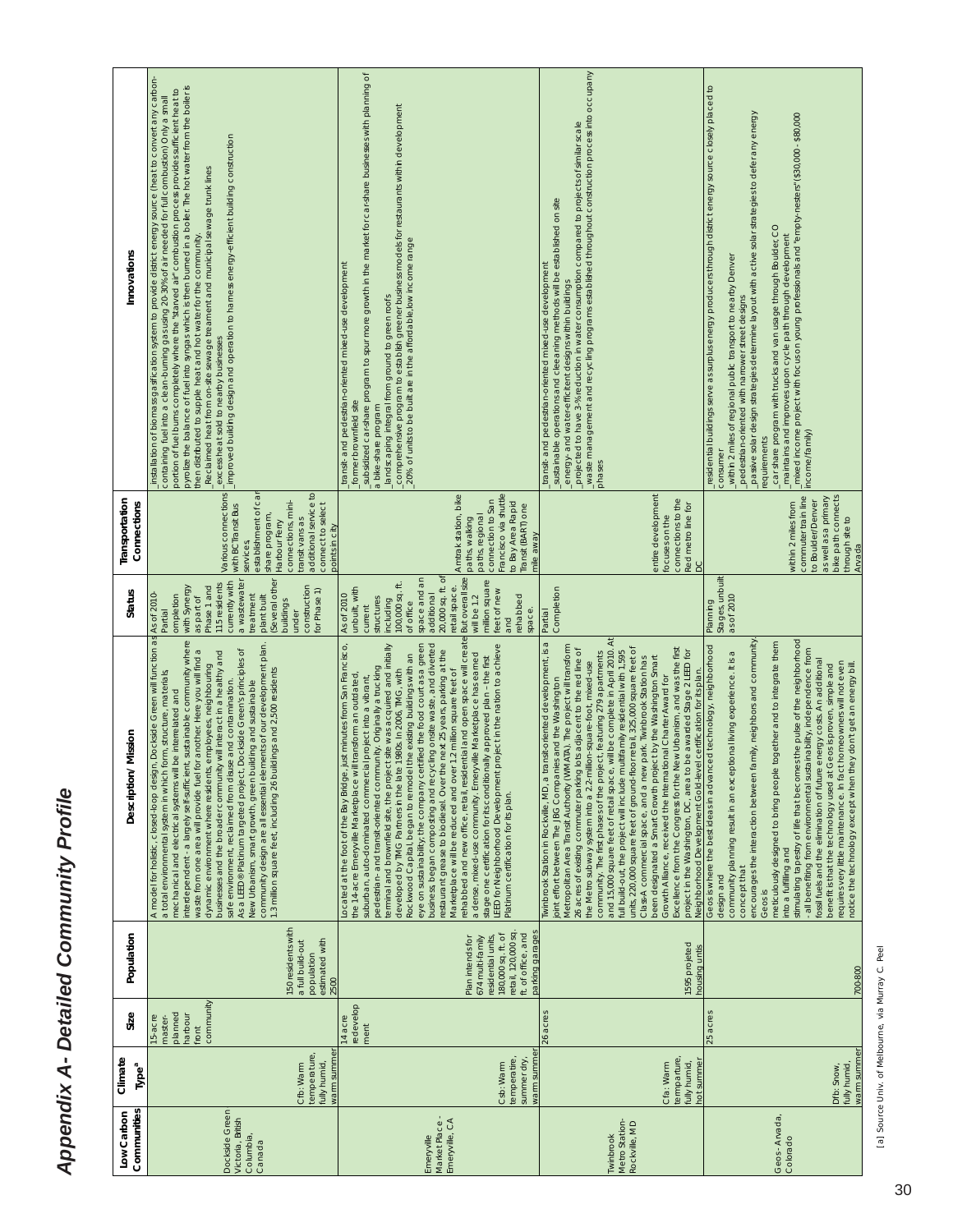| Innovations                                           | PLACE works by invitation (government already has a better idea of sustainable initiatives and should be<br>4 mass transit lines on block with a car-share program and bik storage to provide a variable of<br>provide education to inhabitants on proper usage and energy reduction techniques<br>Successful in working with a city manager receptive of making changes.<br>large investment into solar panels as an integrated design option<br>LEED-driven project but with principles taken much further<br>more open to changing zoning, code issues)<br>ransportation options                                                                                                        |
|-------------------------------------------------------|--------------------------------------------------------------------------------------------------------------------------------------------------------------------------------------------------------------------------------------------------------------------------------------------------------------------------------------------------------------------------------------------------------------------------------------------------------------------------------------------------------------------------------------------------------------------------------------------------------------------------------------------------------------------------------------------|
| Transportation<br>Connections                         | located on the<br>connections<br>4 transit<br>block                                                                                                                                                                                                                                                                                                                                                                                                                                                                                                                                                                                                                                        |
| <b>Status</b>                                         | Completed in<br>Recently                                                                                                                                                                                                                                                                                                                                                                                                                                                                                                                                                                                                                                                                   |
| Mission<br>Description/                               | artsists of the area but also addresses the need for low-income housing  2009<br>reduction of needing to commute everyday. PLACE hopes to create a<br>Photovoltaic panels integrated within the distinct design educated the<br>The Working Artists Ventura is a mixed-use low-carbon community<br>community that fosters the idea of "be where you already want to be"<br>aimed at providing for affordable housing not only for the various<br>inhabitants as well as provides for nearly all of the common energy<br>as well. The mixed-use development focuses on artist-friendly retail<br>usage as well as fosters an ideal sense of community through the<br>needs of the community |
| Population                                            |                                                                                                                                                                                                                                                                                                                                                                                                                                                                                                                                                                                                                                                                                            |
| Size                                                  | 2 acres                                                                                                                                                                                                                                                                                                                                                                                                                                                                                                                                                                                                                                                                                    |
|                                                       | emperature,<br>summer dry,<br>hot summer<br>Csa: Warm                                                                                                                                                                                                                                                                                                                                                                                                                                                                                                                                                                                                                                      |
| ow Carbon   Climate<br>Communities  Type <sup>a</sup> | <b>Jorking Artsists</b><br>(entura (WAV)<br>by PLACE (200<br>residents)                                                                                                                                                                                                                                                                                                                                                                                                                                                                                                                                                                                                                    |

## **Below is a list of communities that were looked at before narrowing focus on the research to the communities above.** J,  $\frac{9}{11}$  $\ddot{=}$ ي<br>م ŧ  $\overline{1}$ J, j ÷, J.  $\frac{d}{dt}$ J,  $\overline{\phantom{a}}$  $\cdot$ Ralo

|                                                                                   |                                                         |                                                                         |                                | Below is a list of communities that were looked at berore harrowing focus on the research to the communities above                                                                                                                                                                                                                                                                                                                                                                                                                                                                                                                                                                                                                                                                                                                                                                                                                                                                                                                                                                                                                                                                                                                                   |                                               |                               |             |
|-----------------------------------------------------------------------------------|---------------------------------------------------------|-------------------------------------------------------------------------|--------------------------------|------------------------------------------------------------------------------------------------------------------------------------------------------------------------------------------------------------------------------------------------------------------------------------------------------------------------------------------------------------------------------------------------------------------------------------------------------------------------------------------------------------------------------------------------------------------------------------------------------------------------------------------------------------------------------------------------------------------------------------------------------------------------------------------------------------------------------------------------------------------------------------------------------------------------------------------------------------------------------------------------------------------------------------------------------------------------------------------------------------------------------------------------------------------------------------------------------------------------------------------------------|-----------------------------------------------|-------------------------------|-------------|
| Communities<br>Low Carbon                                                         | Climate<br>Type <sup>a</sup>                            | Size                                                                    | Population                     | Mission<br>Description/                                                                                                                                                                                                                                                                                                                                                                                                                                                                                                                                                                                                                                                                                                                                                                                                                                                                                                                                                                                                                                                                                                                                                                                                                              | Status                                        | Transportation<br>Connections | Innovations |
| Redevelopment<br>Jackson Square<br>Massachusetts<br>Initiative,                   | termparture,<br>hot summer<br>Cfa: Warm<br>fully humid, | $11.2$ acres                                                            | 436 projected<br>housing units | include providing alternative tra<br>green guidelines for construction that combine an appropriately dense<br>anonymous foundation to incorporate green design strategies into the<br>roof area on each building. As a result of the community's commitment<br>generation and geothermal, and green roofs that will cover 70% of the<br>evaluate specific environmental targets for almost every aspect of the<br>In 2006, Jackson Square Partners (JSP) received grant funding from an<br>environmental targets for individual buildings. Two key components of<br>mix of homes, stores, community facilities, and civic and open spaces.<br>the project's green strategy are onsite generation of renewable and<br>serves as a road map for the developers and their teams. It includes<br>development plans for Jackson Square. The project team used the<br>the project team adopted<br>project. The result is a 50-page "Green Guidelines" document that<br>green principles developed with the community to identify and<br>low-carbon energy from sources such as solar, wind, biofuel co-<br>both prescribed master planning elements and a variety of<br>Guiding green principles for the project<br>to a healthy, sustainable development, | funding as of<br>awaiting<br>Unbuilt,<br>2010 |                               |             |
| King Abdullah<br>Science and<br>University of<br>Technology<br>(KAUST)            | desert, hot<br>BWh: Arid<br>arid                        | 9,000 acre<br>acres of<br>149.21                                        |                                | The unique desert climate of Saudi Arabia and the Middle East create<br>and exploring and developing<br>role to play in conserving these resources, finding new and innovative<br>region, and new ways to live that promote responsible stewardship of<br>limited rainfall and potable water resources. KAUST has an important<br>nto the design of the entire<br>community. The University demonstrates new ways to build in the<br>including ample sunlight,<br>KAUST integrates sustainable measures i<br>opportunities and challenges for KAUST,<br>methods to manage and sustain them,<br>alternative energy sources.<br>energy resources.                                                                                                                                                                                                                                                                                                                                                                                                                                                                                                                                                                                                      | <b>Built</b>                                  |                               |             |
| Studies (Cal Poly<br>Regenerative<br>Center for<br>University)<br>Pomona          | summer dry,<br>Bsh: Arid,<br>hot arid                   | university<br>16 acres<br>campus<br>within<br>larger                    |                                | advance the principles of environmentally sustainable living through<br>climate action plan, a detailed road map for carbon emissions<br>education, research, demonstration and community outreach.<br>neutrality by 2030                                                                                                                                                                                                                                                                                                                                                                                                                                                                                                                                                                                                                                                                                                                                                                                                                                                                                                                                                                                                                            |                                               |                               |             |
| Lloyd Crossing<br>Plan-Portland<br><b>Urban Design</b><br>(Sustainable<br>Oregon) | warm summe<br>temperature,<br>summer dry,<br>Csb: Warm  | potentialfor<br>10.9 to 15.6<br>million sq ft<br>study with<br>35-Block |                                | Predevelopment Metrics (Baseline goals) ---- 681 tons CO2 used   495<br>Incremental energy efficiency strategies (on-site and off-site) to<br>tons O2 released   186 tons CO2 fixed<br>achieve carbon neutral balance                                                                                                                                                                                                                                                                                                                                                                                                                                                                                                                                                                                                                                                                                                                                                                                                                                                                                                                                                                                                                                |                                               |                               |             |
| Leduc, County-<br>"The Willows"-<br>Canada<br>Alberta                             | cool summer<br>fully humid,<br>Dfc: Snow,               |                                                                         |                                | A number of design charrettes<br>for the coming months with the<br>The intent is to design and develop a pilot sustainable community with<br>generation and green living practices with a focus on research and<br>a zero carbon environmental impact that will showcase innovative<br>green systems for water, grey water, waste treatment, power<br>goal of achieving best practice for the village<br>education for sustainable development,<br>have been held and more are planned                                                                                                                                                                                                                                                                                                                                                                                                                                                                                                                                                                                                                                                                                                                                                               |                                               |                               |             |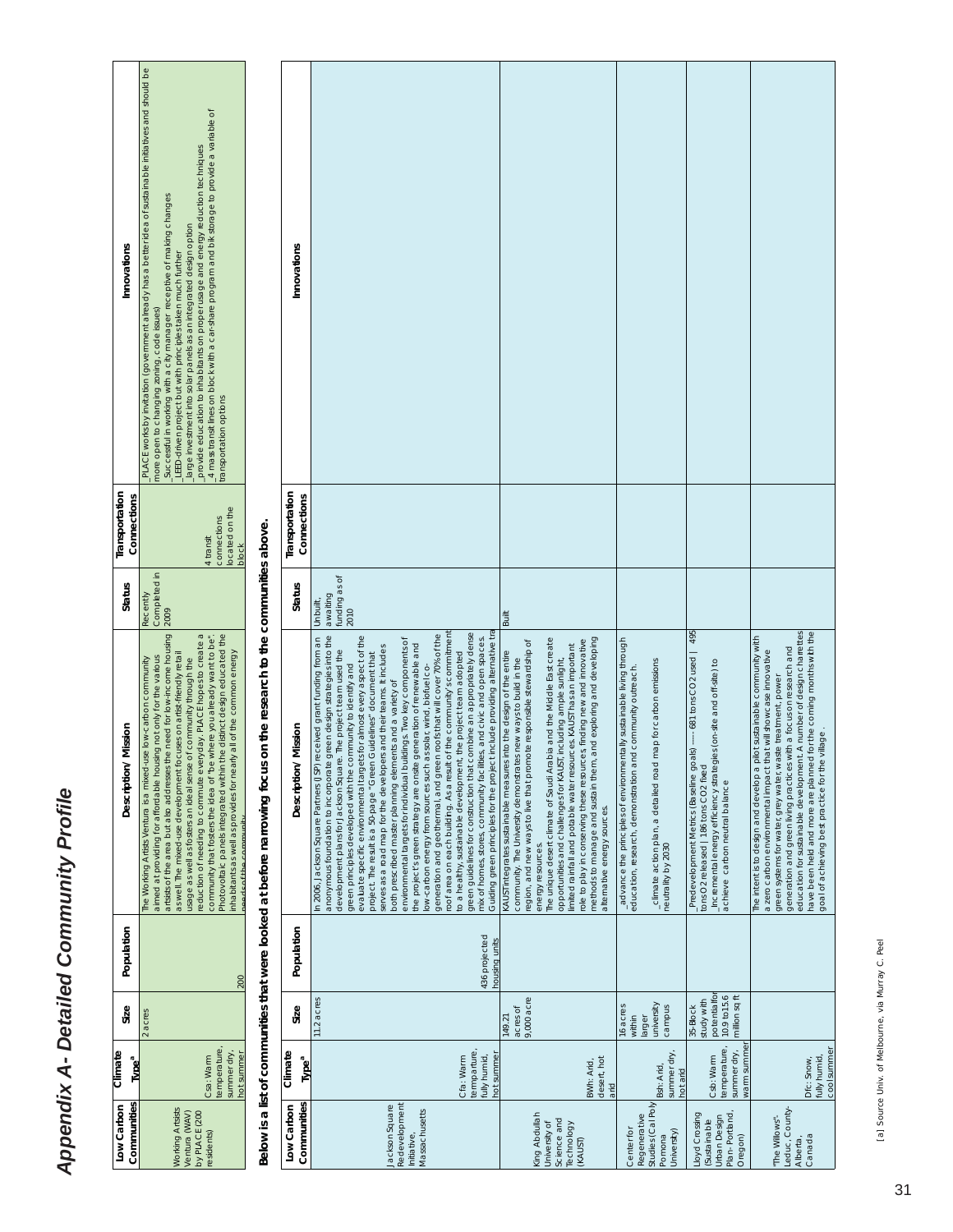| Communities<br>Low Carbon                               | Climate<br>Type <sup>a</sup>                            | Size                                                                   | Population | Mission<br>Description/                                                                                                                                                                                                                                                                                                                                                                                                                                                                                                                                                                                                                                                    | Status | Transportation<br>Connections | Innovations |
|---------------------------------------------------------|---------------------------------------------------------|------------------------------------------------------------------------|------------|----------------------------------------------------------------------------------------------------------------------------------------------------------------------------------------------------------------------------------------------------------------------------------------------------------------------------------------------------------------------------------------------------------------------------------------------------------------------------------------------------------------------------------------------------------------------------------------------------------------------------------------------------------------------------|--------|-------------------------------|-------------|
| Masdar City,<br>Abu Dhabi                               | desert, hot<br>BWh: Arid,<br>arid                       | 2.3 sq miles<br>or 1472<br>acres                                       |            | zone located about 17km from downtown Abu Dhabi will eventually be<br>Masdar City is an emerging global clean-technology cluster located in<br>globe, creating an international hub for companies and organisations<br>developments powered by renewable energy. This US\$22 billion free<br>home to companies, researchers, and academics from across the<br>what aims to be one of the world's most sustainable urban<br>focused on renewable energy and clean technologies.                                                                                                                                                                                             |        |                               |             |
| Changxindian,<br>China                                  | winter dry, hot<br>Dwa: Snow,<br>summer                 | hectacre<br>or 1235<br>acres<br>500                                    |            | The concept plan was developed based on a Sustainability Framework<br>500ha study area includes future residential, commercial, eco-industrial<br>which clearly sets out a vision, objectives and performance indicators.<br>park (Zhongguancun) and open space for a planned population of<br>Energy, water, waste, environment, ecology and transport strategies<br>Changxindian is Beijing's first sustainable community and one of the<br>evaluation of planning options and to achieve low carbon targets.<br>most important development areas in the city's rapid growth. The<br>and indicators were developed to drive the preparation and<br>approximately 70,000. |        |                               |             |
| (Livermore, CA)<br>Camp Arroyo                          | temperature,<br>summer dry,<br>hot summer<br>Csa: Warm  | 138-acre<br>park                                                       |            | existing infrastructure. The ecologically friendly design encourages<br>natural features including trees and wildlife habitats; and reusing<br>installing energy efficient lighting and climate control; preserving<br>A core goal of the site construction is to incorporate responsible<br>building practices such as using recycled, sustainable materials;<br>students to visualize innovative building practices                                                                                                                                                                                                                                                      |        |                               |             |
| Cambridge Co-<br>Massachusetts<br>Cambridge,<br>housing | warm summer<br>fully humid<br>Dfb: Snow                 | Developm<br>1.5 Acre<br>$\overline{5}$                                 |            | "We will emphasize conservation, recycling, non-polluting energy<br>In design, construction, and development of our site we are<br>committed to environmentally sustainable practices.<br>sources, and other environmentally sound practices"                                                                                                                                                                                                                                                                                                                                                                                                                              |        |                               |             |
| Learning Center<br>Environmental<br>Puget Sound         | warm summer<br>temperatire,<br>summer dry,<br>Csb: Warm | developm<br>ent on 255<br>property<br>6 acre<br>acre                   |            | required, low-emission stains, paints, sealants and adhesives were used.<br>ensure the best possible IEQ, mechanical and electrical systems were<br>Formaldehyde-free wood products were used in building interiors. To<br>efficiency, minimize building<br>Buildings were also designed to minimize interior finishes. Where<br>commissioned prior to occupancy, and carbon dioxide sensors<br>materials out of the waste stream, use materials efficiently, and<br>continually monitor air in primary spaces.<br>_through strategies to maximize energy<br>emphasize recycled content<br>footprints, keep                                                                |        |                               |             |
| Hidden Villa (Los<br>Altos Hills, CA)                   | warm summer<br>temperature,<br>summer dry,<br>Csb: Warm | 1600 acres<br>developm<br>minimal<br>reserve<br>with<br>$\overline{5}$ |            | wilderness, and community to teach and provide opportunities to learn<br>about the environment and social justice. Hidden Villa stretches over<br>1600 acres of open space in the foothills of the Santa Cruz Mountains,<br>environmental stewardship through educational programs. It is a<br>educational facility in Los Altos Hills of California that provides<br>nonprofit educational organization that uses its organic farm,<br>about 40 miles south of San Francisco                                                                                                                                                                                              |        |                               |             |
| Solar Decathlon<br>(temporary)<br>Villages              | termparture,<br>fully humid,<br>hot summer<br>Cfa: Warm | 15 acres of<br>Nashingto<br>Vational<br>n, D.C.<br>Mall,               |            | collegiate teams to design, build, and operate solar-powered houses<br>and attractive. The winner of<br>appeal, and design excellence with optimal energy production and<br>the competition is the team that best blends affordability, consumer<br>The U.S. Department of Energy Solar Decathlon challenges 20<br>that are cost-effective, energy-efficient,<br>maximum efficiency                                                                                                                                                                                                                                                                                        |        |                               |             |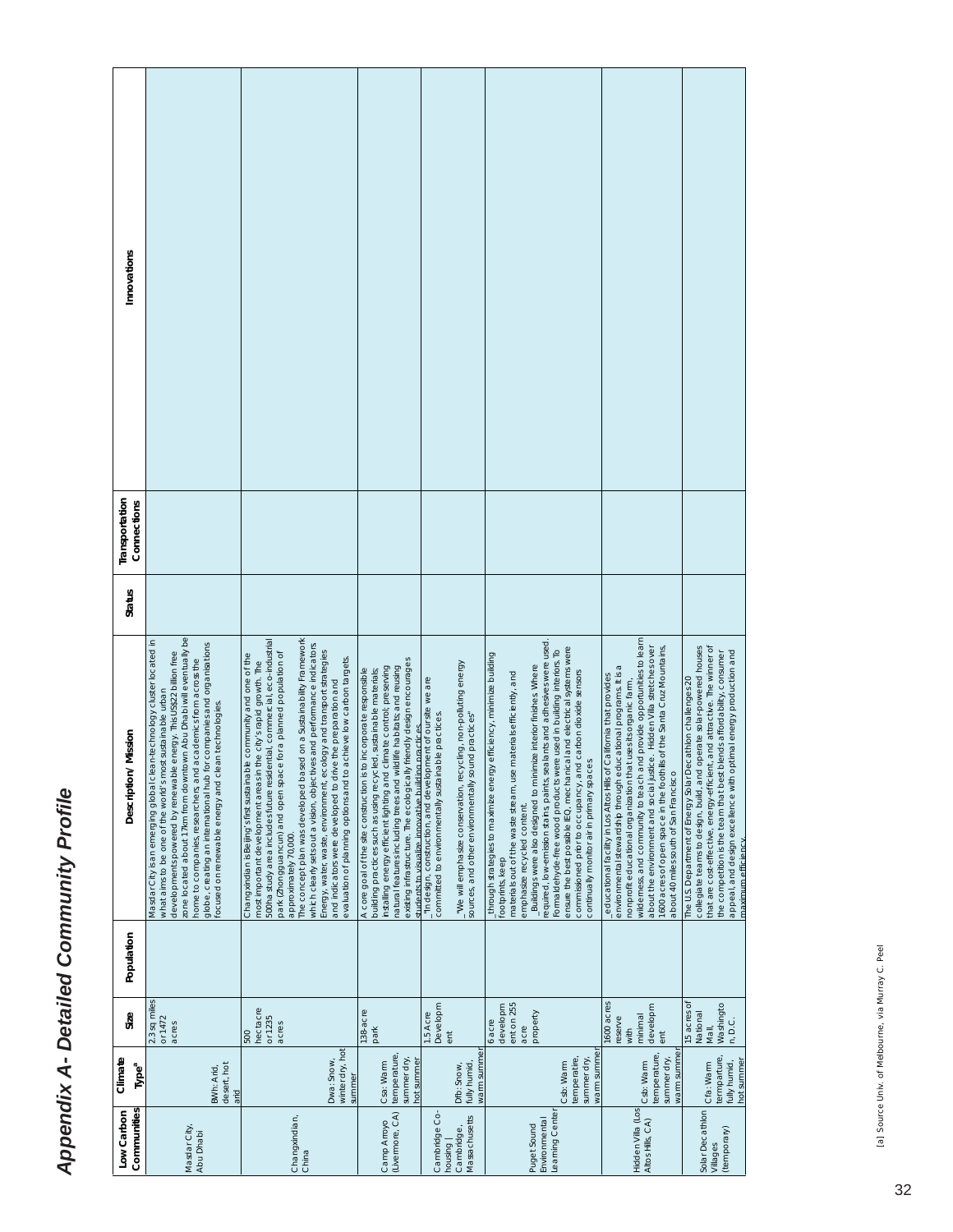# Appendix B - World Köppen-Geiger Climate Map *Appendix B - World Köppen-Geiger Climate Map*



# World map of Köppen-Geiger climate classification

MIN LENGTH : 230 for each month.

Dfd

Dwd

D<sub>Sd</sub>

**BSk** 

THE UNIVERSITY OF MELBOURNE

Contact : Murray C. Peel (mpeel@unimelb.edu.au) for further information

RESOLUTION : 0.1 degree lat/long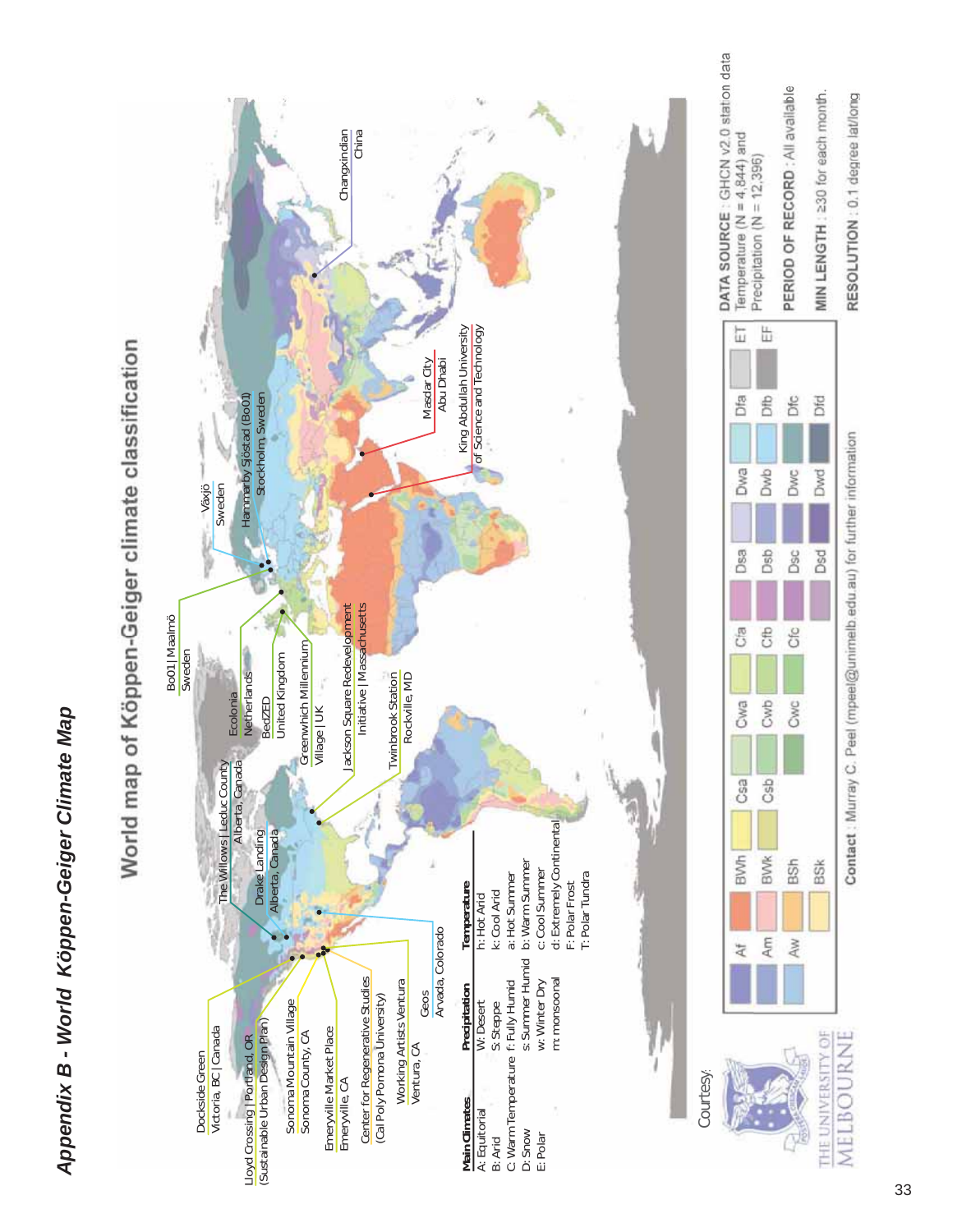## *Appendix C - Energy and Data Assumption Calculations*

## **Greenwich Millennium Village**-

Source: *"Table 2- Performance Improvements Achieved (http://assets.ecorussia.info/assets/paragraph\_attaches/5946/paragraph\_media\_5946\_original.pdf?1270204230)*

Initial 1999 Benchmark of 28, 920 kWh per dwelling Current Achievement of 66% Savings with CHP and Biomass 1-(.66x28920 kWh)= 9832.8 kWh/ Dwelling (2.4 persons /dwelling) x (9832.8 kWh/ dwelling) = **4,097 kWh/ capita**

## **Beddington Zero Energy Development (BedZED)-**

Raw data from *bioregional.com* explicitly states 2,579kWh for electricity and 3,527 kWh for heat (from natural gas) with a total of 6,105 kWh/ household

Assuming with a national household size of 2.4/dwelling then 6,105kWh/2.4 people/unit= **2,543 kWh/ capita/year.**

## From *bioregional.com*

Solar PV panels provide 20% of the electrical demand. The combined heat and power plant (CHP) delivers the remaining electricity and all the hot water through a district heating system, using local waste wood from the Croydon TreeStation. The company operating the CHP ceased trading in 2005, so the CHP isn't currently in use.

## **Bo01(Västra Hamnen) in Malmö, Sweden-**

From *Canada Mortgage and Housing Corporation (CMHC) website at www.cmhc.ca,*

Each apartment unit was originally designed to use no more than 105 kWh/m2/year in energy (70 kWh/m2/year in heating, 35 kWh/m2/year in electricity). The International Institute for Industrial Environmental Economics estimated the average energy use in conventional Swedish apartments is 175 kWh/m2/year.

## *Energy*

Bo01 uses a district energy system that is entirely powered by renewable energy sources. Electricity is generated by solar and wind energy, while hot water heating comes from seawater and solar energy. Hot water heating is distributed through a pipeline, which was installed concurrently with other municipal infrastructure, such as sewage and waste pipelines.

• Heat extracted from seawater is stored in a natural underground fresh water aquifer. In summer, warm water (21 $^{\circ}$ C) fills cavities in the limestone ground, and cold, stored water (16 $^{\circ}$ C) is pumped up and used for a district cooling system. In winter, a heat pump raises the temperature of the water to 64ºC. A total of 4,000 MWh of heat is supplied annually, while a reversible extraction pump provides 3,000 MWh of cooling in summer. The geothermal system supplies 80 per cent of all heating/cooling requirements; photovoltaics supply the remainder.

• 1,400 m2 of solar collectors on roofs and walls (see picture) generate energy for space heating and domestic hot water needs.

• A wind turbine located three kilometres from Bo01 produces two MW of electricity annually, enough for household consumption, heat pumpsand a recharging station for electric vehicles.Wind energy generates the majority of electricity required (99.5 per cent), and photovoltaics supply the remainder.

• A semi-transparent 120 m2 skylight with integrated photovoltaic on the roof also produces an additional 12,000 kWh of electricity each year (enough for five apartments).

Avg living space/ capita :  $44.5m<sup>2</sup>$ Raw data 105kWh/m2 allowed x (44.5m2 ) = **4672.5 kWh/capita**†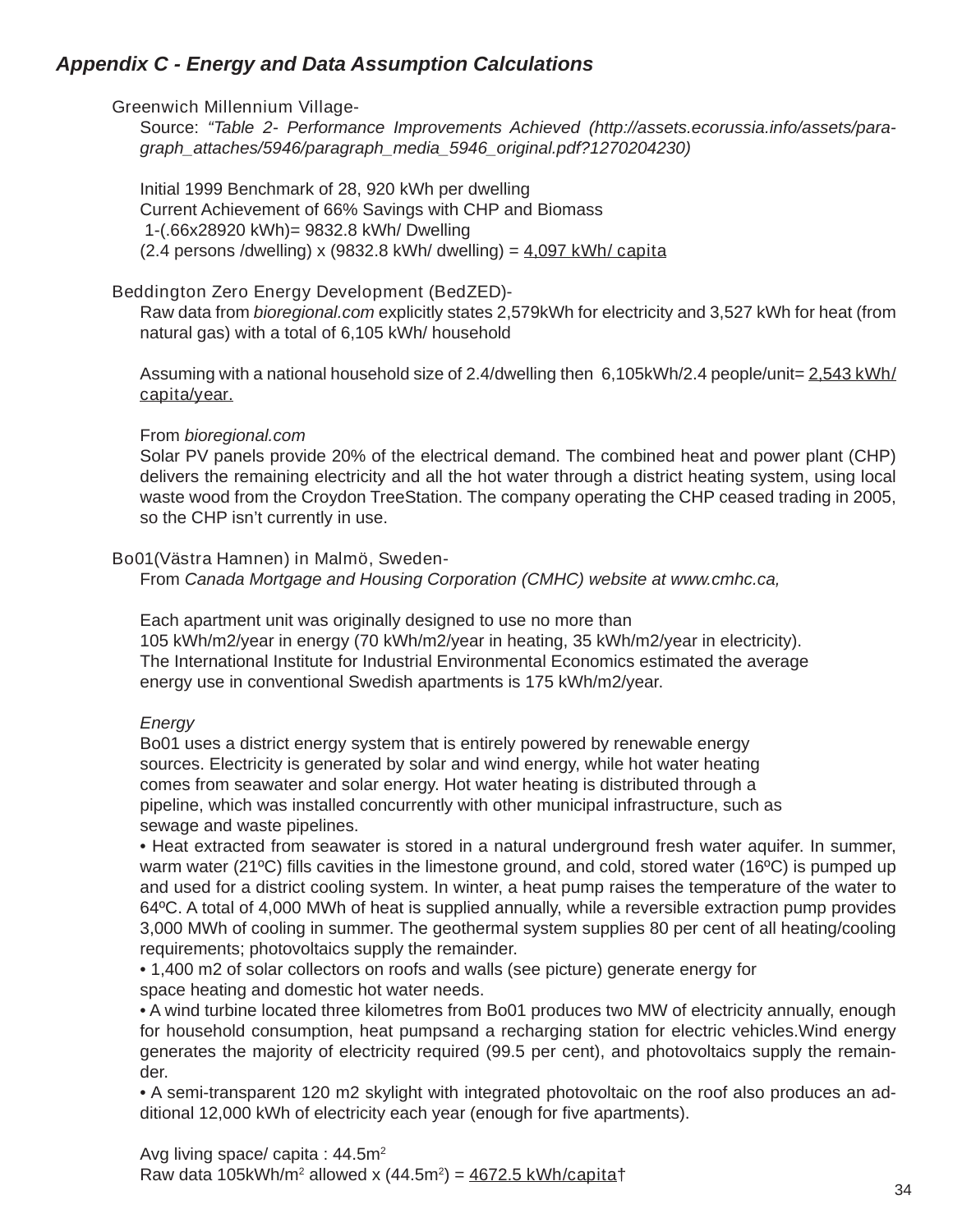## *Appendix C - Energy and Data Assumption Calculations*

## **Drake Landing**-

*From www.dlsc.ca/brochure.htm*

Space Heating is at 60% , Water Heating at 20%, and leaves an assumption of 20% of Plug Load

Raw Data from table from Energy Comparison Tables on Drake Landing Brochure: [1kWh= .0036GJ] 68GJ for space heating (18,888.89 kWh) 18GJ for water heating (5,000 kWh) 21.5 GJ for plug load (5,972.22kWh)  $(68+18G$ J $)/x = .80$ x=107.5 GJ (29861.11kWh energy annually used per household) 29861.11kWh / 2.6 per household = 11485.04 kWh / capita electricity consumed

From Energy Comparison Table: Solar Power for Space Heating: 60GJ Solar Power for Water Heating: 9GJ

Total Solar Power Production Per Household: 69GJ (**19,166.67 kWh**)

19,166.67 kWh / 2.6 per household = **4417.32 kWh solar power energy on site/capita**

11485.04 kWh/captia consumed – 4417.32 kWh/capita produced = **7067 kWh net, adjusted energy consumed**

## **Växjö, Sweden-**

Energy per capita reduced by 7.2 % is now at 9,274kWh per person and year with fossil fuel emissions reduced from 4.6ton/person in 1993 to 3.2ton/person in 2003. (www.unep.org)

-Växjö's environmental targets for 2015 -Reduce electricity consumption by 20 percent per person

9,274 kWh/capita (.80) = **7,419.2 kWh/ capita**†

## **Hammarby Sjöstad, Stockholm, Sweden-**

Source: *pvnord.org*

Goal of 60kWh / m<sup>2</sup>/year (with 20kWh electrical and 40kWh for heat)

60kWh/m2 (44.5m2 ) = **2670 kWh/capita**†

## **Dockside Green-**

*Source: docksidegreen.com / docksidegreen.visitblestrategies.com*

-50% modeled energy consumption less than Model National Energy Code (Canada) -Average residential electric consumption of 5056 kWh/year -Average residential natural gas consumption of 35GJ(9722kWh equivalent) per household

5056kWh(.50) = 2532.5 kWh/dwelling / (2.6 capita/household) = 975kWh 9722kWh(.50)= 4861kWh/ dwelling / (2.6 capita/household) = 1869.6kWh 1869.6 kWh + 975 kWh = **2845kWh/capita**†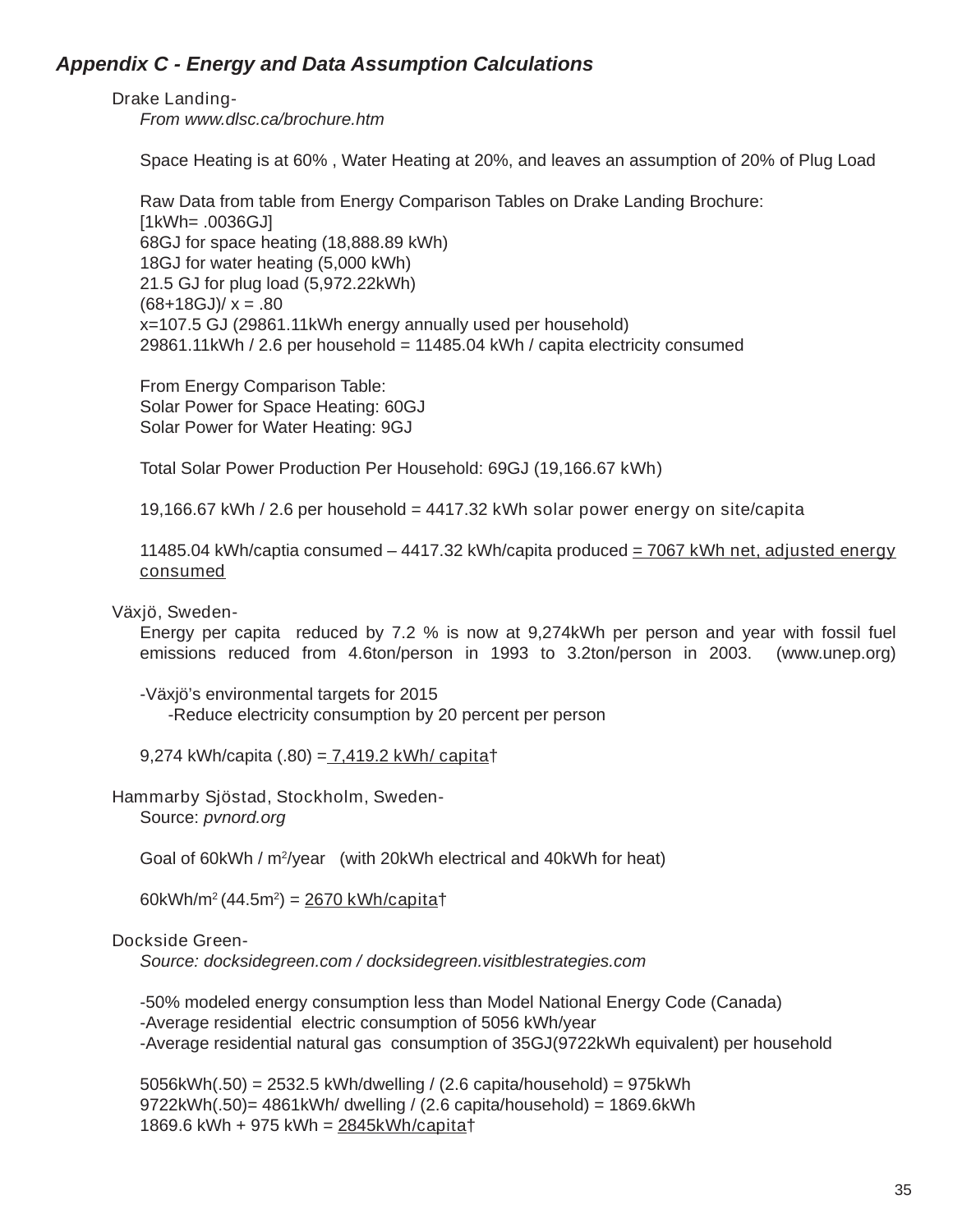## *Appendix C - Energy and Data Assumption Calculations*

## **Geos, Arvada, Colorado-**

Source: Near Zero Energy at Geos Presentation Goal of 80% Savings versus Colorado Standard of 10710 kWh/household Geos: 8066kWh used with 8103 kWh produced by PV

8066kWh / 2.6 per household **= 3102 kWh**† per capita consumed  $8103$ kWh / 2.6 per houshold = 3116.53 kWh per capita

## **Working Artists Ventura, Ventura, California-**

\$20 monthly bill vs \$165 comparable \$240 vs \$1980 yearly 1773kWh vs 14626.6 kWh

\$240/ (\*\$135.37/1000kWh) = **1773kWh**

vs \$1980/ (\*\$135.37/1000kWh) = 14626.6kWh comparable

\*Rate of \$135.37/1000kWh (source from www.jae.com, Southern California Edison (2009 Rates include base rates, fuel adjustment charges, and applicable franchise fees)

 $\dagger$  Indicates the energy assumptions reflect goals set forth for each community.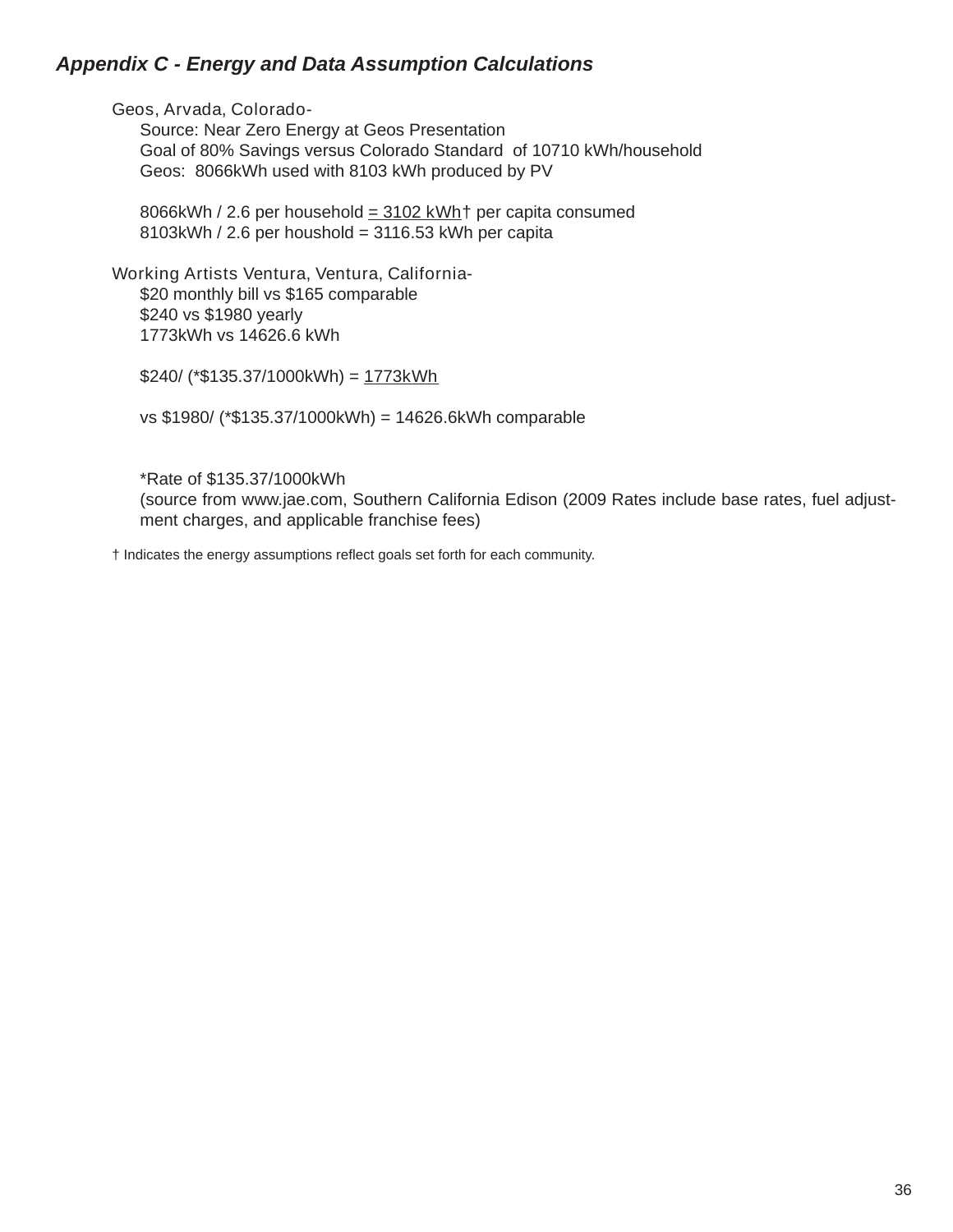## *Interview Outline Questions-*

What is your involvement within this community? What is your definition of a low carbon community? What are the intentions of building/designing/rehabbing this community? What is the status of the community (built or unbuilt, planning phase)? What is the layout of the community (urban or suburban, density, multi-use)? What is the average income of the occupants? What sort of measurements is the community measuring? What utilities are being monitored? What units are being used? Why are they being measured? Is there on site renewable energy? How are the energy needs being fulfilled? What policies helped this community? What sort of policies were an obstacle? What is the focus/mission of the community? What sort of things worked for your community? Were there any intentions that were eventually not applied within the final design of the community? Were there any pitfalls or disadvantages? What was the single-most unexpected thing that occurred? How was the project financed? Were there any government subsidies? Who are the intended residents? What makes this project stand out from another community? Who is the driving force for the development of the community? Government? Few political leaders? Organization? Residents? Is there a plan for the future to expand? How does the community interact with existing/ surrounding areas? What is the most important thing you hope to convey?

What advice would you give for those looking to redevelop and rehabilitate existing communities?

What is the most successful aspect of this community?

Do you mind If the AIA can utilize you for further information on low carbon communities in the future?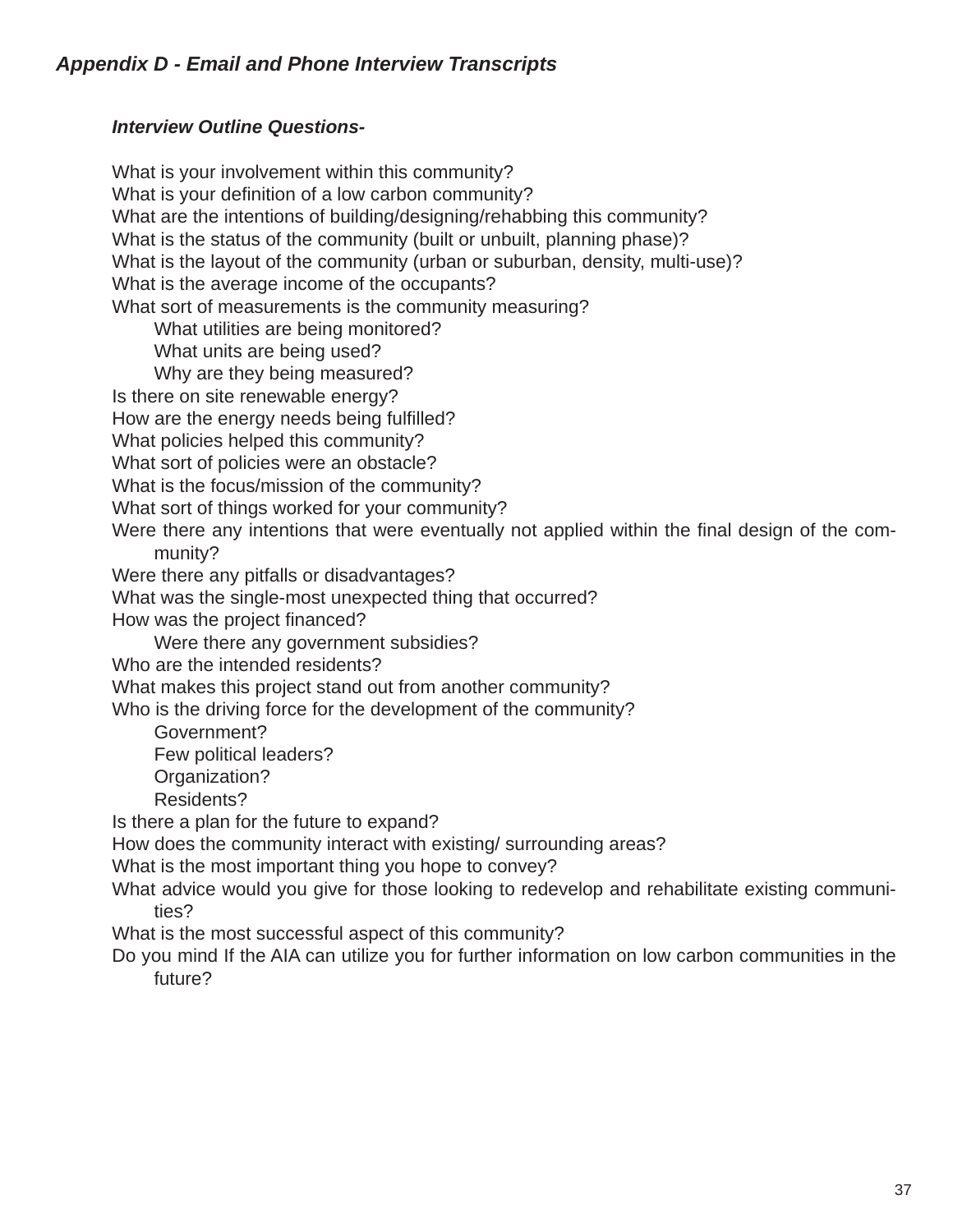Interview Outline Questions-*Geos,- Arvada, Colorado Norbert Klebl, President Phone Interview on August 17, 2010*

What is your involvement within this community? President/owner of project

What is your definition of a low carbon community? $*$ 

"Zero net energy can be defined in terms of site energy (used at the building site) or source energy (sometimes called primary energy). For electricity purchased from a utility, the source energy used to produce and distribute the electricity is typically about three times as much as the delivered electricity. From a societal point of view, source energy better reflects the overall consequences of energy use. The U.S. Department of Energy's Building America (BA) residential energy efficiency research program defines a zero energy house as one that has predicted zero net source energy consumption over the course of a year using typical meteorological year weather data and BA Benchmark assumptions on occupant behavior based on average U.S. behavior in terms of temperature setpoints, miscellaneous electric loads, and hot water use."

For more information, go to www.buildingamerica.gov. See also Walking the Talk—Habitat Goes Green, page 32.

Source: A Cold-Climate Case Study for Affordable Zero Energy Homes by Paul Norton and Craig Christensen, NREL, presented at the SOLAR 2006 conference in Denver, Colorado.

\*information not original to the phone interview added from alternate source

What are the intentions of building/designing/rehabbing this community?

 The project emphasizes the needs for a shift of energy production within the residential sector of the building industry where surplus energy can be put back into the grid.

What is the status of the community (built or un-built, planning phase)? Un-built but plans are in progress and waiting for financing.

What is the layout of the community (urban or suburban, density, multi-use)? Vertical, multi-use 25-acre development with 15 units per acre on 20 acres of built space. Seven hundred to eight hundred inhabitants projected with household sizes averaging 2.5 units per household.

What is the average income of the occupants? Mixed income project with \$30,000 - \$80,000 per household.

What sort of measurements is the community measuring?

What utilities are being monitored?

What units are being used?

Why are they being measured?\*

 Electric usage will be monitored on a kWh unit basis per household with an average of 2.5 units per household. Electric consumption and production will be the primary measured parameters where the homeowners will be able to monitor usage.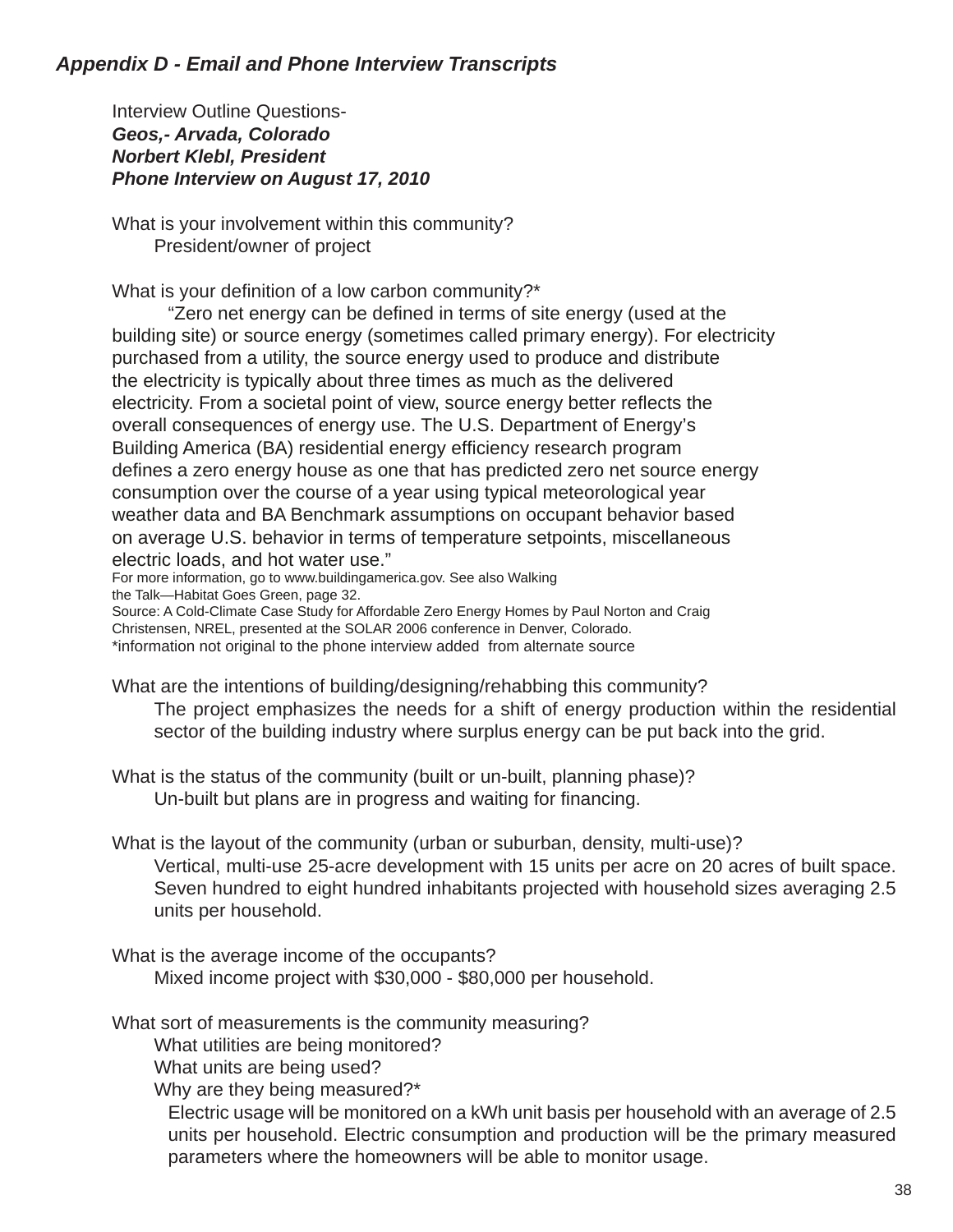Is there on site renewable energy?

 Solar power generation on residential end of design coupled with ground source heat pumps.

How are the energy needs being fulfilled?\*

 Integrated solar panels providing 3.5 kW of power per household. This coupled with passive solar design and high-efficiency insulated construction techniques help to lower energy demands.

What policies helped this community?

 Collaboration with the community as well as ongoing negotiations with the public utility providers to establish time-of-day rates in order to balance out the electrical demand of the community. Major appliances can be programmed or suggested to be used during off-peak hours.

What sort of policies are an obstacle?

Existing financial market slump has hindered the start of the project with hopes of receiving financing on top of Norbert's own private financial investments.

What is the focus/mission of the community?

What sort of things worked for your community?

Were there any intentions that were eventually not applied within the final design of the community?

The fire department required the original street plans to be wider in order to accommodate for the turning radius and width of the fire trucks within the community.

Were there any pitfalls or disadvantages?

 The roads had to be widened and took away from the aesthetics of narrower roads and less asphalt within the project.

What was the single-most unexpected thing that occurred?

How was the project financed?

Personal finances as well as negotiations with investment funds as Norbert owns the land.

Were there any government subsidies?

Who are the intended residents?

 The anticipated occupants are down-sizing "empty-nesters" and young professionals. The pricing rages from \$250,000-\$500,000 with an average of \$350,000 for 1000-2500 sq ft residences with an average of 1600sq ft.

What makes this project stand out from another community?

 The community is aimed at being utilized as a pedestrian, neighborhood-oriented use with little impact on energy where resources can be used to foster urban agriculture.

Who is the driving force for the development of the community? Government?

Few political leaders?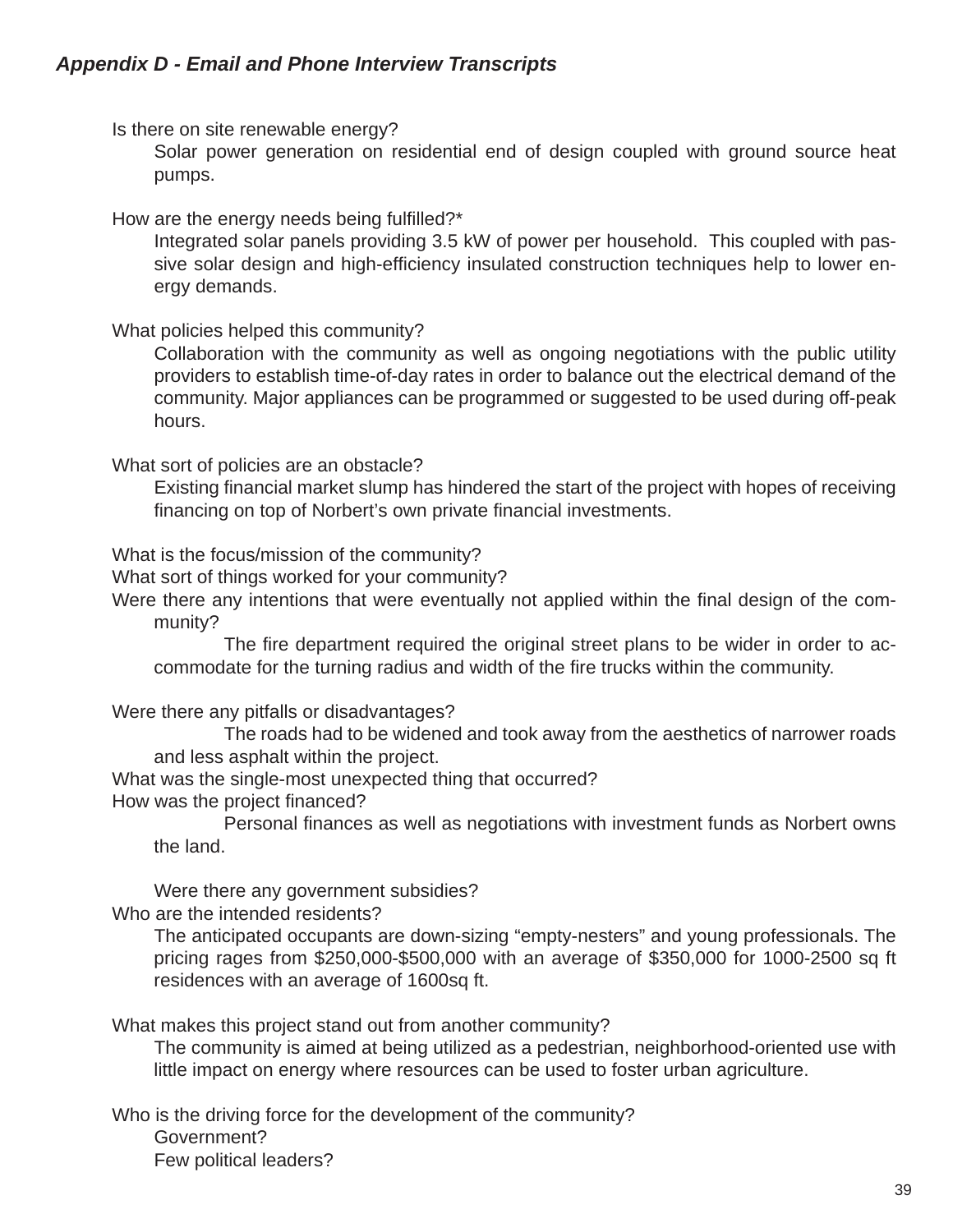Organization?

Residents?

 Primarily personal interest from Norbert and the design team of Michael Tavel Architects and David Kahn Studio.

Is there a plan for the future to expand?

 There are 27 acres to the north that are available future expansion. To the west is a golf course and to the east is a commercial area of the nearby Arvada.

How does the community interact with existing/ surrounding areas?

 The town of Arvada is excited with the project and is thoroughly involved with the project in all stages. An existing bike path will be maintained as an essential part of alternative transportation with a regional transit station 2 miles away that connects to the city of Denver.

What is the most important thing you hope to convey?

Norbert estimates that the annual mortgage cost of all the extra features needed to achieve net zero energy is offset by the annual tax and energy savings, based on today's cost of energy.

What advice would you give for those looking to redevelop and rehabilitate existing communities?

 There needs to be a paradigm shift on how houses are being built. There is a need for tighter homes, high-energy efficiency of technology, and homes being built and planned within mixed-use areas. In planning, a solar-oriented community there is a need to foster both active and passive solar design techniques. It is important to note that through incentives, higher-cost and energy-efficient homes can cost as much as standard built homes in the long run.

What is the most successful aspect of this community?

(Not applicable since in planning stages)

Do you mind If the AIA can utilize you for further information on low carbon communities in the future?

Agreed to help with future endeavors.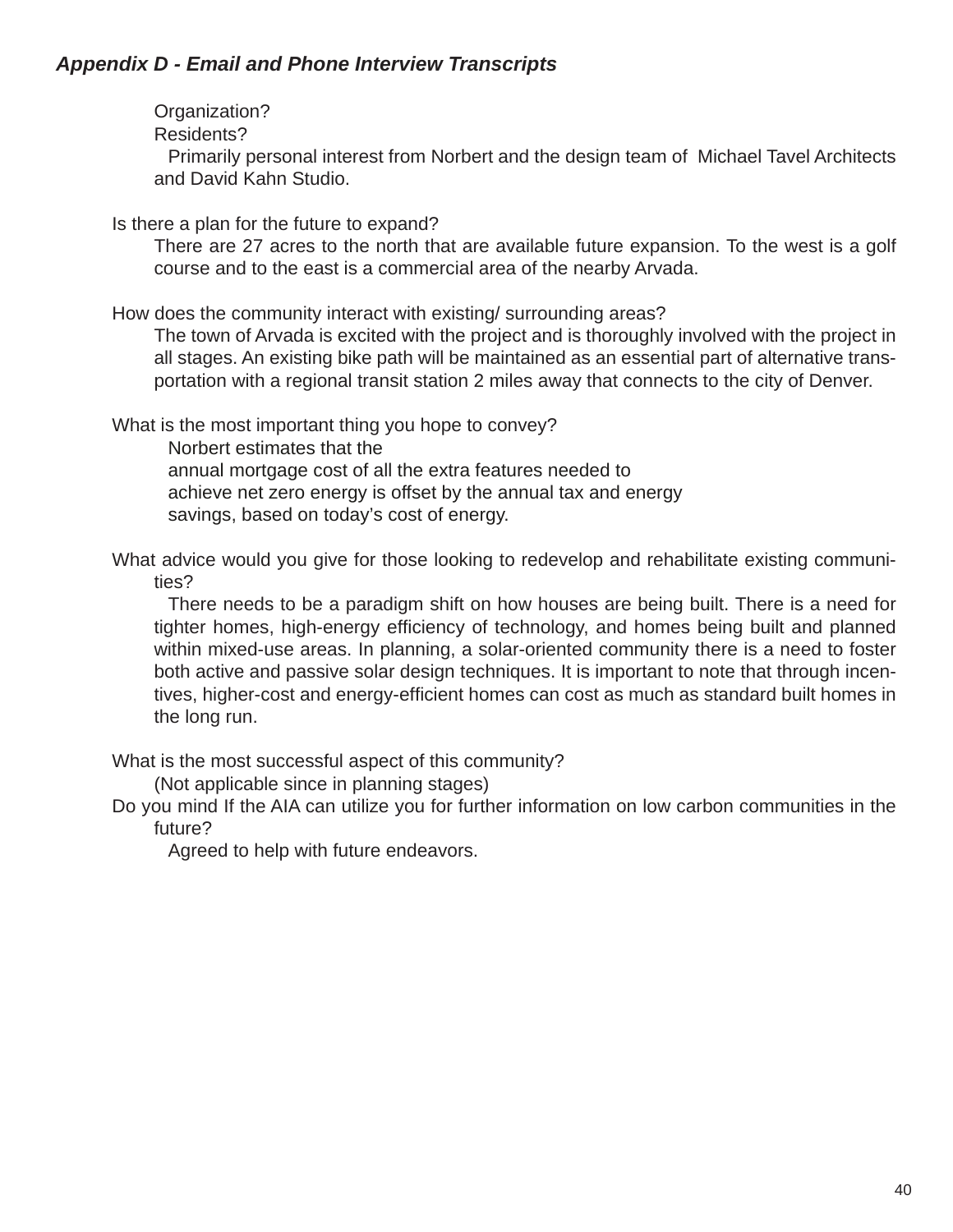Interview Outline Questions – *PLACE Working Artists Ventura (WAV) Chris Ventura, President (612) 309-3889 Conducted and Transcribed August 17, 2010*

What is your involvement within this community?

 -As President of PLACE, Chris has been involved since the conception of the project after receiving an invitation from Ventura to build a low carbon community. Integral in the process is to educate the inhabitants as well as fully involve the community throughout the whole process.

What is your definition of a low carbon community?

-n/a

What are the intentions of building/designing/rehabbing this community?

- The city of Ventura approached PLACE to develop a low carbon community to cater to the needs for a living and working place for artists of the community. Also what had needed to be addressed was affordability in order to have a mixed-income of occupants as well as artist-friendly retail.

What is the status of the community (built or unbuilt, planning phase)?

-Recently finished

What is the layout of the community (urban or suburban, density, multi-use)?

-Vertical mixed-use development on a 2 acre block in Ventura with about 200 inhabitants.

What is the average income of the occupants?

-n/a

What sort of measurements is the community measuring?

What utilities are being monitored?

- Electrical energy usage and solar power production

What units are being used?

- Kilowatt -hours

Why are they being measured?

- In order to assess and evaluate the net-zero energy goals still under evaluation. The current energy bills average \$20/month per household versus a comparable household in the same area with the same utility rates of \$165/month per household.

Is there on site renewable energy?

- Photovoltaic panels are incorporated into the design

How are the energy needs being fulfilled?

 -PV panels seek to offset the energy costs in hopes to achieve a net-zero energy consumption

What policies helped this community?

 - The city of Ventura, California approached PLACE in order to develop this project. PLACE works by invitation only which means that the city was well-aware of the complexity of developing a project that would require flexibility of policies, regulations, zoning, and other issues.

What sort of policies were an obstacle?

 -Because of being approached by the city of Ventura, the major obstacle of zoning hindered some of the progress on the project.

-Cities often utilize separate departments that are segregated in workflow with little to no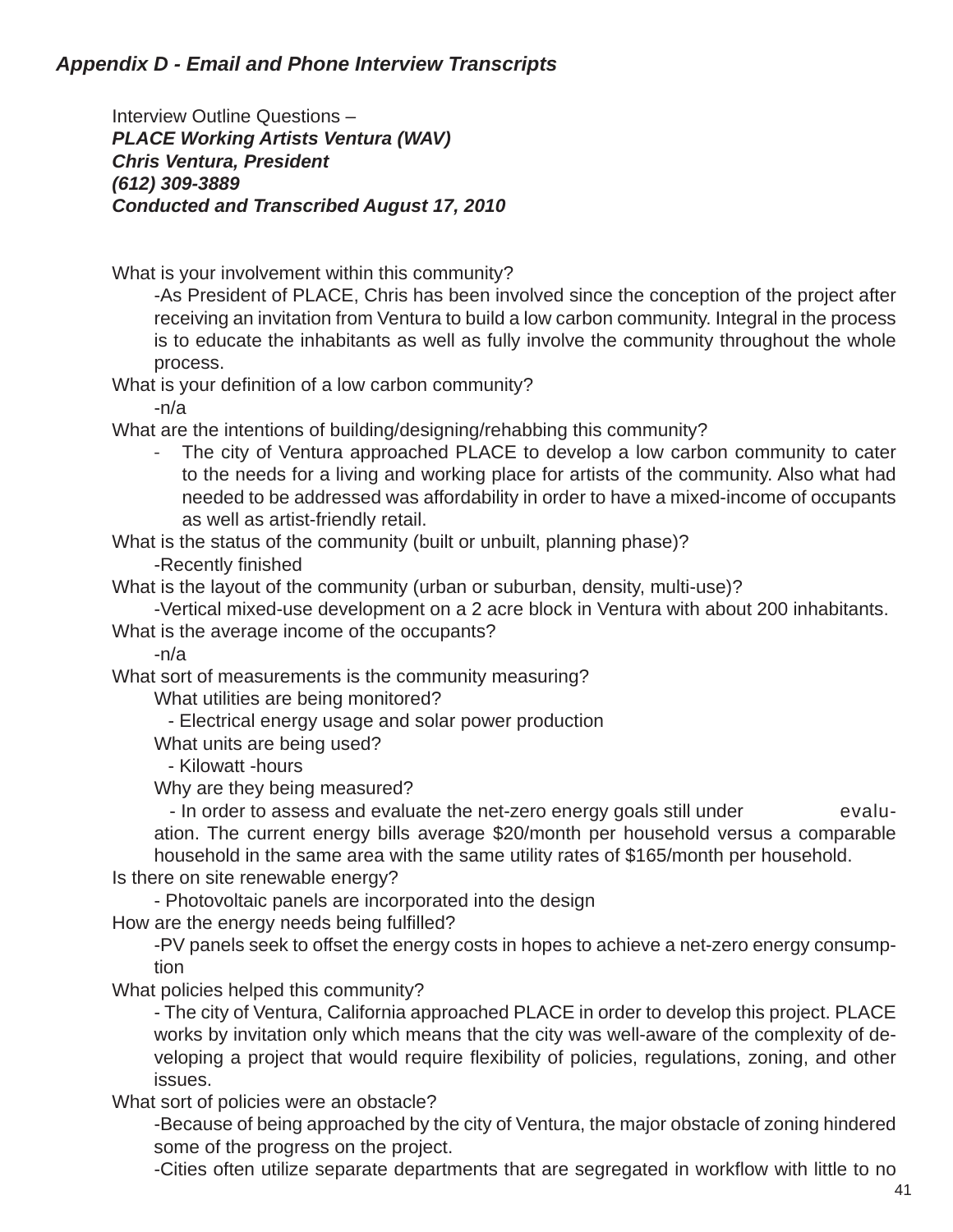intercommunication. By separating these departments hinders the success of being able to carry on a project such as WAV.

What is the focus/mission of the community?

- By working with the community throughout the whole entire process as well as the government along with others involved within the process of establishing a low carbon community will ensure an overall success of the project. Living in a different place than where you work is carbon-intensive.
- Rather than commuting to do simple tasks as going to the grocery store, going to school or work, and then commuting once again to go back home why not place everything within a walk-able or bike-able means of reach? And in response to that the simple answer should be "Be where you already want to be."

What sort of things worked for your community?

 - Community involvement throughout the whole process was crucial in establishing credibility within the mindset of the community. By working with the government through the whole process PLACE worked to break down barriers between the varying government agencies in order to ensure the success of the project.

Were there any intentions that were eventually not applied within the final design of the community?

-n/a

Were there any pitfalls or disadvantages?

- The largest barrier was the inter-government agencies not communicating between each other. PLACE addressed this by placing a member of each agency within every meeting and any other correspondence between all agencies involved: including electrical, plumbing, mechanical, etc within the whole design process

- Another roadblock we

What was the single-most unexpected thing that occurred?

How was the project financed?

Were there any government subsidies?

 -Private and public investments along with tax credits (such as energy tax credits, new market tax credits, etc) helped to subsidize the financing as well as since PLACE is a 501(c)(3) organization they could sell off the tax credits to major corporations to lower their taxes as well.

Who are the intended residents?

 -Primarily artist residents along with marketable residential units balanced with affordable housing units in order to establish a broader mixed-income occupancy.

What makes this project stand out from another community?

 -Rather than going to Ventura, PLACE was approached by Ventura to establish a community that addressed the needs for an artists' community the reflected upon a mixed-income of occupants as well as an artist-friendly retail within the ground floor commercial spaces.

Who is the driving force for the development of the community?

Government?

Few political leaders?

Organization?

Residents?

 -The city of Ventura as well as the rest of the community were in major support of establishing a community within this 2 acre block to not only encourage more development but also to encourage a low-carbon lifestyle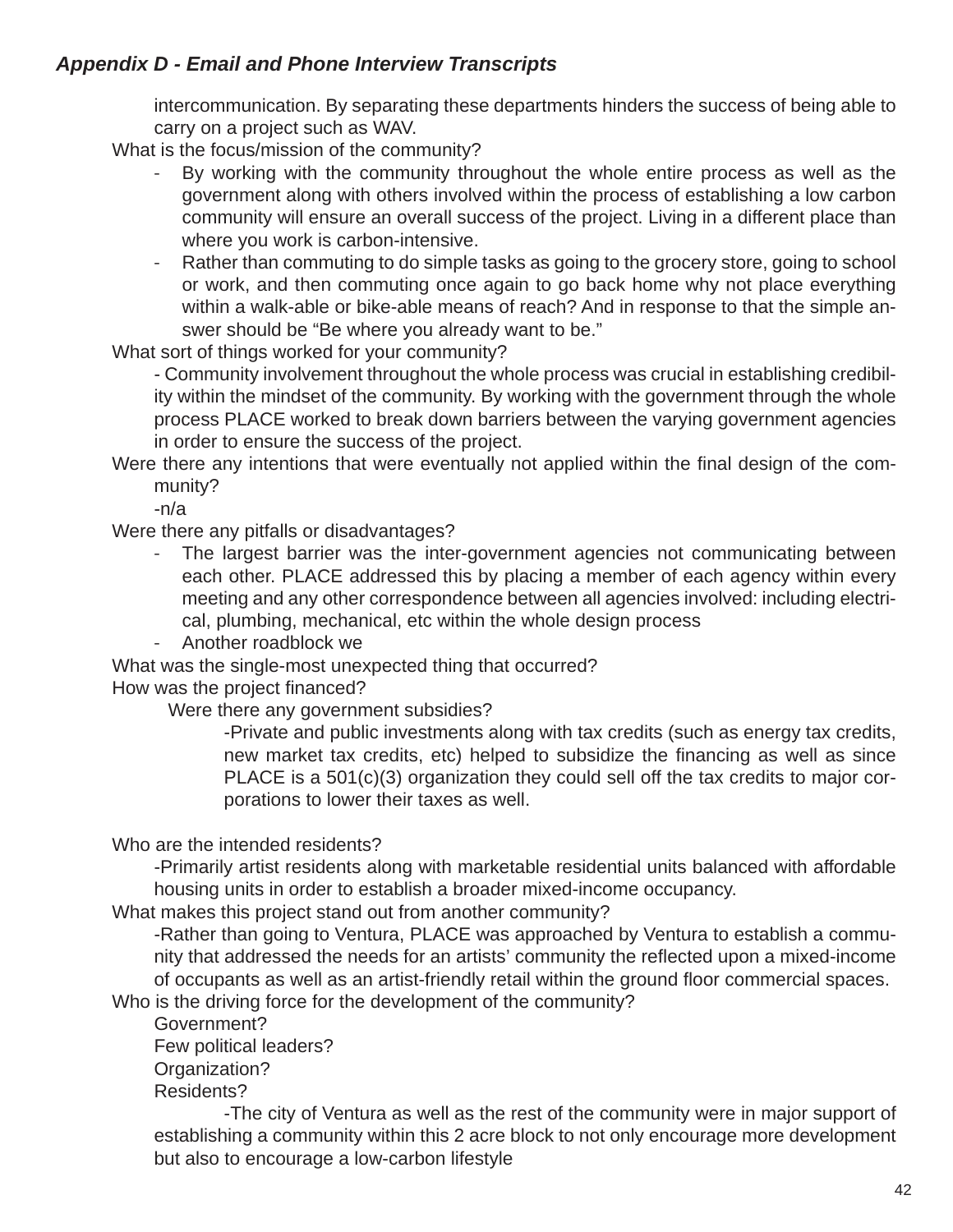Is there a plan for the future to expand?

 Not currently from the WAV community but Ventura has approached PLACE to address some future projects due to the success of this project.

How does the community interact with existing/ surrounding areas?

 The community was doubtful of the idea of a mixed-income development and the feasibility of this working but as of now the community has embraced the overall impact of the project on the surrounding area. Four major lines of metro public transportation are located on this block.

What is the most important thing you hope to convey?

 Working with the community throughout the entire process as well as being inclusive of everyone involved on the project provides for a better success story for establishing such a community.

What advice would you give for those looking to redevelop and rehabilitate existing communities?

(SEE ABOVE)

What is the most successful aspect of this community?

 -By working with the existing community and town of Ventura, PLACE is able to establish a community that aims at closing the loops on low carbon communities. The hope of each community is to be more reliant on growing its own food, providing education, creating energy, sustaining jobs, and recycling waste in efforts to reduce the need to be a transitdependent development.

Do you mind If the AIA can utilize you for further information on low carbon communities in the future?

 -Chris is excited to see the forthcoming research and is willing to be a resource for future needs of the AIA COTE Research.

Other Comments/Notes/Suggestions:

- -PLACE: Projects Linking Art, Community, and Environment
- Seeking LEED Gold certification
- Car-sharing program \$7/hr (covers fuel, maintenance, cleaning, upkeep)
- Cash for Clunkers Program (some residents no longer have owned cars)
- Go beyond LEED in design
- Seeking net-zero energy
- Bike Lockers facilitate "right-sized" transportation
- Include everyone with real, authentic participation of communities: "no one is as smart as everyone"
- -"Be where you already want to be" communities should provide a place to live/work/play/ educate with minimal needs for commuting between each
- Average American spends 6 weeks commuting every year
- Reduce reliance on transportation instead of solely creating high efficiency buildings
- Provide incentives for low-carbon design and disincentives for high-carbon

- Government must streamline and communicate between all agencies in order to address policy issues

- Problem with low carbon design today is the conflict between policy failures and market failures

- Original idea was to rely on market to drive changes in design
- Policies failed to address the failure of market to drive low carbon design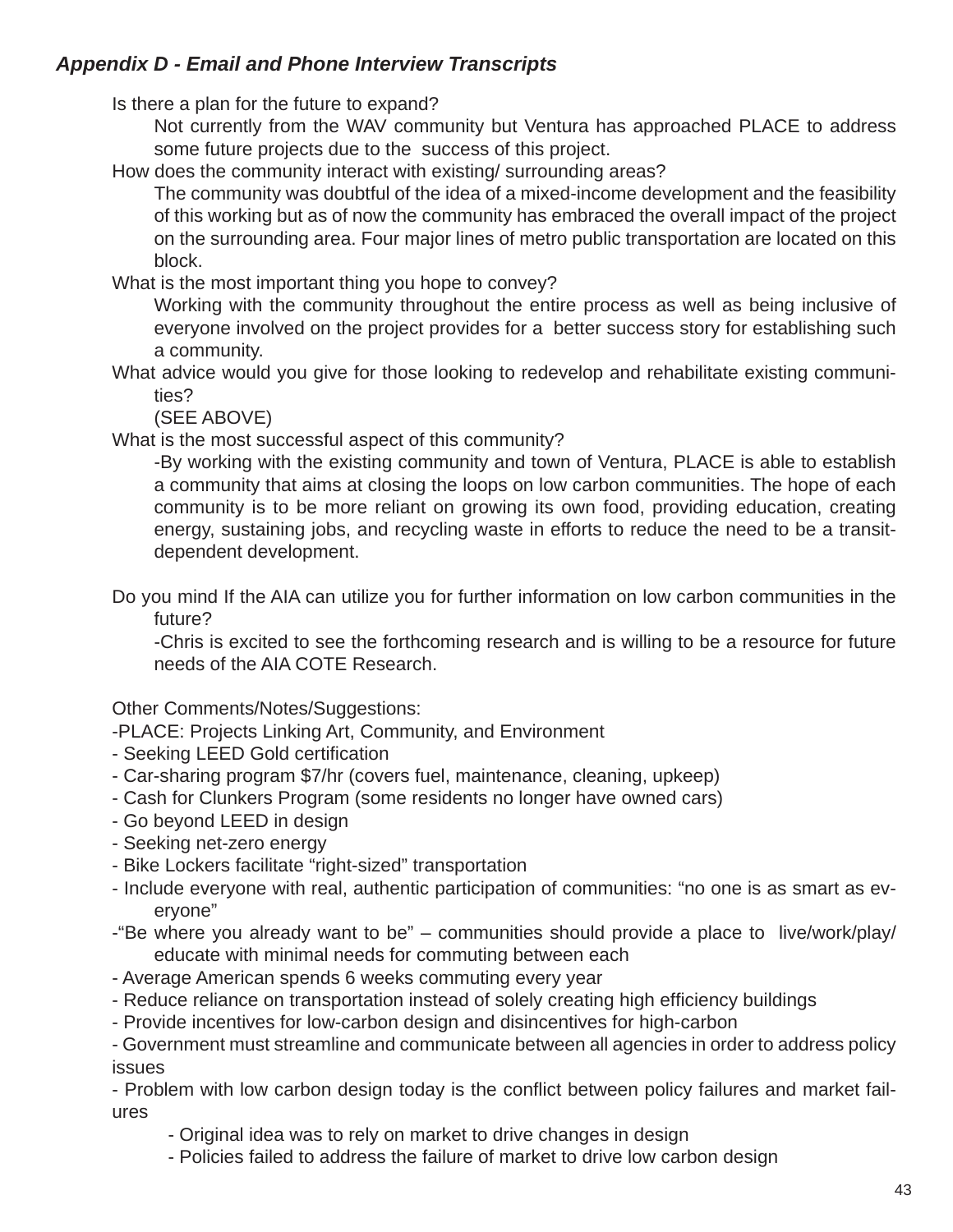- Zoning principles of past separated districts by usage (bedroom communities, industrial areas, business districts, lack of parks, etc)

- People question subsidies b/c they question: "How does this project benefit me?"

- Projects should take LEED principles much further in order to drive market

-Design intentionally more modern with integrated PV panels provide as an educational aim"

 - (IE) Toyota's Prius car design stood to emphasize the change in energy consumption of cars and how newer technologies are changing design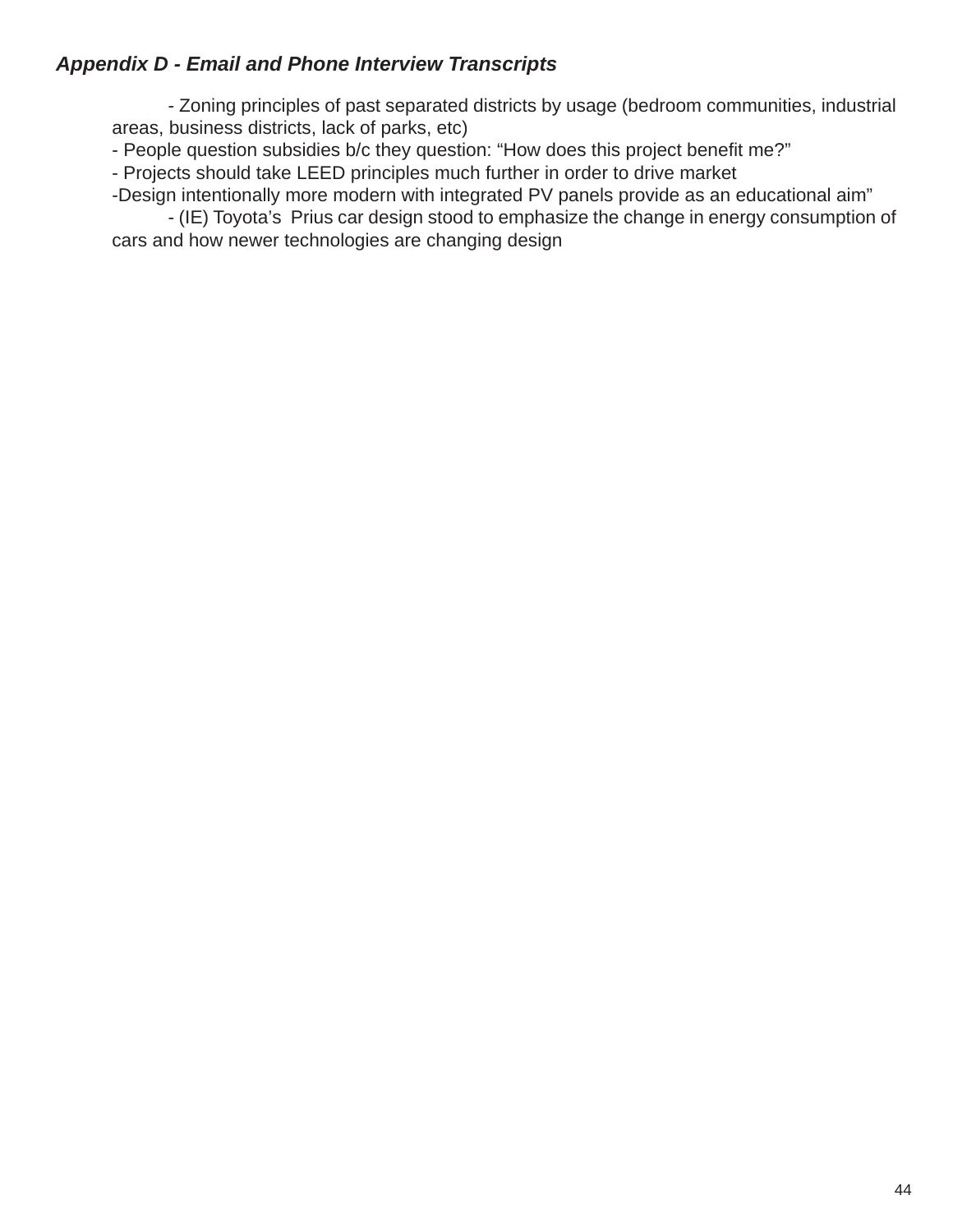Response to Interview Questions – *Sonoma Mountain Village Via email: Ryan Sakata <RyanS@Codding.com> Received August 25, 2010*

What is your involvement within this community? Developer of this community.

What is your definition of a low carbon community? A community with a one planet ecological footprint.

What are the intentions of building/designing/rehabbing this community?

 The plan calls for building a community with a one planet ecological footprint. Zero use of fossil fuels for building energy highlights this goal. Lifestyle impacts are also address through the One Planet Communities® program which outlines the sustainability action plan for building the project.

What is the status of the community (built or unbuilt, planning phase)? **Unbuilt** 

What is the layout of the community (urban or suburban, density, multi-use)? The community is a redevelopment of an old high tech campus built by Hewlett Packard in the 1980's. The community will be a new urbanist mixed use community.

What is the average income of the occupants?

What sort of measurements is the community measuring?

What utilities are being monitored?

What units are being used?

Why are they being measured?

 All utilities are being measured as part of a global update of the One Planet Communities developer network. We will use standard units to measure power, water, waste etc.

Is there on site renewable energy?

Yes. 100% off all building energy use will be powered by on-site renewable sources.

How are the energy needs being fulfilled?

 Primarily through Solar PV, however as more technologies become more viable they will be evaluated individually for appropriateness.

What policies helped this community? Greenhouse gas & landuse legislation have helped our project (AB32, SB375 etc.)

What sort of policies were an obstacle?

 PUC Rule 16 has been a barrier we are working to break down as well as legalizing the adoption of Greywater in Sonoma County.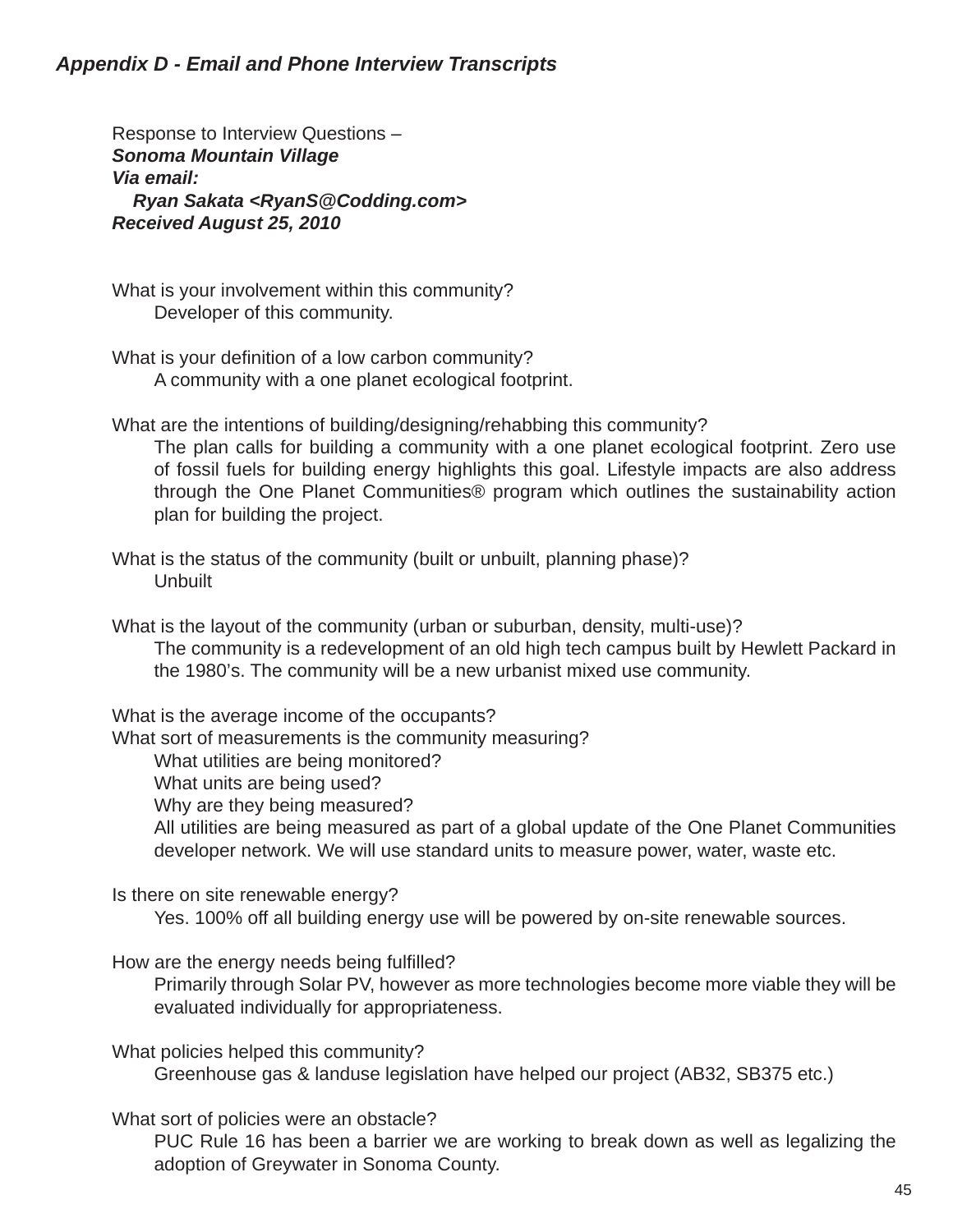What is the focus/mission of the community?

 The mission is to provide an example of truly sustainable development that does not harm the environment or quality of life for the residents.

What sort of things worked for your community?

 We are still in the planning/design phase of the project and will update as we move forward.

Were there any intentions that were eventually not applied within the final design of the community?

 We are still in the planning/design phase of the project and will update as we move forward.

Were there any pitfalls or disadvantages?

 We are still in the planning/design phase of the project and will update as we move forward.

What was the single-most unexpected thing that occurred?

 We are still in the planning/design phase of the project and will update as we move forward.

How was the project financed?

Were there any government subsidies?

 We are still in the planning/design phase of the project and will update as we move forward.

Who are the intended residents?

We do not have a specific demographic. The community is designed to be open.

What makes this project stand out from another community? It is the only officially endorsed One Planet Community® in all of North America.

Who is the driving force for the development of the community?

 Government? Few political leaders? Organization? Residents?

Private developer.

Is there a plan for the future to expand? No. The project will remain as is once the community is fully built out.

How does the community interact with existing/ surrounding areas?

What is the most important thing you hope to convey?

N/A – we have not started building yet.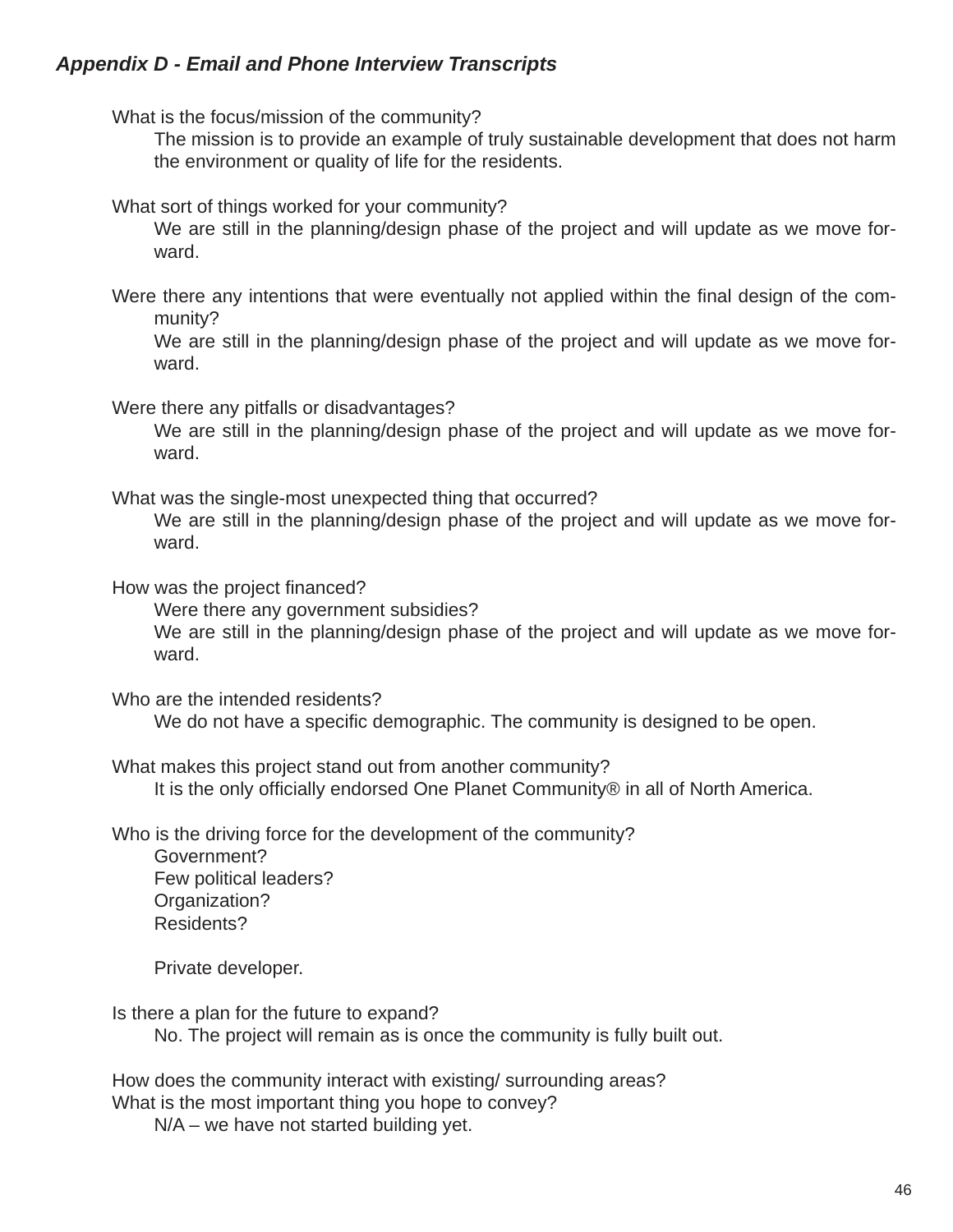What advice would you give for those looking to redevelop and rehabilitate existing communities?

 That communities with One Planet ecological footprint communities are not only possible but should be the standard for community development.

What is the most successful aspect of this community?

 Political support is key, existing high quality infrastructure is also a premium when it comes to building green communities.

Do you mind If the AIA can utilize you for further information on low carbon communities in the future?

Feel free to inquire as necessary.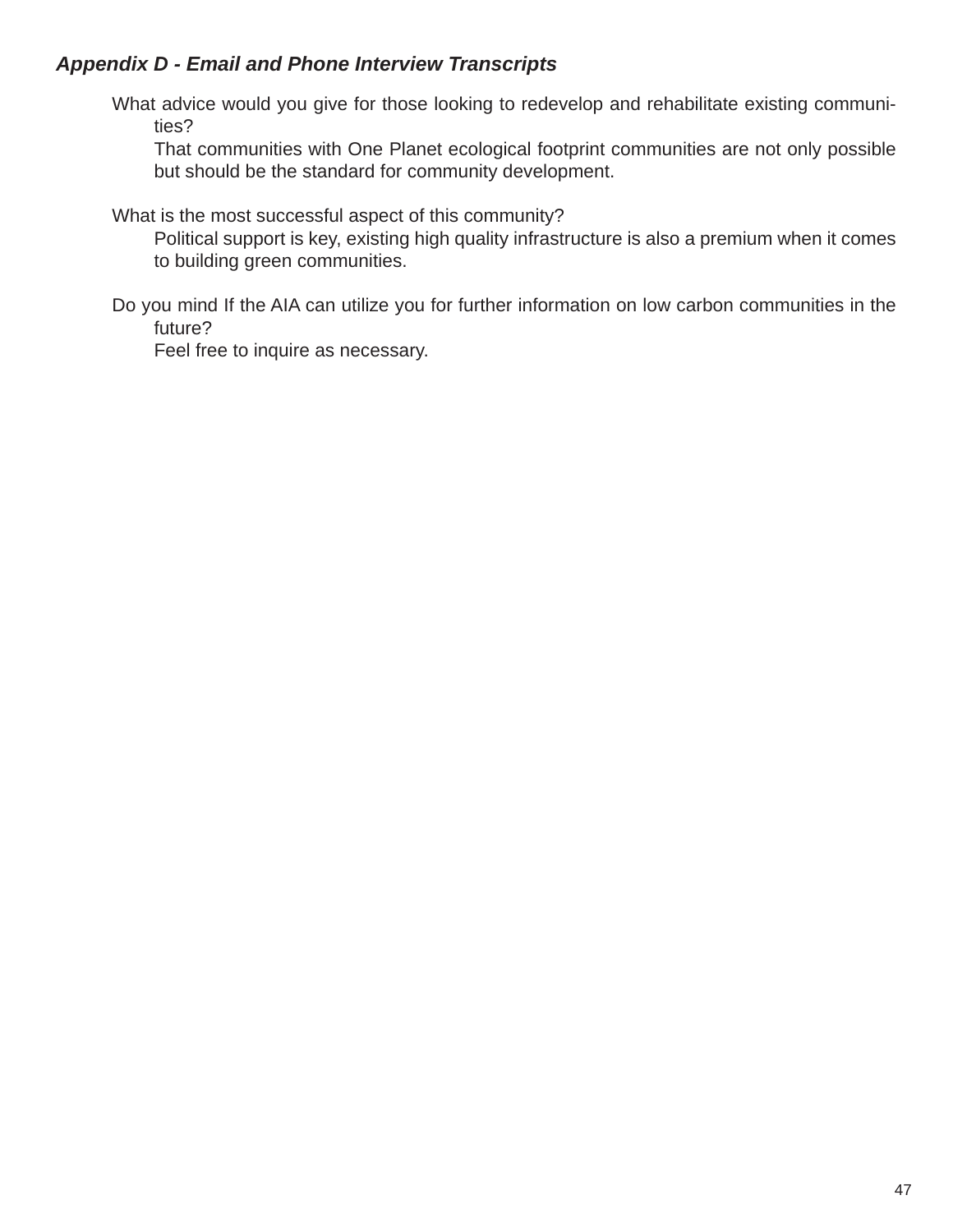Interview Outline Questions-*Twinbrook Metro Station Tony Greenberg, JBG Email Interview , Received on October 27, 2010*

What is your involvement within this community? Development Manager

What is your definition of a low carbon community?

 Incorporating cost effective strategies throughout the acquisition, design, construction, and operation phases to reduce the amount of energy consumed and single occupancy vehicle trips as a result of the development. Proximity to mass transit, especially Metro, has the greatest impact on reducing carbon emissions and is essential to creating an effective low carbon community.

What are the intentions of building/designing/rehabbing this community?

 Make use of an vastly underutilized area of "undeveloped" land that is geographically centered amongst a major residential community, an flex-industrial heart of manufacturing, production, and services, and a retail epicenter

What is the status of the community (built or unbuilt, planning phase)?

 The entire plan has been approved in the "Preliminary Development Plan" and subsequent individual phase "Use Permit" levels. The first phase of which has just completed construction- two mixed use buildings totaling 279 residential units, with 15,500 SF of ground floor retail, and a structured parking deck.

What is the layout of the community (urban or suburban, density, multi-use)?

 The community is surrounded by a scale of zones from dense suburban to urban. Twinbrook Station is designed to urban standards- with buildings tucked tightly amongst wide walkable sidewalks and grid like streets with on-street parking. Each building brings individuality in the architecture of the buildings as a whole, but also in each ground floor retail space within every structure.

What is the average income of the occupants?

Our project is 15% affordable (moderately priced dwelling units, mpdu) across both rental and for sale housing. Add this to the location efficiency, which makes living here inherently more affordable.

What sort of measurements is the community measuring?

What utilities are being monitored?

 Utilities are either sub-metered by each individual tenant, or allocated by space/occupancy- either as allowed by local utility authorities.

 What units are being used? Gallons, kilowatt/hr.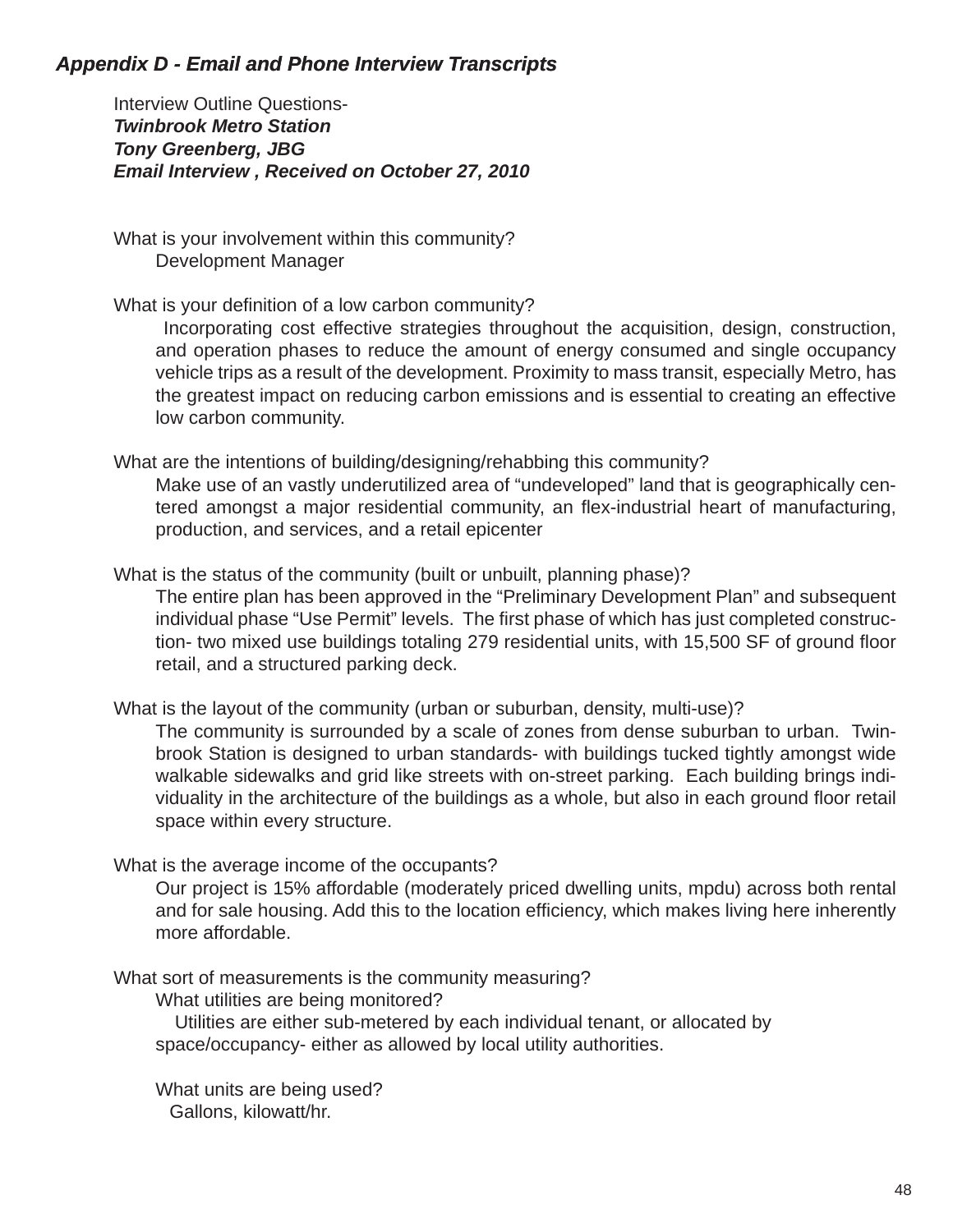Why are they being measured? To allocate utility expenses among tenants and encourage responsible and efficient consumption.

Is there on site renewable energy?

No

How are the energy needs being fulfilled?

 Local water, electric, and gas companies provide a loop through the parcels of the community.

What policies helped this community? …Shared parking,

What sort of policies were an obstacle? n/a

What is the focus/mission of the community?

 Ultimately, we envision Twinbrook Station as connecting, energizing, and revitalizing Twinbrook. The land is being transformed from a grossly underutilized expanse of surface parking to an award-winning TOD that connects the surrounding fragmented uses.

What sort of things worked for your community? ... Proximity to metro, knowledge of surrounding area in order to tailor to needs/wants, taller building heights at metro, reducing towards adjacent residential neighborhood, different architects/architecture,

Were there any intentions that were eventually not applied within the final design of the community?

 …still potential to incorporate some things, but architecturally speaking…pedestrian bridges over streets, vehicular crossing of metro/rr tracks?,

## Were there any pitfalls or disadvantages?

...more visibility from metro tracks = less visibility from Rockville Pike. While the metro runs through the project and is one of our biggest advantages, it can also be a barrier to pedestrian interaction between each side of the project. We spent a significant amount of time during the design phase to ensure the project feels whole and envelopes, rather than dissected by, the metro.

What was the single-most unexpected thing that occurred?

... real estate market between RFP response in 1998, to initial design in 2004, to first phase construction completion in 2010---time because of market, and working in public/private partnership

How was the project financed?

…private

Were there any government subsidies?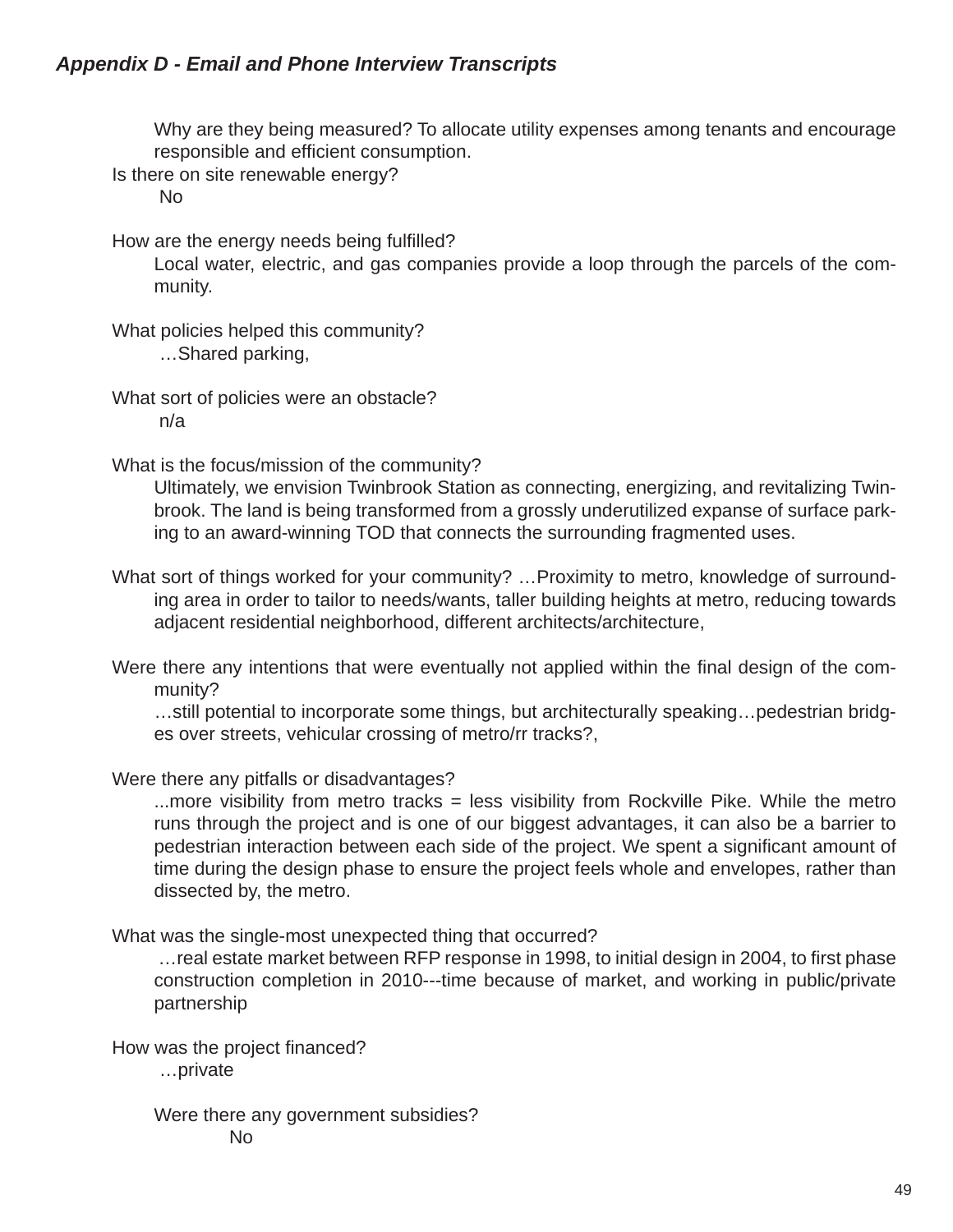Who are the intended residents? ...anyone and everyone

What makes this project stand out from another community? ...proximity to metro, proximity to retail, residential, commercial (lab/office) and industrial

Who is the driving force for the development of the community? ...privately driven, publicly steered?

Is there a plan for the future to expand? ...still working on completion

How does the community interact with existing/ surrounding areas?

 ...EARLY AND OFTEN…JBG has investment in entire neighborhood, and personal relationships with all neighbors.

What is the most important thing you hope to convey?

We are building a community from a parking lot – we hope to convey success through a desire to live, work, and shop at Twinbrook Station.

What advice would you give for those looking to redevelop and rehabilitate existing communities?

 ...time, initial investment, existing infrastructure isn't necessarily there in re-development projects

What is the most successful aspect of this community?

 So far, Twinbrook Station has won several prestigious design and construction awards. However, the most successful aspect of our project will be realized only after the entire project is built.

Do you mind If the AIA can utilize you for further information on low carbon communities in the future?

No. Please feel free to contact Tony Greenberg at: (240) 333-3789 tgreenberg@jbg.com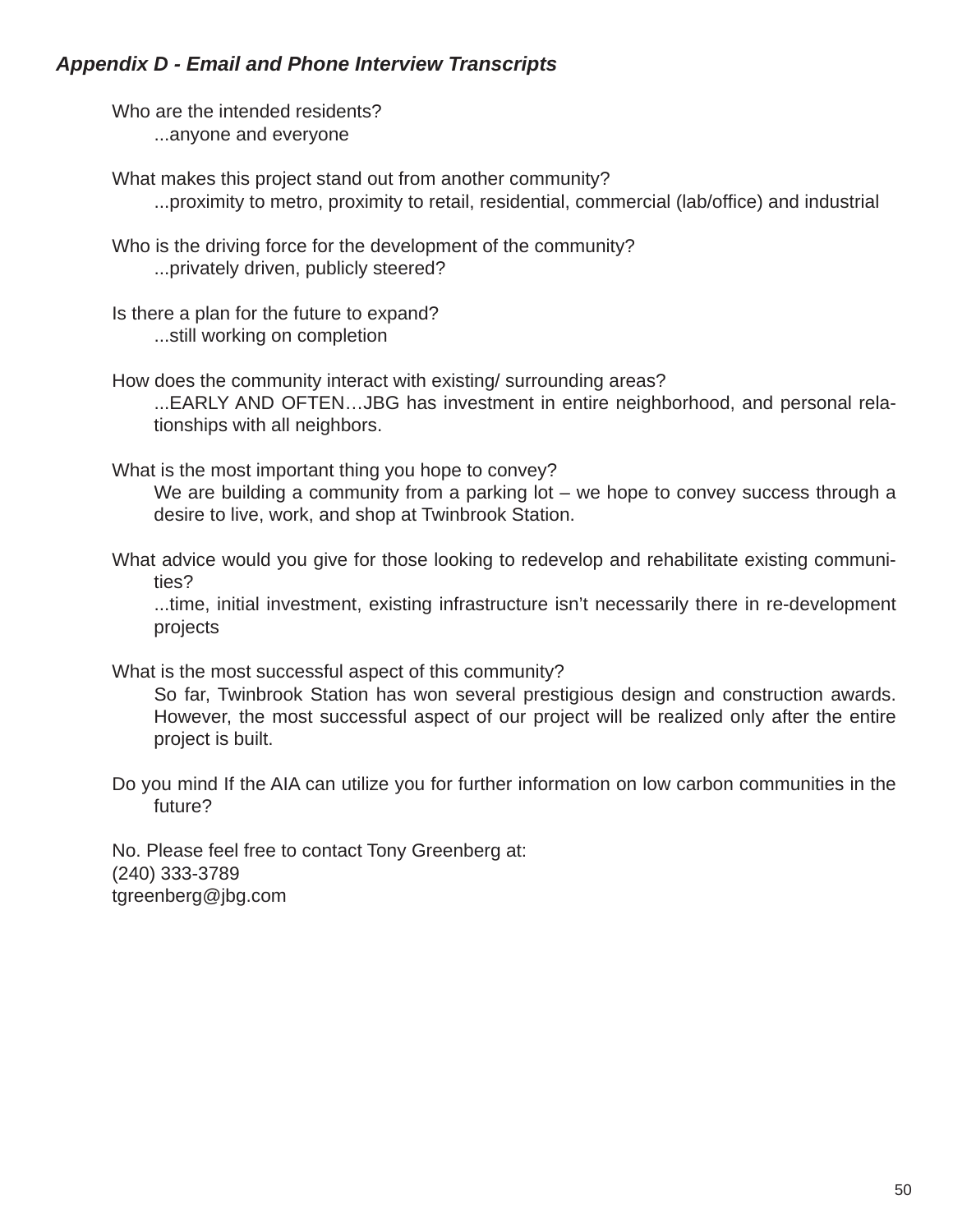Interview Outline Questions-*Växjö, Sweden Via email: Nilsson Sarah (Sarah.Nilsson@vaxjo.se) Magnusson Therese (Therese.Magnusson@vaxjo.se) Johansson Henrik (Henrik.Johansson@vaxjo.se) Received August 16, 2010*

What is your involvement within this community?

In this case, when talking about low carbon community, we refer to "Fossil Fuel Free Växjö". This means the entire geographical area of the municipality, and not only a small city district or so. This means that the involvement/role played by the City of Växjö, is to make it easier and more convenient for the citizens to live more climate friendly. The City of Växjö has adopted its target Fossil Fuel Free by year 2030, which means that we have to do everything we can to reach that target. This includes the range from large scale and small scale investments by the city, support good initiatives from the companies and helping the citizens to act more climate friendly.

What is your definition of a low carbon community?

- A low carbon community is a community where the energy systems are based on renewable sources instead of fossil fuels. In Växjö we want to reach zero fossil CO2 emissions by 2030.

What are the intentions of building/designing/rehabbing this community?

As already mentioned, the low carbon community in this case is the entire geographical area of Växjö. It is important to state that in order to reduce climate impact, we can not aim all resources to focus on small districts – instead the focus must be the entire community. So, regarding buildings etc, new buildings must be as energy efficient as possible, and the energy that is used must come from renewable energy sources. Regarding the old building stock, most of the buildings are already using renewable energy sources. Therefore, the biggest work lies ahead in refurbishing the buildings so that they use less energy.

What is the status of the community (built or unbuilt, planning phase)?

Irrelevant question in our case since we consider the development in the entire municipality.

What is the layout of the community (urban or suburban, density, multi-use)?

The municipality of Växjö is 1925 km2 big. It has over 82 000 inhabitants. Around 60 000 of them lives in the city, the rest in smaller villages or in the countryside. Växjö is a medium-sized Swedish municipality, and is both urban and rural. Växjö is a regional centre, has around 8000 companies and one university.

What is the average income of the occupants?

I am not sure about the average income, but the GDP/capita and year in Växjö is 332 000 SEK (~35 000 €).

What sort of measurements is the community measuring?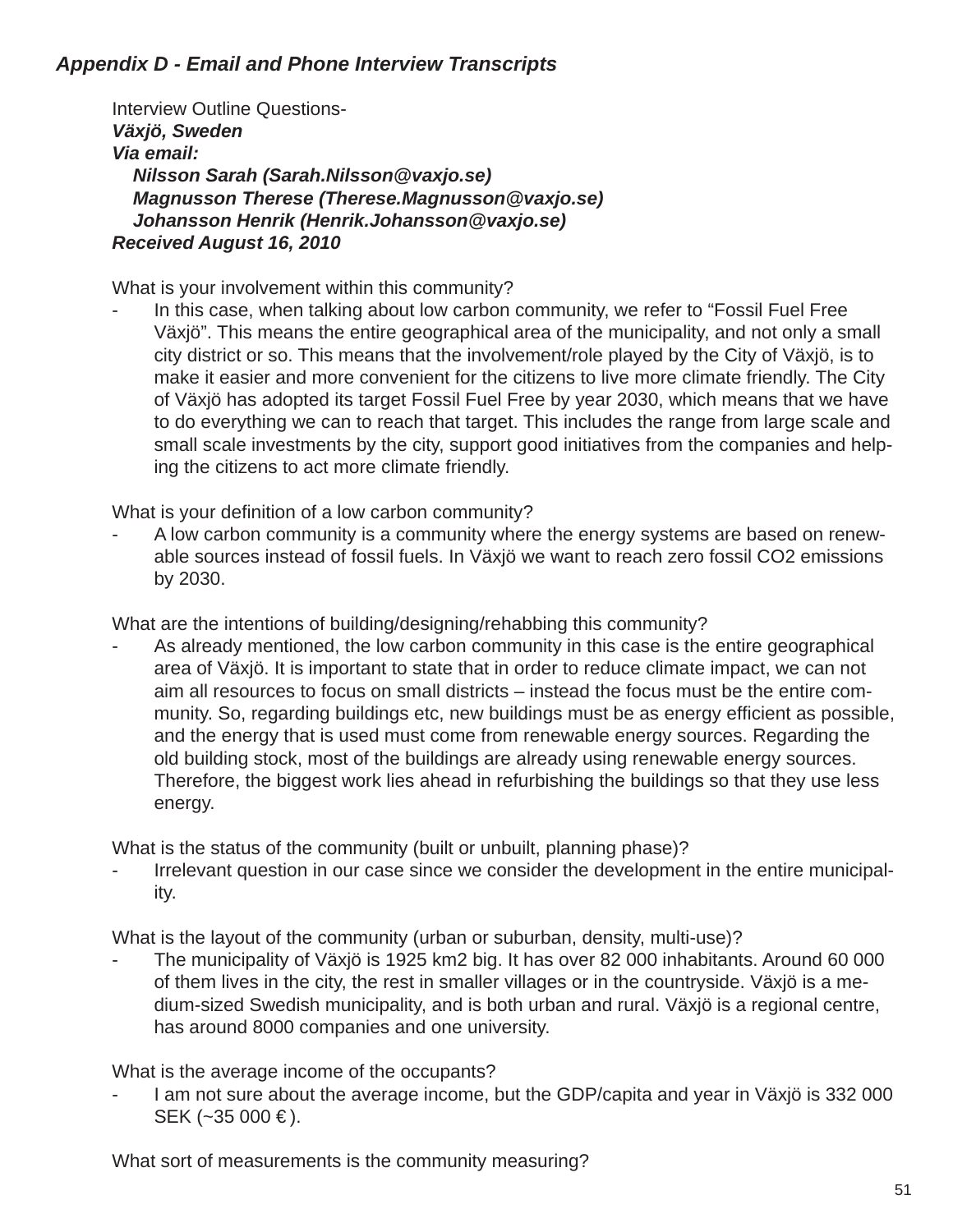- Växjö has adopted an environmental program that contains several indicators to be measured (not only climate related). Below I have made short list where several indicators have been aggregated to one point:
	- \* ecological purchases
	- \* ecological agriculture
	- \* individual sewage with good purification capacity
	- \* fossil CO2 emissions
	- \* energy consumption
	- \* renewable energy
	- \* travels by bike, public transport and car
	- \* waste amounts and waste management
	- \* nature reserves and nature preservation areas
	- \* green areas in relation to built area
	- \* particles in the air
	- \* water quality in the lakes
	- \* phosphorus and nitrogen in the lakes

What utilities are being monitored?

When it comes to energy and CO2 it is the total supply and emissions for the entire community – buildings, industry, transports etc.

What units are being used?

- GWh, kWh/capita, ton CO2, kg CO2/capita, number of travels, km/car

Why are they being measured?

It is the only way to monitor the progress towards the targets in the Fossil Fuel Free program.

Is there on site renewable energy?

Yes, in the city-centre of Växjö, a combined heat and power plant is producing district heating and electricity, mainly from biomass (90-95%). In the four biggest villages there are also district heating plants using biomass (90-99%). Then of course quite many houses are using pellets and wood. Solar panels are used for hot water in some households. The biggest solar heating use is at the swimming hall. PV plants exist on three schools. One wind mill stands in the countryside, and very soon we will try a small-scale urban windmill. Small hydropower plants also contribute to local electricity production. Biogas is produced locally at the sewage plant, and is being used for heating, electricity and vehicle fuel.

How are the energy needs being fulfilled?

- The following is the total energy supply of Växjö in 2009 (with electricity I mean electricity that was not produced locally):
	- \* Woodfuels: 967,76 GWh (39,9%)
	- \* Electricity: 454,35 GWh (18,7%)
	- \* Gasoline: 380,96 GWh (15,7%)
	- \* Diesel: 330,77 GWh (13,6%)
	- \* Oil: 100,86 GWh (4,2%)
	- \* Heatpumps: 68,2 GWh (2,8%)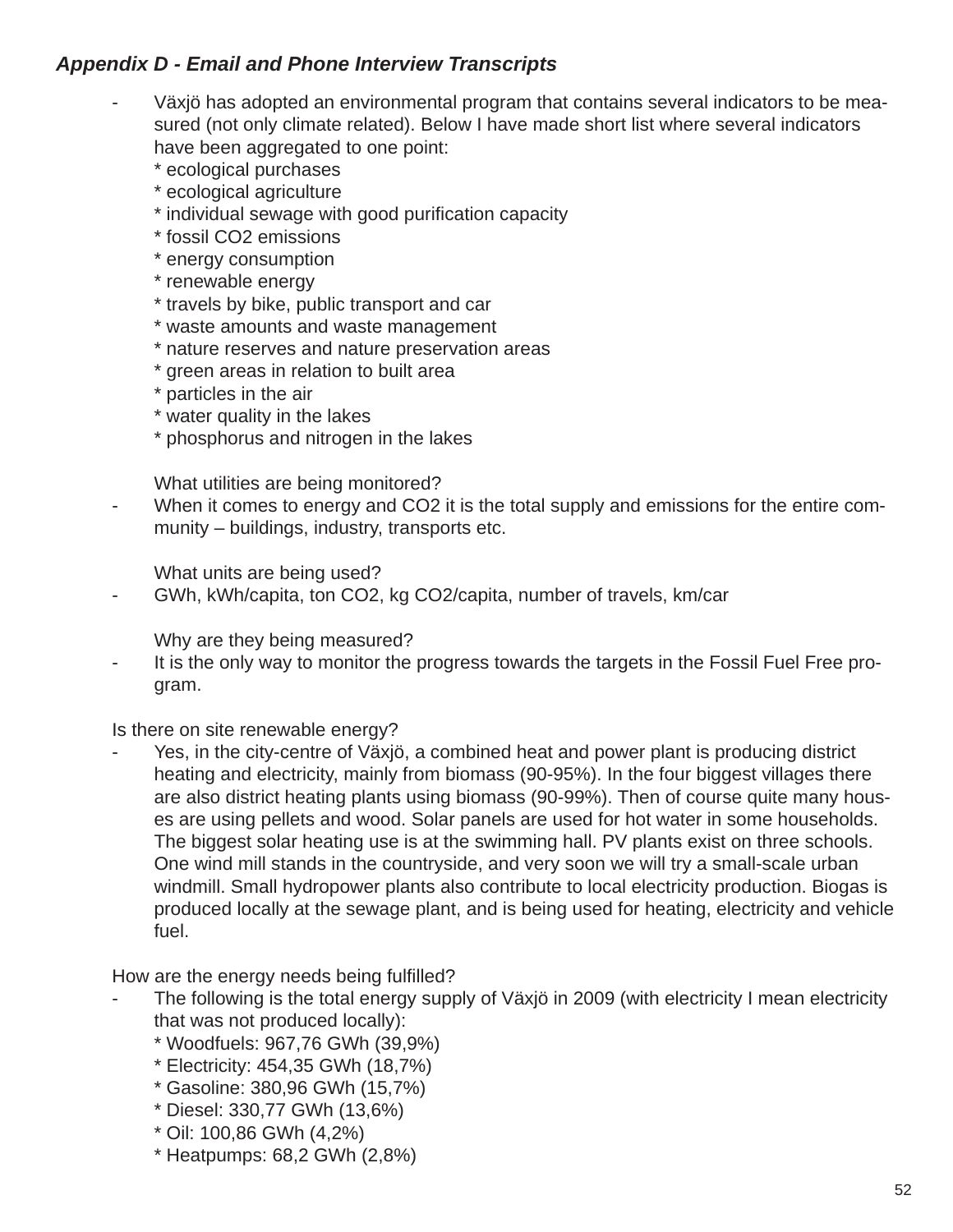- \* Peat: 52,33 GWh (2,2%)
- \* Ethanol: 23,77 GWh (1,0%)
- \* Aviation fuel: 15,30 GWh (0,6%)
- \* FAME: 13,39 GWh (0,6%)
- \* Hydropower: 9,60 GWh (0,4%)
- \* Biogas: 5,30 GWh (0,2%)
- \* LPG: 4,19 GWh (0,2%)
- \* Ecopar: 1,02 GWh (0,0%)
- \* Windpower: 0,82 GWh (0,0%)
- \* Solar energy: 0,65 GWh (0,0%)
- \* Straw: 0,4 GWh (0,0%)

All in all, 56% comes from renewable energy, 37% from fossil energy and 7% from nuclear energy.

What policies helped this community?

Unanimous political commitment to climate issues, the courage to set long term targets and visions – targets that go much further than the period the politicians are elected for. The introduction of the CO2 national CO2 tax and the green certificates for electricity are of course also important for the development. In order to start some new investments and try new ideas, financial contribution from the Government, national authorities and the European Union have been important.

What sort of policies were an obstacle?

Also here, national and EU legislation can be an obstacle. One concrete example is connected to the emissions from the transport sector. About 5% biofuel is blended into ethanol and diesel nationally. This could be increased to 10% without harming the engines, and the fuel companies are willing to do so. However, the EU definition on gasoline and diesel only allow maximum 5% blending of biofuel, and it is a long process before that changes. National taxation could also be an obstacle, as well as low electricity prices.

What is the focus/mission of the community?

To become free from fossil fuels, and therefore give no CO2 emissions. That means that we will take our local responsibility for a global environmental problem.

What sort of things worked for your community?

The conversion from oil to biomass in the district heating has been very successful. Also the work with connecting the buildings to the district heating systems, and in many cases make a conversion from electric heating to district heating. We also have good experiences in building more energy efficient buildings. Thanks to different stimulations (local subsidies, free parking) we managed to introduce environmental friendlier vehicles among the public quite early.

Were there any intentions that were eventually not applied within the final design of the community?

That is hard to say, since it is difficult to say that there has ever been a final design of the community.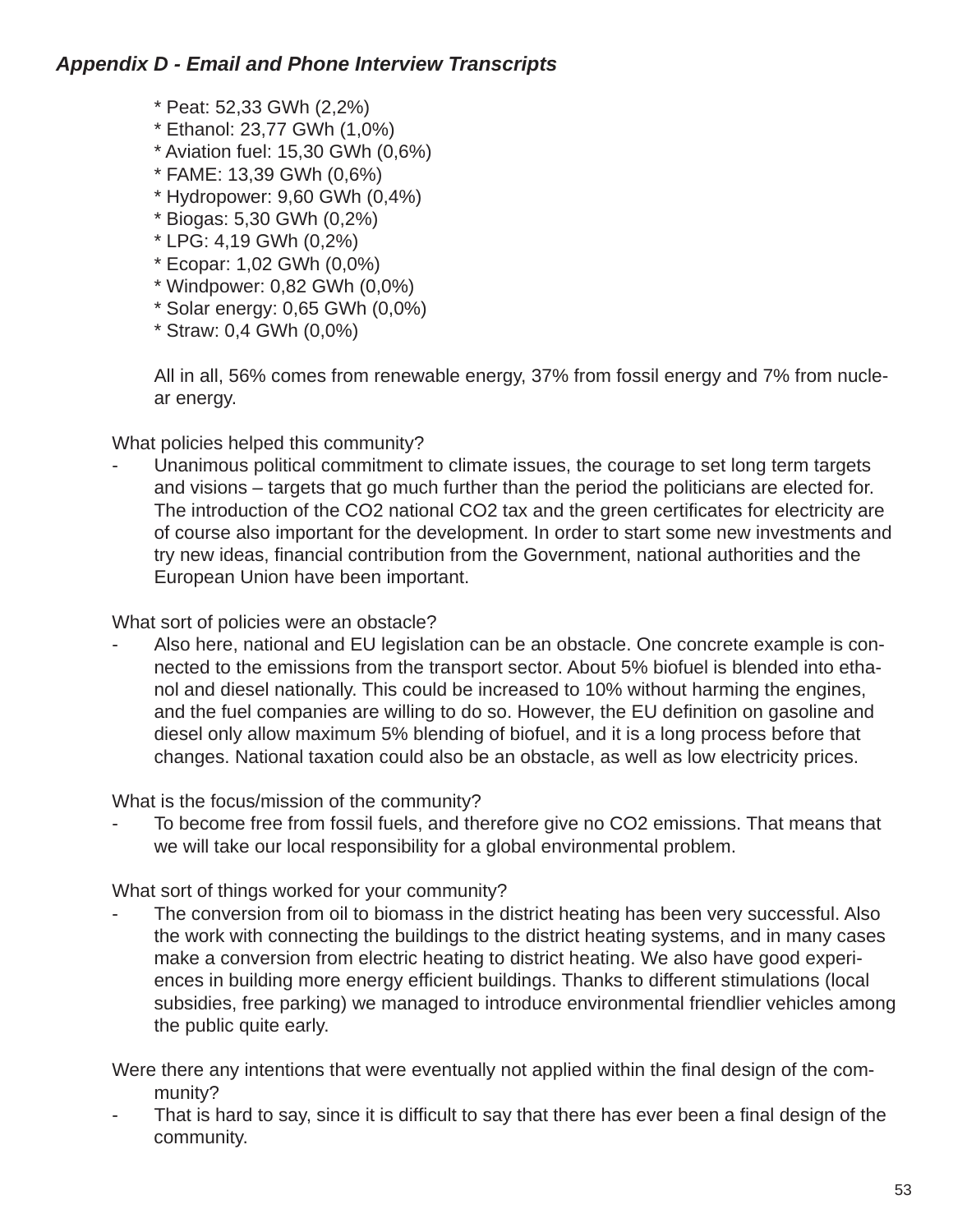Were there any pitfalls or disadvantages?

Not really. Renewable energy is cheaper and more environmental friendly. It generates local jobs which is good for the economy. One disadvantage could be that if we want to try new things before everyone else, it also means that we will be the first one to face possible troubles. One example is that many years ago, a solar energy driven district heating plant was tried. It had serious problems, and still people of Växjö "knows" that solar energy does not work.

What was the single-most unexpected thing that occurred?

The interest from international media from all over the world and the many study visits.

How was the project financed?

Some parts have of coursed been financed by the government and the EU, but most activities have been financed by the municipality, the companies and the citizens.

Were there any government subsidies?

- Yes, for instance within the so called "local investment programs for ecological development" and the "local climate investment programs".

Who are the intended residences?

All the citizens in Växjö.

What makes this project stand out from another community?

That we do not consider just a small area. We are making this change throughout the whole municipality. We decided this very early, and in fact without really knowing how to get there and what actions we needed to do.

Who is the driving force for the development of the community?

Government?

Yes, since there is a national interest in reducing the climate impact of Sweden. But of course, the Government is not the big driving force – we want to go further than the Government.

Few political leaders?

Yes, since the politicians are interested in sticking to their commitment from 1996, when they decided that Växjö is to be a fossil fuel free community. Local politicians may be the biggest driving force, since they are interested in making Växjö as good as possible to live and work in.

Organization?

Different organizations and companies are very important in order to reach the final target. Therefore, cooperation with them is crucial. City administration is well organized and has a strong cooperation with the politicians.

## Residents?

Also what the residents are doing is very crucial for the success. The residents have becoming a more important driving force, since they help the municipality to pin-point deficiencies in the progress.